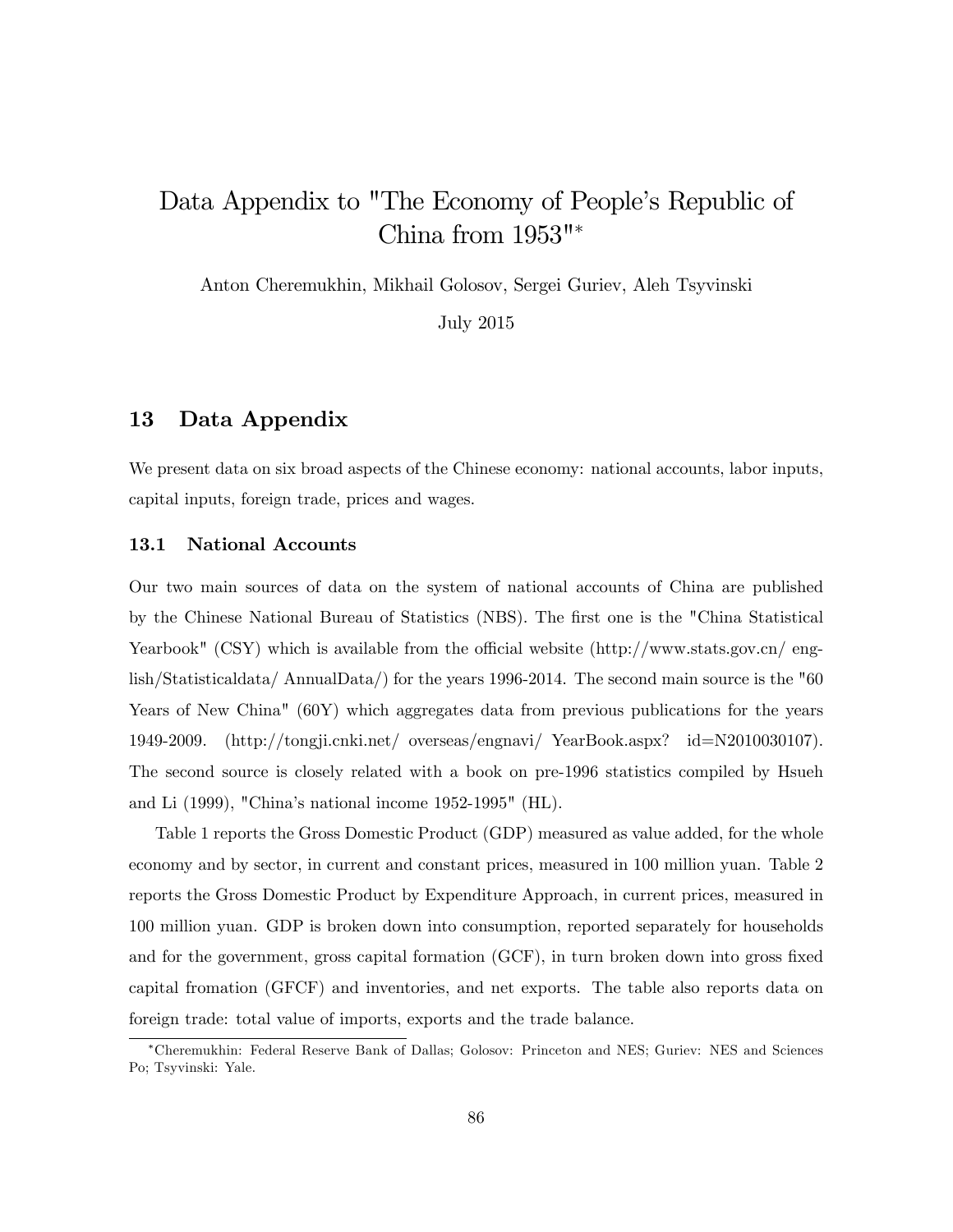The source of data for Tables 1 and 2 are "60 Years of New China", which only covers 1952-2008 for the series of interest.

Table 3 reports the Gross Domestic Product (GDP) measured as value added, for the whole economy and by sector, in current and constant prices, measured in 100 million yuan. Table 4 reports the Gross Domestic Product by Expenditure Approach, in current prices, measured in 100 million yuan. GDP is divided into consumption, reported separately for households and for the government, gross capital formation (GCF), in turn divided into gross fixed capital fromation (GFCF) and inventories, and net exports. The table also reports data on foreign trade: total value of imports, exports and the trade balance.

The source of data for Tables 3 and 4 are "China Statistical Yearbooks" from 1996 to 2014, which only cover 1978-2012 for the series of interest.

In order to get consistent series for the whole period of interest, 1952-2012, we merge the data from the two sources. The two sources largely agree for the overlapping periods. However, there are some discrepancies between the two sources, with the earliest appearing for year 1990. For the conflicting cases we always prefer the most recent data vintage - CSY 2014.

Table 5 reports merged series for GDP by sector, in current and constant prices, for 1952- 2012. Table 6 reports merged series for the breakdown of GDP by expenditure approach, also for 1952-2012.

## 13.2 Prices and Wages

To obtain a consistent series for GDP and its sectoral split into agriculture and non-agriclture, we need to obtain sectoral GDP deflators. We compute aggregate and sectoral GDP deflators using Table 5 by dividing value added in current prices by the indices in constant prices, and multiply each series by a constant that converts nominal values into constant 1978 yuan. We report the results in Table 7. Taking the ratio of price deflators in the two sectors allows us to estimate the relative prices of agricultural goods to non-agricultural goods.

We also report indexes of agricultural and industrial goods prices. These are the General Purchasing Price Index for Farm Products and the Ex-Factory Price Index for Industrial Products, available from the CSY for various years. For pre-1978 values we use values from CSY for year 1981.

In Table 8 we report average wages for staff and workers in the agricultural and non-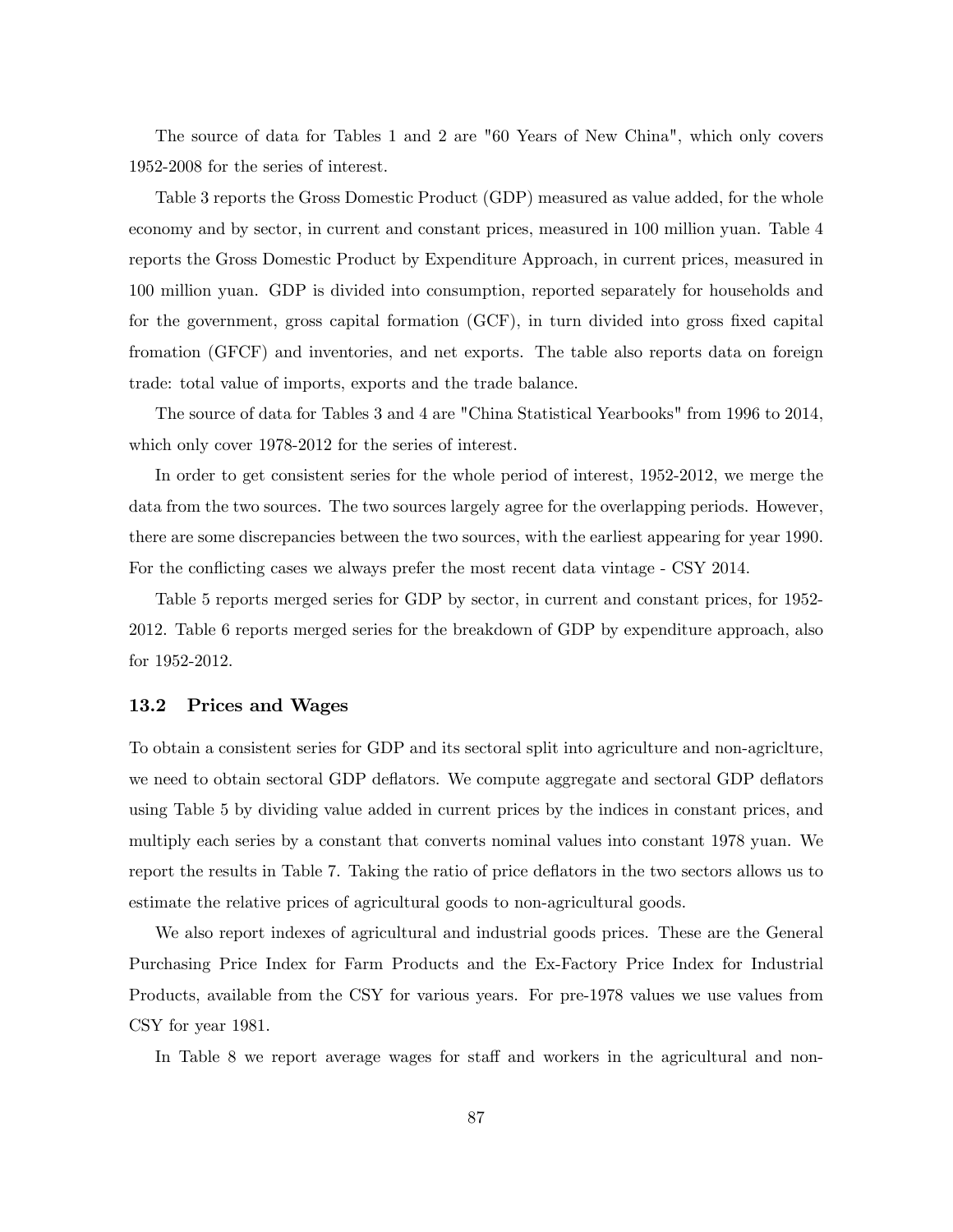|              | Gross Domestic Product |         |           | Indices of Gross Domestic Product |        |         |           |                  |
|--------------|------------------------|---------|-----------|-----------------------------------|--------|---------|-----------|------------------|
| year         | Total                  | Primary | Secondary | Tertiary                          | Total  | Primary | Secondary | Tertiary         |
| 1952         | 679.0                  | 346.0   | 141.8     | 191.2                             | 100.0  | 100.0   | 100.0     | 100.0            |
| 1953         | 824.2                  | 381.4   | 192.5     | 250.3                             | 115.6  | 101.9   | 135.8     | 124.9            |
| 1954         | 859.4                  | 395.5   | 211.7     | 252.2                             | 120.5  | 103.6   | 157.1     | 124.4            |
| 1955         | 910.8                  | 424.8   | 222.2     | 263.8                             | 128.7  | 111.8   | 169.0     | 130.4            |
| 1956         | 1029.0                 | 447.9   | 280.7     | 300.4                             | 148.1  | 117.0   | 227.3     | 147.7            |
| 1957         | 1069.3                 | 433.9   | 317.0     | 318.4                             | 155.6  | 120.6   | 245.5     | 154.6            |
| 1958         | 1308.2                 | 449.9   | 483.5     | 374.8                             | 188.6  | 121.1   | 375.4     | 182.6            |
| 1959         | 1440.4                 | 387.2   | 615.5     | 437.6                             | 205.3  | 101.9   | 472.3     | 211.0            |
| 1960         | 1457.5                 | 343.8   | 648.2     | 465.5                             | 204.6  | 85.2    | 498.6     | 221.5            |
|              | 1220.9                 |         |           |                                   |        |         |           |                  |
| 1961         |                        | 445.1   | 388.9     | 387.0                             | 148.7  | 86.5    | 288.8     | 164.3            |
| 1962         | 1151.2                 | 457.2   | 359.3     | 334.8                             | 140.4  | 90.4    | 257.8     | 149.0            |
| 1963         | 1236.4                 | 502.0   | 407.6     | 326.8                             | 154.7  | 100.6   | 295.2     | 155.5            |
| 1964         | 1455.5                 | 564.0   | 513.5     | 378.0                             | 182.9  | 113.6   | 370.8     | 179.6            |
| 1965         | 1717.2                 | 656.9   | 602.2     | 458.1                             | 214.1  | 124.6   | 460.6     | 208.1            |
| 1966         | 1873.1                 | 708.5   | 709.5     | 455.1                             | 237.1  | 133.6   | 564.0     | 204.1            |
| 1967         | 1780.3                 | 720.6   | 602.8     | 456.9                             | 223.6  | 136.1   | 483.3     | 205.2            |
| 1968         | 1730.2                 | 732.8   | 537.3     | 460.0                             | 214.4  | 134.0   | 438.7     | 206.5            |
| 1969         | 1945.8                 | 742.8   | 689.1     | 513.9                             | 250.6  | 135.1   | 584.0     | 234.3            |
| 1970         | 2261.3                 | 800.4   | 912.2     | 548.7                             | 299.3  | 145.5   | 787.3     | 250.9            |
| 1971         | 2435.3                 | 833.7   | 1022.8    | 578.7                             | 320.4  | 148.2   | 884.2     | 265.5            |
| 1972         | 2530.2                 | 834.8   | 1084.2    | 611.2                             | 332.4  | 146.9   | 943.6     | 279.1            |
| 1973         | 2733.4                 | 915.6   | 1173.0    | 644.7                             | 358.5  | 160.1   | 1022.1    | 294.3            |
| 1974         | 2803.7                 | 953.7   | 1192.0    | 658.1                             | 366.8  | 166.7   | 1036.4    | 298.8            |
| 1975         | 3013.1                 | 979.8   | 1370.5    | 662.8                             | 398.7  | 170.1   | 1200.2    | 313.5            |
| 1976         | 2961.5                 | 975.7   | 1337.2    | 648.6                             | 392.2  | 167.1   | 1170.3    | 314.7            |
| 1977         | 3221.1                 | 950.6   | 1509.1    | 761.4                             | 422.1  | 163.4   | 1325.8    | 345.0            |
| 1978         | 3645.2                 | 1027.5  | 1745.2    | 872.5                             | 471.4  | 170.1   | 1525.2    | 392.7            |
| 1979         | $4062.6\,$             | 1270.2  | 1913.5    | 878.9                             | 507.1  | 180.6   | 1650.2    | 423.5            |
| 1980         | 4545.6                 | 1371.6  | 2192.0    | 982.0                             | 546.8  | 177.9   | 1874.1    | 448.9            |
| 1981         | 4891.6                 | 1559.5  | 2255.5    | 1076.6                            | 575.5  | 190.3   | 1909.1    | 495.7            |
| 1982         | 5323.4                 | 1777.4  | 2383.0    | 1163.0                            | 627.6  | 212.3   | 2015.3    | 560.0            |
| 1983         | 5962.7                 | 1978.4  | 2646.2    | 1338.1                            | 695.8  | 229.9   | 2224.2    | 645.0            |
| 1984         | 7208.1                 | 2316.1  | 3105.7    | 1786.3                            | 801.3  | 259.6   | 2546.2    | 769.8            |
| 1985         | 9016.0                 | 2564.4  | 3866.6    | 2585.0                            | 909.2  | 264.3   | 3019.0    | 909.6            |
| 1986         | 10275.2                | 2788.7  | 4492.7    | 2993.8                            | 989.7  | 273.1   | 3327.6    | 1019.1           |
| 1987         | 12058.6                | 3233.0  | 5251.6    | 3574.0                            | 1104.3 | 286.0   | 3783.3    | 1165.5           |
| 1988         | 15042.8                | 3865.4  | 6587.2    | 4590.3                            | 1228.9 | 293.2   | 4332.6    | 1318.8           |
| 1989         | 16992.3                | 4265.9  | 7278.0    | 5448.4                            | 1278.8 | 302.3   | 4495.8    |                  |
| 1990         | 18667.8                | 5062.0  | 7717.4    | 5888.4                            | 1327.9 | 324.4   | 4638.3    | 1389.5<br>1422.0 |
|              |                        |         |           |                                   |        |         |           |                  |
| 1991         | 21781.5                | 5342.2  | 9102.2    | 7337.1<br>9357.4                  | 1449.8 | 332.2   | 5280.9    | 1548.1           |
| 1992         | 26923.5                | 5866.6  | 11699.5   |                                   | 1656.3 | 347.8   | 6398.0    | 1740.8           |
| 1993         | 35333.9                | 6963.8  | 16454.4   | 11915.7                           | 1887.6 | 364.2   | 7669.1    | 1952.9           |
| 1994         | 48197.9                | 9572.7  | 22445.4   | 16179.8                           | 2134.5 | 378.7   | 9077.1    | 2169.5           |
| 1995         | 60793.7                | 12135.8 | 28679.5   | 19978.5                           | 2367.7 | 397.7   | 10336.6   | 2383.0           |
| 1996         | 71176.6                | 14015.4 | 33835.0   | 23326.2                           | 2604.6 | 417.9   | 11587.9   | 2607.6           |
| 1997         | 78973.0                | 14441.9 | 37543.0   | $26988.1\,$                       | 2846.8 | 432.6   | 12802.2   | 2887.0           |
| 1998         | 84402.3                | 14817.6 | 39004.2   | 30580.5                           | 3069.8 | 447.7   | 13943.0   | 3128.8           |
| 1999         | 89677.1                | 14770.0 | 41033.6   | 33873.4                           | 3303.7 | 460.2   | 15077.3   | 3420.7           |
| 2000         | 99214.6                | 14944.7 | 45555.9   | 38714.0                           | 3582.2 | 471.3   | 16499.0   | 3754.1           |
| $2\,0\,0\,1$ | 109655.2               | 15781.3 | 49512.3   | 44361.6                           | 3879.6 | 484.5   | 17891.8   | 4139.2           |
| 2002         | 120332.7               | 16537.0 | 53896.8   | 49898.9                           | 4231.9 | 498.5   | 19650.4   | 4571.4           |
| 2003         | 135822.8               | 17381.7 | 62436.3   | 56004.7                           | 4656.2 | 511.0   | 22140.5   | 5005.9           |
| 2004         | 159878.3               | 21412.7 | 73904.3   | 64561.3                           | 5125.8 | 543.2   | 24600.8   | 5509.3           |
| $2\,0\,0\,5$ | 183217.4               | 22420.0 | 87364.6   | 73432.9                           | 5660.5 | 571.6   | 27478.0   | 6087.8           |
| 2006         | 211923.5               | 24040.0 | 103162.0  | 84721.4                           | 6319.8 | 600.2   | 31040.8   | 6824.8           |
| 2007         | 257305.6               | 28627.0 | 124799.0  | 103879.6                          | 7143.8 | 622.7   | 35591.8   | 7763.3           |
| 2008         | 300670.0               | 34000.0 | 146183.4  | 120486.6                          | 7783.2 | 656.9   | 38884.1   | 8499.9           |

Table 1: Value Added by Sector, 60Y

The left panel is measured in current prices, in 100 million yuan.

The right panel reports chained quantity indexes.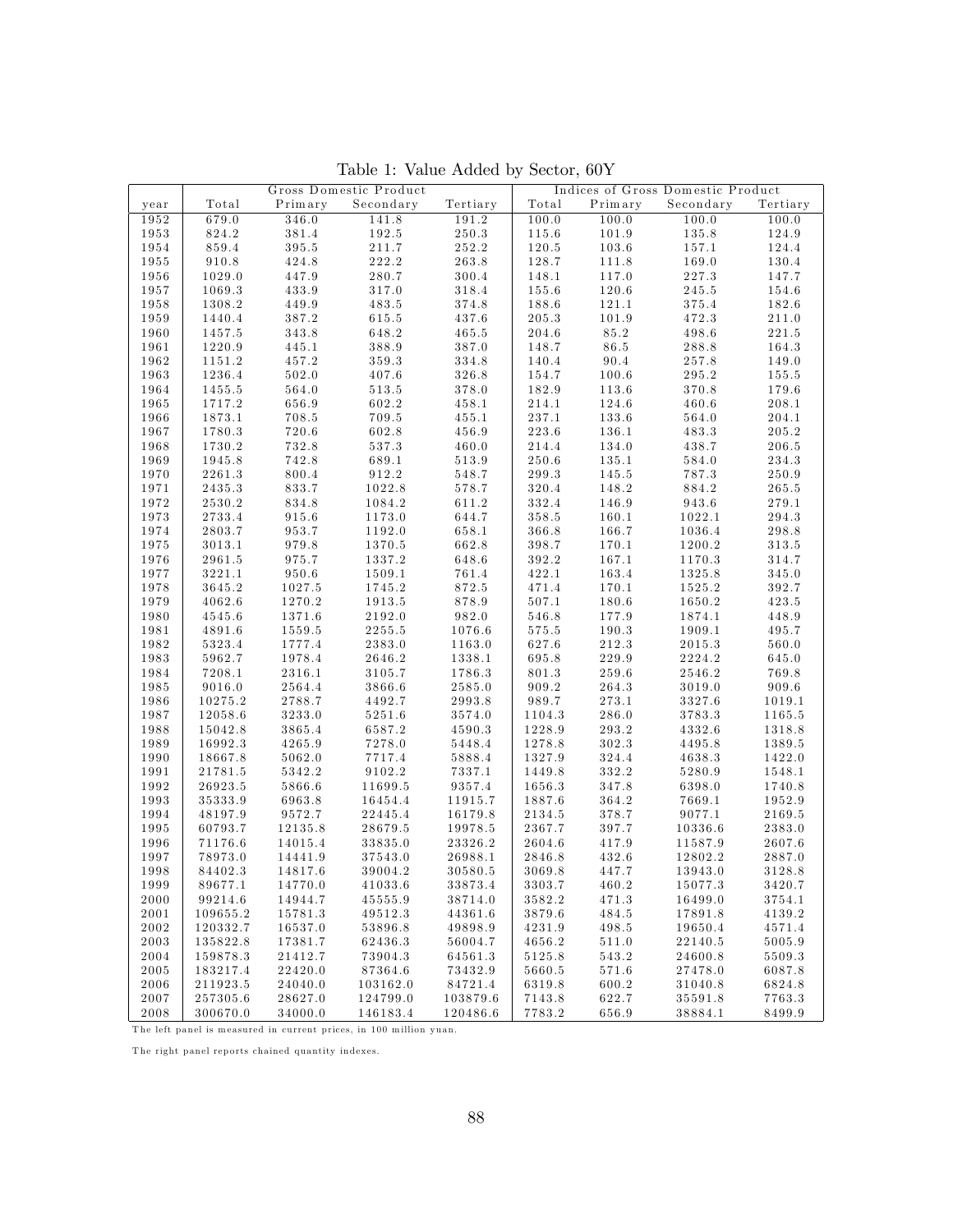| GCF<br><b>GFCF</b><br>Net Exports<br>Imports<br>Balance<br>Consumption<br>Households<br>Government<br>Inventories<br>Exports<br>year<br>80.7<br>453<br>93.3<br>153.7<br>$\overline{73}$<br>27.1<br>37.5<br>$-10.4$<br>1952<br>546.3<br>$-7.8$<br>644.4<br>$529.2\,$<br>115.2<br>198.3<br>115.3<br>$\bf 83$<br>$-8.4$<br>34.8<br>46.1<br>$-11.3$<br>1953<br>$550\,$<br>104.1<br>226.9<br>$86\,$<br>1954<br>654.1<br>140.9<br>$-2.7$<br>40<br>44.7<br>$-4.7$<br>$-8.9$<br>722.3<br>602.6<br>119.7<br>221.5<br>$76\,$<br>48.7<br>61.1<br>$-12.4$<br>1955<br>145.5<br>$125.8\,$<br>38<br>$\,4$<br>$2.7\,$<br>1956<br>772.6<br>646.8<br>257.6<br>219.6<br>55.7<br>$53\,$<br>129.8<br>93<br>$50\,$<br>$686.6\,$<br>$\,280$<br>187<br>$5.5\,$<br>54.5<br>$4.5\,$<br>1957<br>816.4<br>128.6<br>$\,99$<br>$6.6\,$<br>67<br>1958<br>852.6<br>724<br>432<br>333<br>61.7<br>$5.3\,$<br>$130.3\,$<br>$71.2\,$<br>1959<br>821.5<br>691.2<br>621.7<br>435.7<br>186<br>$8.1\,$<br>78.1<br>6.9<br>65.1<br>190.9<br>473<br>102<br>0.4<br>$-1.8$<br>1960<br>932.6<br>741.7<br>575<br>63.3<br>178.4<br>47<br>47.7<br>1961<br>995.1<br>816.7<br>274.6<br>227.6<br>$5.5\,$<br>$43\,$<br>4.7<br>147<br>3<br>47.1<br>$33.8\,$<br>13.3<br>1962<br>985.7<br>838.7<br>178.1<br>175.1<br>12.6<br>35.7<br>170.1<br>$50\,$<br>1963<br>844.2<br>$265.3\,$<br>215.3<br>13.5<br>$50\,$<br>14.3<br>1014.3<br>189<br>$60\,$<br>12.9<br>42.1<br>13.3<br>1964<br>889.6<br>350.3<br>290.3<br>55.4<br>1078.6<br>$207.1\,$<br>1965<br>951.5<br>462.1<br>350.1<br>112<br>$8.5\,$<br>63.1<br>$55.3\,$<br>7.8<br>1158.6<br>$230.2\,$<br>163<br>$6.2\,$<br>$66\,$<br>$61.1\,$<br>$4.9\,$<br>1966<br>1021.1<br>569.8<br>406.8<br>1251.3<br>$194.2\,$<br>$102\,$<br>$6.3\,$<br>1275.7<br>425.7<br>323.7<br>58.8<br>$53.4\,$<br>$5.4\,$<br>1967<br>1081.5<br>$192.5\,$<br>$132\,$<br>57.6<br>$50.9\,$<br>$7.4\,$<br>1968<br>1269.1<br>1076.6<br>432.2<br>$300.2\,$<br>6.7<br>$231.7\,$<br>$79\,$<br>47.2<br>1969<br>485.9<br>406.9<br>12.4<br>$59.8\,$<br>12.6<br>1359.4<br>1127.7<br>252.9<br>199<br>$2.4\,$<br>$56.1\,$<br>744.9<br>$545.9\,$<br>$56.8\,$<br>$0.7\,$<br>1970<br>1459.7<br>1206.8<br>295.9<br>$216\,$<br>68.5<br>52.4<br>1262<br>819<br>$603\,$<br>15.6<br>16.1<br>1971<br>1557.9<br>169<br>310.1<br>18.4<br>$82.9\,$<br>$64\,$<br>1972<br>1644.3<br>1334.2<br>791.1<br>622.1<br>18.9<br>318.8<br>$\bf 239$<br>116.9<br>1973<br>1751.3<br>1432.5<br>903.5<br>664.5<br>14.8<br>103.6<br>13.3<br>$342.6\,$<br>188<br>$^{\rm -7}$<br>139.4<br>$\begin{array}{c} 152.8 \\ 147.4 \end{array}$<br>$-13.4$<br>1974<br>1809.6<br>1467<br>936.1<br>748.1<br>0.7<br>358.9<br>$182\,$<br>1975<br>1528.5<br>1062.3<br>880.3<br>143<br>$-4.4$<br>1887.4<br>$125\,$<br>1976<br>$381\,$<br>8.7<br>134.8<br>129.3<br>$5.5\,$<br>1969.5<br>1588.5<br>990.1<br>865.1<br>410<br>$187\,$<br>139.7<br>$\begin{array}{c} 132.8 \\ 187.4 \end{array}$<br>1977<br>1098.1<br>911.1<br>10.1<br>$6.9\,$<br>2057.8<br>1647.8<br>304<br>$480\,$<br>1377.9<br>1073.9<br>$-11.4$<br>167.6<br>$-19.8$<br>1978<br>2239.1<br>1759.1<br>325.8<br>$-20$<br>211.7<br>1979<br>2633.7<br>2011.5<br>622.2<br>1478.9<br>1153.1<br>242.9<br>$-31.2$<br>277.3<br>271.2<br>1980<br>3007.9<br>2331.2<br>676.7<br>1599.7<br>1322.4<br>$-14.7$<br>$298.8\,$<br>$-27.6$<br>290.9<br>367.6<br>367.7<br>$\text{-}0.1$<br>1981<br>3361.5<br>2627.9<br>733.6<br>1630.2<br>1339.3<br>17.1<br>811.9<br>$357.5\,$<br>1982<br>2902.9<br>1784.2<br>1503.2<br>$\bf 281$<br>$\rm 91$<br>413.8<br>$56.3\,$<br>3714.8<br>895.3<br>2039<br>315.7<br>50.8<br>421.8<br>16.5<br>1983<br>4126.4<br>3231.1<br>1723.3<br>438.3<br>3742<br>1104.3<br>368.1<br>620.5<br>1984<br>4846.3<br>2515.1<br>$2147\,$<br>$1.3\,$<br>580.5<br>$-40$<br>1298.9<br>2672<br>785.5<br>1257.8<br>1985<br>$5986.3\,$<br>4687.4<br>3457.5<br>$-367.1$<br>808.9<br>$-448.9$<br>802.2<br>$-255.2$<br>1498.3<br>5302.1<br>1519.7<br>3941.9<br>3139.7<br>1082.1<br>$-416.2$<br>1986<br>6821.8<br>$663.3\,$<br>$-144.2$<br>1987<br>6126.1<br>1678.5<br>4462<br>3798.7<br>10.8<br>1470.0<br>1614.2<br>7804.6<br>7868.1<br>1971.4<br>5700.2<br>4701.9<br>$998.3\,$<br>1766.7<br>2055.1<br>$-288.4$<br>1988<br>9839.5<br>$-151.1$<br>$1913.3\,$<br>$2351.6\,$<br>6332.7<br>1989<br>11164.2<br>8812.6<br>4419.4<br>$-185.6$<br>1956.0<br>2199.9<br>$-243.9$<br>2639.6<br>6747<br>4827.8<br>1919.2<br>510.3<br>2985.8<br>411.5<br>1990<br>12090.5<br>9450.9<br>2574.3<br>7868<br>428.4<br>1991<br>14091.9<br>10730.6<br>3361.3<br>6070.3<br>1797.7<br>617.5<br>3827.1<br>3398.7<br>4203.2<br>10086.3<br>1572.6<br>4676.3<br>4443.3<br>233.0<br>1992<br>17203.3<br>13000.1<br>8513.7<br>275.6<br>5487.8<br>1993<br>21899.9<br>16412.1<br>15717.7<br>13309.2<br>2408.5<br>$-679.5$<br>5284.8<br>5986.2<br>$-701.4$<br>1994<br>29242.2<br>21844.2<br>7398<br>20341.1<br>17312.7<br>3028.4<br>634.1<br>10421.8<br>9960.1<br>461.7<br>1995<br>36748.2<br>28369.7<br>8378.5<br>25470.1<br>998.6<br>20885<br>4585.1<br>12451.8<br>11048.1<br>1403.7<br>1996<br>43919.5<br>33955.9<br>9963.6<br>28784.9<br>4736.8<br>1459.2<br>12576.4<br>$1019.0\,$<br>24048.1<br>11557.4<br>36921.5<br>29968<br>25965<br>$4003\,$<br>3549.9<br>1997<br>48140.6<br>11219.1<br>15160.7<br>11806.5<br>3354.2<br>1998<br>51588.2<br>39229.3<br>12358.9<br>31314.2<br>28569<br>2745.2<br>3629.2<br>15223.6<br>3597.5<br>11626.1<br>1999<br>2424.2<br>55636.9<br>41920.4<br>13716.5<br>32951.5<br>30527.3<br>2536.6<br>16159.8<br>13736.5<br>2423.3<br>2000<br>34842.8<br>998.4<br>2390.2<br>20634.4<br>61516<br>45854.6<br>15661.4<br>33844.4<br>18638.8<br>1995.6<br>2001<br>66878.3<br>49213.2<br>17665.1<br>39769.4<br>37754.5<br>2014.9<br>2324.7<br>22024.4<br>20159.2<br>1865.2<br>1932.9<br>2002<br>71691.2<br>52571.3<br>19119.9<br>45565<br>43632.1<br>26947.9<br>2517.6<br>3094.1<br>24430.3<br>2003<br>77449.5<br>55963<br>$2472.3\,$<br>36287.9<br>56834.4<br>20615.1<br>53490.7<br>2986.3<br>34195.6<br>2092.3<br>2004<br>87032.9<br>63833.5<br>4050.7<br>49103.3<br>23199.4<br>69168.4<br>65117.7<br>4079.1<br>46435.8<br>2667.5<br>97822.7<br>71217.5<br>26605.2<br>80646.3<br>77304.8<br>$3341.5\,$<br>10223.1<br>62648.1<br>54273.7<br>8374.4<br>$\,2005\,$<br>94402<br>4251.1<br>14217.7<br>2006<br>110595.3<br>80476.9<br>30118.4<br>90150.9<br>16654<br>77594.6<br>63376.9<br>128793.8<br>93602.9<br>35190.9<br>$5483.6\,$<br>93455.6<br>20171.1<br>2007<br>110919.4<br>105435.9<br>23380.6<br>73284.6 |      |          |          | Gross Domestic Product by Expenditure Approach |          |          |        |         |          |         | Total Value of Exports and Imports |
|------------------------------------------------------------------------------------------------------------------------------------------------------------------------------------------------------------------------------------------------------------------------------------------------------------------------------------------------------------------------------------------------------------------------------------------------------------------------------------------------------------------------------------------------------------------------------------------------------------------------------------------------------------------------------------------------------------------------------------------------------------------------------------------------------------------------------------------------------------------------------------------------------------------------------------------------------------------------------------------------------------------------------------------------------------------------------------------------------------------------------------------------------------------------------------------------------------------------------------------------------------------------------------------------------------------------------------------------------------------------------------------------------------------------------------------------------------------------------------------------------------------------------------------------------------------------------------------------------------------------------------------------------------------------------------------------------------------------------------------------------------------------------------------------------------------------------------------------------------------------------------------------------------------------------------------------------------------------------------------------------------------------------------------------------------------------------------------------------------------------------------------------------------------------------------------------------------------------------------------------------------------------------------------------------------------------------------------------------------------------------------------------------------------------------------------------------------------------------------------------------------------------------------------------------------------------------------------------------------------------------------------------------------------------------------------------------------------------------------------------------------------------------------------------------------------------------------------------------------------------------------------------------------------------------------------------------------------------------------------------------------------------------------------------------------------------------------------------------------------------------------------------------------------------------------------------------------------------------------------------------------------------------------------------------------------------------------------------------------------------------------------------------------------------------------------------------------------------------------------------------------------------------------------------------------------------------------------------------------------------------------------------------------------------------------------------------------------------------------------------------------------------------------------------------------------------------------------------------------------------------------------------------------------------------------------------------------------------------------------------------------------------------------------------------------------------------------------------------------------------------------------------------------------------------------------------------------------------------------------------------------------------------------------------------------------------------------------------------------------------------------------------------------------------------------------------------------------------------------------------------------------------------------------------------------------------------------------------------------------------------------------------------------------------------------------------------------------------------------------------------------------------------------------------------------------------------------------------------------------------------------------------------------------------------------------------------------------------------------------------------------------------------------------------------------------------------------------------------------------------------------------------------------------------------------------------------------------------------------------------------------------------------------------------------------------------------------------------------------------------------------------------------------------------------------------------------------------------------------------------------------------------------------------------------------------------------------------------------------------------------------------------------------------------------------------------------------------------------------------------------------------------------------------------------------------------------------------------------------------------------------------------------------------------------------------------------------------------------------------------------------------------------------------------------------------------------------------------------------------------------------------------------------------------------------------------------------------------------------------------------------------------------------------------------------------------------------------------------------------------------------------------------------------------------------------------------------------|------|----------|----------|------------------------------------------------|----------|----------|--------|---------|----------|---------|------------------------------------|
|                                                                                                                                                                                                                                                                                                                                                                                                                                                                                                                                                                                                                                                                                                                                                                                                                                                                                                                                                                                                                                                                                                                                                                                                                                                                                                                                                                                                                                                                                                                                                                                                                                                                                                                                                                                                                                                                                                                                                                                                                                                                                                                                                                                                                                                                                                                                                                                                                                                                                                                                                                                                                                                                                                                                                                                                                                                                                                                                                                                                                                                                                                                                                                                                                                                                                                                                                                                                                                                                                                                                                                                                                                                                                                                                                                                                                                                                                                                                                                                                                                                                                                                                                                                                                                                                                                                                                                                                                                                                                                                                                                                                                                                                                                                                                                                                                                                                                                                                                                                                                                                                                                                                                                                                                                                                                                                                                                                                                                                                                                                                                                                                                                                                                                                                                                                                                                                                                                                                                                                                                                                                                                                                                                                                                                                                                                                                                                                                                                                                  |      |          |          |                                                |          |          |        |         |          |         |                                    |
|                                                                                                                                                                                                                                                                                                                                                                                                                                                                                                                                                                                                                                                                                                                                                                                                                                                                                                                                                                                                                                                                                                                                                                                                                                                                                                                                                                                                                                                                                                                                                                                                                                                                                                                                                                                                                                                                                                                                                                                                                                                                                                                                                                                                                                                                                                                                                                                                                                                                                                                                                                                                                                                                                                                                                                                                                                                                                                                                                                                                                                                                                                                                                                                                                                                                                                                                                                                                                                                                                                                                                                                                                                                                                                                                                                                                                                                                                                                                                                                                                                                                                                                                                                                                                                                                                                                                                                                                                                                                                                                                                                                                                                                                                                                                                                                                                                                                                                                                                                                                                                                                                                                                                                                                                                                                                                                                                                                                                                                                                                                                                                                                                                                                                                                                                                                                                                                                                                                                                                                                                                                                                                                                                                                                                                                                                                                                                                                                                                                                  |      |          |          |                                                |          |          |        |         |          |         |                                    |
|                                                                                                                                                                                                                                                                                                                                                                                                                                                                                                                                                                                                                                                                                                                                                                                                                                                                                                                                                                                                                                                                                                                                                                                                                                                                                                                                                                                                                                                                                                                                                                                                                                                                                                                                                                                                                                                                                                                                                                                                                                                                                                                                                                                                                                                                                                                                                                                                                                                                                                                                                                                                                                                                                                                                                                                                                                                                                                                                                                                                                                                                                                                                                                                                                                                                                                                                                                                                                                                                                                                                                                                                                                                                                                                                                                                                                                                                                                                                                                                                                                                                                                                                                                                                                                                                                                                                                                                                                                                                                                                                                                                                                                                                                                                                                                                                                                                                                                                                                                                                                                                                                                                                                                                                                                                                                                                                                                                                                                                                                                                                                                                                                                                                                                                                                                                                                                                                                                                                                                                                                                                                                                                                                                                                                                                                                                                                                                                                                                                                  |      |          |          |                                                |          |          |        |         |          |         |                                    |
|                                                                                                                                                                                                                                                                                                                                                                                                                                                                                                                                                                                                                                                                                                                                                                                                                                                                                                                                                                                                                                                                                                                                                                                                                                                                                                                                                                                                                                                                                                                                                                                                                                                                                                                                                                                                                                                                                                                                                                                                                                                                                                                                                                                                                                                                                                                                                                                                                                                                                                                                                                                                                                                                                                                                                                                                                                                                                                                                                                                                                                                                                                                                                                                                                                                                                                                                                                                                                                                                                                                                                                                                                                                                                                                                                                                                                                                                                                                                                                                                                                                                                                                                                                                                                                                                                                                                                                                                                                                                                                                                                                                                                                                                                                                                                                                                                                                                                                                                                                                                                                                                                                                                                                                                                                                                                                                                                                                                                                                                                                                                                                                                                                                                                                                                                                                                                                                                                                                                                                                                                                                                                                                                                                                                                                                                                                                                                                                                                                                                  |      |          |          |                                                |          |          |        |         |          |         |                                    |
|                                                                                                                                                                                                                                                                                                                                                                                                                                                                                                                                                                                                                                                                                                                                                                                                                                                                                                                                                                                                                                                                                                                                                                                                                                                                                                                                                                                                                                                                                                                                                                                                                                                                                                                                                                                                                                                                                                                                                                                                                                                                                                                                                                                                                                                                                                                                                                                                                                                                                                                                                                                                                                                                                                                                                                                                                                                                                                                                                                                                                                                                                                                                                                                                                                                                                                                                                                                                                                                                                                                                                                                                                                                                                                                                                                                                                                                                                                                                                                                                                                                                                                                                                                                                                                                                                                                                                                                                                                                                                                                                                                                                                                                                                                                                                                                                                                                                                                                                                                                                                                                                                                                                                                                                                                                                                                                                                                                                                                                                                                                                                                                                                                                                                                                                                                                                                                                                                                                                                                                                                                                                                                                                                                                                                                                                                                                                                                                                                                                                  |      |          |          |                                                |          |          |        |         |          |         |                                    |
|                                                                                                                                                                                                                                                                                                                                                                                                                                                                                                                                                                                                                                                                                                                                                                                                                                                                                                                                                                                                                                                                                                                                                                                                                                                                                                                                                                                                                                                                                                                                                                                                                                                                                                                                                                                                                                                                                                                                                                                                                                                                                                                                                                                                                                                                                                                                                                                                                                                                                                                                                                                                                                                                                                                                                                                                                                                                                                                                                                                                                                                                                                                                                                                                                                                                                                                                                                                                                                                                                                                                                                                                                                                                                                                                                                                                                                                                                                                                                                                                                                                                                                                                                                                                                                                                                                                                                                                                                                                                                                                                                                                                                                                                                                                                                                                                                                                                                                                                                                                                                                                                                                                                                                                                                                                                                                                                                                                                                                                                                                                                                                                                                                                                                                                                                                                                                                                                                                                                                                                                                                                                                                                                                                                                                                                                                                                                                                                                                                                                  |      |          |          |                                                |          |          |        |         |          |         |                                    |
|                                                                                                                                                                                                                                                                                                                                                                                                                                                                                                                                                                                                                                                                                                                                                                                                                                                                                                                                                                                                                                                                                                                                                                                                                                                                                                                                                                                                                                                                                                                                                                                                                                                                                                                                                                                                                                                                                                                                                                                                                                                                                                                                                                                                                                                                                                                                                                                                                                                                                                                                                                                                                                                                                                                                                                                                                                                                                                                                                                                                                                                                                                                                                                                                                                                                                                                                                                                                                                                                                                                                                                                                                                                                                                                                                                                                                                                                                                                                                                                                                                                                                                                                                                                                                                                                                                                                                                                                                                                                                                                                                                                                                                                                                                                                                                                                                                                                                                                                                                                                                                                                                                                                                                                                                                                                                                                                                                                                                                                                                                                                                                                                                                                                                                                                                                                                                                                                                                                                                                                                                                                                                                                                                                                                                                                                                                                                                                                                                                                                  |      |          |          |                                                |          |          |        |         |          |         |                                    |
|                                                                                                                                                                                                                                                                                                                                                                                                                                                                                                                                                                                                                                                                                                                                                                                                                                                                                                                                                                                                                                                                                                                                                                                                                                                                                                                                                                                                                                                                                                                                                                                                                                                                                                                                                                                                                                                                                                                                                                                                                                                                                                                                                                                                                                                                                                                                                                                                                                                                                                                                                                                                                                                                                                                                                                                                                                                                                                                                                                                                                                                                                                                                                                                                                                                                                                                                                                                                                                                                                                                                                                                                                                                                                                                                                                                                                                                                                                                                                                                                                                                                                                                                                                                                                                                                                                                                                                                                                                                                                                                                                                                                                                                                                                                                                                                                                                                                                                                                                                                                                                                                                                                                                                                                                                                                                                                                                                                                                                                                                                                                                                                                                                                                                                                                                                                                                                                                                                                                                                                                                                                                                                                                                                                                                                                                                                                                                                                                                                                                  |      |          |          |                                                |          |          |        |         |          |         |                                    |
|                                                                                                                                                                                                                                                                                                                                                                                                                                                                                                                                                                                                                                                                                                                                                                                                                                                                                                                                                                                                                                                                                                                                                                                                                                                                                                                                                                                                                                                                                                                                                                                                                                                                                                                                                                                                                                                                                                                                                                                                                                                                                                                                                                                                                                                                                                                                                                                                                                                                                                                                                                                                                                                                                                                                                                                                                                                                                                                                                                                                                                                                                                                                                                                                                                                                                                                                                                                                                                                                                                                                                                                                                                                                                                                                                                                                                                                                                                                                                                                                                                                                                                                                                                                                                                                                                                                                                                                                                                                                                                                                                                                                                                                                                                                                                                                                                                                                                                                                                                                                                                                                                                                                                                                                                                                                                                                                                                                                                                                                                                                                                                                                                                                                                                                                                                                                                                                                                                                                                                                                                                                                                                                                                                                                                                                                                                                                                                                                                                                                  |      |          |          |                                                |          |          |        |         |          |         |                                    |
|                                                                                                                                                                                                                                                                                                                                                                                                                                                                                                                                                                                                                                                                                                                                                                                                                                                                                                                                                                                                                                                                                                                                                                                                                                                                                                                                                                                                                                                                                                                                                                                                                                                                                                                                                                                                                                                                                                                                                                                                                                                                                                                                                                                                                                                                                                                                                                                                                                                                                                                                                                                                                                                                                                                                                                                                                                                                                                                                                                                                                                                                                                                                                                                                                                                                                                                                                                                                                                                                                                                                                                                                                                                                                                                                                                                                                                                                                                                                                                                                                                                                                                                                                                                                                                                                                                                                                                                                                                                                                                                                                                                                                                                                                                                                                                                                                                                                                                                                                                                                                                                                                                                                                                                                                                                                                                                                                                                                                                                                                                                                                                                                                                                                                                                                                                                                                                                                                                                                                                                                                                                                                                                                                                                                                                                                                                                                                                                                                                                                  |      |          |          |                                                |          |          |        |         |          |         |                                    |
|                                                                                                                                                                                                                                                                                                                                                                                                                                                                                                                                                                                                                                                                                                                                                                                                                                                                                                                                                                                                                                                                                                                                                                                                                                                                                                                                                                                                                                                                                                                                                                                                                                                                                                                                                                                                                                                                                                                                                                                                                                                                                                                                                                                                                                                                                                                                                                                                                                                                                                                                                                                                                                                                                                                                                                                                                                                                                                                                                                                                                                                                                                                                                                                                                                                                                                                                                                                                                                                                                                                                                                                                                                                                                                                                                                                                                                                                                                                                                                                                                                                                                                                                                                                                                                                                                                                                                                                                                                                                                                                                                                                                                                                                                                                                                                                                                                                                                                                                                                                                                                                                                                                                                                                                                                                                                                                                                                                                                                                                                                                                                                                                                                                                                                                                                                                                                                                                                                                                                                                                                                                                                                                                                                                                                                                                                                                                                                                                                                                                  |      |          |          |                                                |          |          |        |         |          |         |                                    |
|                                                                                                                                                                                                                                                                                                                                                                                                                                                                                                                                                                                                                                                                                                                                                                                                                                                                                                                                                                                                                                                                                                                                                                                                                                                                                                                                                                                                                                                                                                                                                                                                                                                                                                                                                                                                                                                                                                                                                                                                                                                                                                                                                                                                                                                                                                                                                                                                                                                                                                                                                                                                                                                                                                                                                                                                                                                                                                                                                                                                                                                                                                                                                                                                                                                                                                                                                                                                                                                                                                                                                                                                                                                                                                                                                                                                                                                                                                                                                                                                                                                                                                                                                                                                                                                                                                                                                                                                                                                                                                                                                                                                                                                                                                                                                                                                                                                                                                                                                                                                                                                                                                                                                                                                                                                                                                                                                                                                                                                                                                                                                                                                                                                                                                                                                                                                                                                                                                                                                                                                                                                                                                                                                                                                                                                                                                                                                                                                                                                                  |      |          |          |                                                |          |          |        |         |          |         |                                    |
|                                                                                                                                                                                                                                                                                                                                                                                                                                                                                                                                                                                                                                                                                                                                                                                                                                                                                                                                                                                                                                                                                                                                                                                                                                                                                                                                                                                                                                                                                                                                                                                                                                                                                                                                                                                                                                                                                                                                                                                                                                                                                                                                                                                                                                                                                                                                                                                                                                                                                                                                                                                                                                                                                                                                                                                                                                                                                                                                                                                                                                                                                                                                                                                                                                                                                                                                                                                                                                                                                                                                                                                                                                                                                                                                                                                                                                                                                                                                                                                                                                                                                                                                                                                                                                                                                                                                                                                                                                                                                                                                                                                                                                                                                                                                                                                                                                                                                                                                                                                                                                                                                                                                                                                                                                                                                                                                                                                                                                                                                                                                                                                                                                                                                                                                                                                                                                                                                                                                                                                                                                                                                                                                                                                                                                                                                                                                                                                                                                                                  |      |          |          |                                                |          |          |        |         |          |         |                                    |
|                                                                                                                                                                                                                                                                                                                                                                                                                                                                                                                                                                                                                                                                                                                                                                                                                                                                                                                                                                                                                                                                                                                                                                                                                                                                                                                                                                                                                                                                                                                                                                                                                                                                                                                                                                                                                                                                                                                                                                                                                                                                                                                                                                                                                                                                                                                                                                                                                                                                                                                                                                                                                                                                                                                                                                                                                                                                                                                                                                                                                                                                                                                                                                                                                                                                                                                                                                                                                                                                                                                                                                                                                                                                                                                                                                                                                                                                                                                                                                                                                                                                                                                                                                                                                                                                                                                                                                                                                                                                                                                                                                                                                                                                                                                                                                                                                                                                                                                                                                                                                                                                                                                                                                                                                                                                                                                                                                                                                                                                                                                                                                                                                                                                                                                                                                                                                                                                                                                                                                                                                                                                                                                                                                                                                                                                                                                                                                                                                                                                  |      |          |          |                                                |          |          |        |         |          |         |                                    |
|                                                                                                                                                                                                                                                                                                                                                                                                                                                                                                                                                                                                                                                                                                                                                                                                                                                                                                                                                                                                                                                                                                                                                                                                                                                                                                                                                                                                                                                                                                                                                                                                                                                                                                                                                                                                                                                                                                                                                                                                                                                                                                                                                                                                                                                                                                                                                                                                                                                                                                                                                                                                                                                                                                                                                                                                                                                                                                                                                                                                                                                                                                                                                                                                                                                                                                                                                                                                                                                                                                                                                                                                                                                                                                                                                                                                                                                                                                                                                                                                                                                                                                                                                                                                                                                                                                                                                                                                                                                                                                                                                                                                                                                                                                                                                                                                                                                                                                                                                                                                                                                                                                                                                                                                                                                                                                                                                                                                                                                                                                                                                                                                                                                                                                                                                                                                                                                                                                                                                                                                                                                                                                                                                                                                                                                                                                                                                                                                                                                                  |      |          |          |                                                |          |          |        |         |          |         |                                    |
|                                                                                                                                                                                                                                                                                                                                                                                                                                                                                                                                                                                                                                                                                                                                                                                                                                                                                                                                                                                                                                                                                                                                                                                                                                                                                                                                                                                                                                                                                                                                                                                                                                                                                                                                                                                                                                                                                                                                                                                                                                                                                                                                                                                                                                                                                                                                                                                                                                                                                                                                                                                                                                                                                                                                                                                                                                                                                                                                                                                                                                                                                                                                                                                                                                                                                                                                                                                                                                                                                                                                                                                                                                                                                                                                                                                                                                                                                                                                                                                                                                                                                                                                                                                                                                                                                                                                                                                                                                                                                                                                                                                                                                                                                                                                                                                                                                                                                                                                                                                                                                                                                                                                                                                                                                                                                                                                                                                                                                                                                                                                                                                                                                                                                                                                                                                                                                                                                                                                                                                                                                                                                                                                                                                                                                                                                                                                                                                                                                                                  |      |          |          |                                                |          |          |        |         |          |         |                                    |
|                                                                                                                                                                                                                                                                                                                                                                                                                                                                                                                                                                                                                                                                                                                                                                                                                                                                                                                                                                                                                                                                                                                                                                                                                                                                                                                                                                                                                                                                                                                                                                                                                                                                                                                                                                                                                                                                                                                                                                                                                                                                                                                                                                                                                                                                                                                                                                                                                                                                                                                                                                                                                                                                                                                                                                                                                                                                                                                                                                                                                                                                                                                                                                                                                                                                                                                                                                                                                                                                                                                                                                                                                                                                                                                                                                                                                                                                                                                                                                                                                                                                                                                                                                                                                                                                                                                                                                                                                                                                                                                                                                                                                                                                                                                                                                                                                                                                                                                                                                                                                                                                                                                                                                                                                                                                                                                                                                                                                                                                                                                                                                                                                                                                                                                                                                                                                                                                                                                                                                                                                                                                                                                                                                                                                                                                                                                                                                                                                                                                  |      |          |          |                                                |          |          |        |         |          |         |                                    |
|                                                                                                                                                                                                                                                                                                                                                                                                                                                                                                                                                                                                                                                                                                                                                                                                                                                                                                                                                                                                                                                                                                                                                                                                                                                                                                                                                                                                                                                                                                                                                                                                                                                                                                                                                                                                                                                                                                                                                                                                                                                                                                                                                                                                                                                                                                                                                                                                                                                                                                                                                                                                                                                                                                                                                                                                                                                                                                                                                                                                                                                                                                                                                                                                                                                                                                                                                                                                                                                                                                                                                                                                                                                                                                                                                                                                                                                                                                                                                                                                                                                                                                                                                                                                                                                                                                                                                                                                                                                                                                                                                                                                                                                                                                                                                                                                                                                                                                                                                                                                                                                                                                                                                                                                                                                                                                                                                                                                                                                                                                                                                                                                                                                                                                                                                                                                                                                                                                                                                                                                                                                                                                                                                                                                                                                                                                                                                                                                                                                                  |      |          |          |                                                |          |          |        |         |          |         |                                    |
|                                                                                                                                                                                                                                                                                                                                                                                                                                                                                                                                                                                                                                                                                                                                                                                                                                                                                                                                                                                                                                                                                                                                                                                                                                                                                                                                                                                                                                                                                                                                                                                                                                                                                                                                                                                                                                                                                                                                                                                                                                                                                                                                                                                                                                                                                                                                                                                                                                                                                                                                                                                                                                                                                                                                                                                                                                                                                                                                                                                                                                                                                                                                                                                                                                                                                                                                                                                                                                                                                                                                                                                                                                                                                                                                                                                                                                                                                                                                                                                                                                                                                                                                                                                                                                                                                                                                                                                                                                                                                                                                                                                                                                                                                                                                                                                                                                                                                                                                                                                                                                                                                                                                                                                                                                                                                                                                                                                                                                                                                                                                                                                                                                                                                                                                                                                                                                                                                                                                                                                                                                                                                                                                                                                                                                                                                                                                                                                                                                                                  |      |          |          |                                                |          |          |        |         |          |         |                                    |
|                                                                                                                                                                                                                                                                                                                                                                                                                                                                                                                                                                                                                                                                                                                                                                                                                                                                                                                                                                                                                                                                                                                                                                                                                                                                                                                                                                                                                                                                                                                                                                                                                                                                                                                                                                                                                                                                                                                                                                                                                                                                                                                                                                                                                                                                                                                                                                                                                                                                                                                                                                                                                                                                                                                                                                                                                                                                                                                                                                                                                                                                                                                                                                                                                                                                                                                                                                                                                                                                                                                                                                                                                                                                                                                                                                                                                                                                                                                                                                                                                                                                                                                                                                                                                                                                                                                                                                                                                                                                                                                                                                                                                                                                                                                                                                                                                                                                                                                                                                                                                                                                                                                                                                                                                                                                                                                                                                                                                                                                                                                                                                                                                                                                                                                                                                                                                                                                                                                                                                                                                                                                                                                                                                                                                                                                                                                                                                                                                                                                  |      |          |          |                                                |          |          |        |         |          |         |                                    |
|                                                                                                                                                                                                                                                                                                                                                                                                                                                                                                                                                                                                                                                                                                                                                                                                                                                                                                                                                                                                                                                                                                                                                                                                                                                                                                                                                                                                                                                                                                                                                                                                                                                                                                                                                                                                                                                                                                                                                                                                                                                                                                                                                                                                                                                                                                                                                                                                                                                                                                                                                                                                                                                                                                                                                                                                                                                                                                                                                                                                                                                                                                                                                                                                                                                                                                                                                                                                                                                                                                                                                                                                                                                                                                                                                                                                                                                                                                                                                                                                                                                                                                                                                                                                                                                                                                                                                                                                                                                                                                                                                                                                                                                                                                                                                                                                                                                                                                                                                                                                                                                                                                                                                                                                                                                                                                                                                                                                                                                                                                                                                                                                                                                                                                                                                                                                                                                                                                                                                                                                                                                                                                                                                                                                                                                                                                                                                                                                                                                                  |      |          |          |                                                |          |          |        |         |          |         |                                    |
|                                                                                                                                                                                                                                                                                                                                                                                                                                                                                                                                                                                                                                                                                                                                                                                                                                                                                                                                                                                                                                                                                                                                                                                                                                                                                                                                                                                                                                                                                                                                                                                                                                                                                                                                                                                                                                                                                                                                                                                                                                                                                                                                                                                                                                                                                                                                                                                                                                                                                                                                                                                                                                                                                                                                                                                                                                                                                                                                                                                                                                                                                                                                                                                                                                                                                                                                                                                                                                                                                                                                                                                                                                                                                                                                                                                                                                                                                                                                                                                                                                                                                                                                                                                                                                                                                                                                                                                                                                                                                                                                                                                                                                                                                                                                                                                                                                                                                                                                                                                                                                                                                                                                                                                                                                                                                                                                                                                                                                                                                                                                                                                                                                                                                                                                                                                                                                                                                                                                                                                                                                                                                                                                                                                                                                                                                                                                                                                                                                                                  |      |          |          |                                                |          |          |        |         |          |         |                                    |
|                                                                                                                                                                                                                                                                                                                                                                                                                                                                                                                                                                                                                                                                                                                                                                                                                                                                                                                                                                                                                                                                                                                                                                                                                                                                                                                                                                                                                                                                                                                                                                                                                                                                                                                                                                                                                                                                                                                                                                                                                                                                                                                                                                                                                                                                                                                                                                                                                                                                                                                                                                                                                                                                                                                                                                                                                                                                                                                                                                                                                                                                                                                                                                                                                                                                                                                                                                                                                                                                                                                                                                                                                                                                                                                                                                                                                                                                                                                                                                                                                                                                                                                                                                                                                                                                                                                                                                                                                                                                                                                                                                                                                                                                                                                                                                                                                                                                                                                                                                                                                                                                                                                                                                                                                                                                                                                                                                                                                                                                                                                                                                                                                                                                                                                                                                                                                                                                                                                                                                                                                                                                                                                                                                                                                                                                                                                                                                                                                                                                  |      |          |          |                                                |          |          |        |         |          |         |                                    |
|                                                                                                                                                                                                                                                                                                                                                                                                                                                                                                                                                                                                                                                                                                                                                                                                                                                                                                                                                                                                                                                                                                                                                                                                                                                                                                                                                                                                                                                                                                                                                                                                                                                                                                                                                                                                                                                                                                                                                                                                                                                                                                                                                                                                                                                                                                                                                                                                                                                                                                                                                                                                                                                                                                                                                                                                                                                                                                                                                                                                                                                                                                                                                                                                                                                                                                                                                                                                                                                                                                                                                                                                                                                                                                                                                                                                                                                                                                                                                                                                                                                                                                                                                                                                                                                                                                                                                                                                                                                                                                                                                                                                                                                                                                                                                                                                                                                                                                                                                                                                                                                                                                                                                                                                                                                                                                                                                                                                                                                                                                                                                                                                                                                                                                                                                                                                                                                                                                                                                                                                                                                                                                                                                                                                                                                                                                                                                                                                                                                                  |      |          |          |                                                |          |          |        |         |          |         |                                    |
|                                                                                                                                                                                                                                                                                                                                                                                                                                                                                                                                                                                                                                                                                                                                                                                                                                                                                                                                                                                                                                                                                                                                                                                                                                                                                                                                                                                                                                                                                                                                                                                                                                                                                                                                                                                                                                                                                                                                                                                                                                                                                                                                                                                                                                                                                                                                                                                                                                                                                                                                                                                                                                                                                                                                                                                                                                                                                                                                                                                                                                                                                                                                                                                                                                                                                                                                                                                                                                                                                                                                                                                                                                                                                                                                                                                                                                                                                                                                                                                                                                                                                                                                                                                                                                                                                                                                                                                                                                                                                                                                                                                                                                                                                                                                                                                                                                                                                                                                                                                                                                                                                                                                                                                                                                                                                                                                                                                                                                                                                                                                                                                                                                                                                                                                                                                                                                                                                                                                                                                                                                                                                                                                                                                                                                                                                                                                                                                                                                                                  |      |          |          |                                                |          |          |        |         |          |         |                                    |
|                                                                                                                                                                                                                                                                                                                                                                                                                                                                                                                                                                                                                                                                                                                                                                                                                                                                                                                                                                                                                                                                                                                                                                                                                                                                                                                                                                                                                                                                                                                                                                                                                                                                                                                                                                                                                                                                                                                                                                                                                                                                                                                                                                                                                                                                                                                                                                                                                                                                                                                                                                                                                                                                                                                                                                                                                                                                                                                                                                                                                                                                                                                                                                                                                                                                                                                                                                                                                                                                                                                                                                                                                                                                                                                                                                                                                                                                                                                                                                                                                                                                                                                                                                                                                                                                                                                                                                                                                                                                                                                                                                                                                                                                                                                                                                                                                                                                                                                                                                                                                                                                                                                                                                                                                                                                                                                                                                                                                                                                                                                                                                                                                                                                                                                                                                                                                                                                                                                                                                                                                                                                                                                                                                                                                                                                                                                                                                                                                                                                  |      |          |          |                                                |          |          |        |         |          |         |                                    |
|                                                                                                                                                                                                                                                                                                                                                                                                                                                                                                                                                                                                                                                                                                                                                                                                                                                                                                                                                                                                                                                                                                                                                                                                                                                                                                                                                                                                                                                                                                                                                                                                                                                                                                                                                                                                                                                                                                                                                                                                                                                                                                                                                                                                                                                                                                                                                                                                                                                                                                                                                                                                                                                                                                                                                                                                                                                                                                                                                                                                                                                                                                                                                                                                                                                                                                                                                                                                                                                                                                                                                                                                                                                                                                                                                                                                                                                                                                                                                                                                                                                                                                                                                                                                                                                                                                                                                                                                                                                                                                                                                                                                                                                                                                                                                                                                                                                                                                                                                                                                                                                                                                                                                                                                                                                                                                                                                                                                                                                                                                                                                                                                                                                                                                                                                                                                                                                                                                                                                                                                                                                                                                                                                                                                                                                                                                                                                                                                                                                                  |      |          |          |                                                |          |          |        |         |          |         |                                    |
|                                                                                                                                                                                                                                                                                                                                                                                                                                                                                                                                                                                                                                                                                                                                                                                                                                                                                                                                                                                                                                                                                                                                                                                                                                                                                                                                                                                                                                                                                                                                                                                                                                                                                                                                                                                                                                                                                                                                                                                                                                                                                                                                                                                                                                                                                                                                                                                                                                                                                                                                                                                                                                                                                                                                                                                                                                                                                                                                                                                                                                                                                                                                                                                                                                                                                                                                                                                                                                                                                                                                                                                                                                                                                                                                                                                                                                                                                                                                                                                                                                                                                                                                                                                                                                                                                                                                                                                                                                                                                                                                                                                                                                                                                                                                                                                                                                                                                                                                                                                                                                                                                                                                                                                                                                                                                                                                                                                                                                                                                                                                                                                                                                                                                                                                                                                                                                                                                                                                                                                                                                                                                                                                                                                                                                                                                                                                                                                                                                                                  |      |          |          |                                                |          |          |        |         |          |         |                                    |
|                                                                                                                                                                                                                                                                                                                                                                                                                                                                                                                                                                                                                                                                                                                                                                                                                                                                                                                                                                                                                                                                                                                                                                                                                                                                                                                                                                                                                                                                                                                                                                                                                                                                                                                                                                                                                                                                                                                                                                                                                                                                                                                                                                                                                                                                                                                                                                                                                                                                                                                                                                                                                                                                                                                                                                                                                                                                                                                                                                                                                                                                                                                                                                                                                                                                                                                                                                                                                                                                                                                                                                                                                                                                                                                                                                                                                                                                                                                                                                                                                                                                                                                                                                                                                                                                                                                                                                                                                                                                                                                                                                                                                                                                                                                                                                                                                                                                                                                                                                                                                                                                                                                                                                                                                                                                                                                                                                                                                                                                                                                                                                                                                                                                                                                                                                                                                                                                                                                                                                                                                                                                                                                                                                                                                                                                                                                                                                                                                                                                  |      |          |          |                                                |          |          |        |         |          |         |                                    |
|                                                                                                                                                                                                                                                                                                                                                                                                                                                                                                                                                                                                                                                                                                                                                                                                                                                                                                                                                                                                                                                                                                                                                                                                                                                                                                                                                                                                                                                                                                                                                                                                                                                                                                                                                                                                                                                                                                                                                                                                                                                                                                                                                                                                                                                                                                                                                                                                                                                                                                                                                                                                                                                                                                                                                                                                                                                                                                                                                                                                                                                                                                                                                                                                                                                                                                                                                                                                                                                                                                                                                                                                                                                                                                                                                                                                                                                                                                                                                                                                                                                                                                                                                                                                                                                                                                                                                                                                                                                                                                                                                                                                                                                                                                                                                                                                                                                                                                                                                                                                                                                                                                                                                                                                                                                                                                                                                                                                                                                                                                                                                                                                                                                                                                                                                                                                                                                                                                                                                                                                                                                                                                                                                                                                                                                                                                                                                                                                                                                                  |      |          |          |                                                |          |          |        |         |          |         |                                    |
|                                                                                                                                                                                                                                                                                                                                                                                                                                                                                                                                                                                                                                                                                                                                                                                                                                                                                                                                                                                                                                                                                                                                                                                                                                                                                                                                                                                                                                                                                                                                                                                                                                                                                                                                                                                                                                                                                                                                                                                                                                                                                                                                                                                                                                                                                                                                                                                                                                                                                                                                                                                                                                                                                                                                                                                                                                                                                                                                                                                                                                                                                                                                                                                                                                                                                                                                                                                                                                                                                                                                                                                                                                                                                                                                                                                                                                                                                                                                                                                                                                                                                                                                                                                                                                                                                                                                                                                                                                                                                                                                                                                                                                                                                                                                                                                                                                                                                                                                                                                                                                                                                                                                                                                                                                                                                                                                                                                                                                                                                                                                                                                                                                                                                                                                                                                                                                                                                                                                                                                                                                                                                                                                                                                                                                                                                                                                                                                                                                                                  |      |          |          |                                                |          |          |        |         |          |         |                                    |
|                                                                                                                                                                                                                                                                                                                                                                                                                                                                                                                                                                                                                                                                                                                                                                                                                                                                                                                                                                                                                                                                                                                                                                                                                                                                                                                                                                                                                                                                                                                                                                                                                                                                                                                                                                                                                                                                                                                                                                                                                                                                                                                                                                                                                                                                                                                                                                                                                                                                                                                                                                                                                                                                                                                                                                                                                                                                                                                                                                                                                                                                                                                                                                                                                                                                                                                                                                                                                                                                                                                                                                                                                                                                                                                                                                                                                                                                                                                                                                                                                                                                                                                                                                                                                                                                                                                                                                                                                                                                                                                                                                                                                                                                                                                                                                                                                                                                                                                                                                                                                                                                                                                                                                                                                                                                                                                                                                                                                                                                                                                                                                                                                                                                                                                                                                                                                                                                                                                                                                                                                                                                                                                                                                                                                                                                                                                                                                                                                                                                  |      |          |          |                                                |          |          |        |         |          |         |                                    |
|                                                                                                                                                                                                                                                                                                                                                                                                                                                                                                                                                                                                                                                                                                                                                                                                                                                                                                                                                                                                                                                                                                                                                                                                                                                                                                                                                                                                                                                                                                                                                                                                                                                                                                                                                                                                                                                                                                                                                                                                                                                                                                                                                                                                                                                                                                                                                                                                                                                                                                                                                                                                                                                                                                                                                                                                                                                                                                                                                                                                                                                                                                                                                                                                                                                                                                                                                                                                                                                                                                                                                                                                                                                                                                                                                                                                                                                                                                                                                                                                                                                                                                                                                                                                                                                                                                                                                                                                                                                                                                                                                                                                                                                                                                                                                                                                                                                                                                                                                                                                                                                                                                                                                                                                                                                                                                                                                                                                                                                                                                                                                                                                                                                                                                                                                                                                                                                                                                                                                                                                                                                                                                                                                                                                                                                                                                                                                                                                                                                                  |      |          |          |                                                |          |          |        |         |          |         |                                    |
|                                                                                                                                                                                                                                                                                                                                                                                                                                                                                                                                                                                                                                                                                                                                                                                                                                                                                                                                                                                                                                                                                                                                                                                                                                                                                                                                                                                                                                                                                                                                                                                                                                                                                                                                                                                                                                                                                                                                                                                                                                                                                                                                                                                                                                                                                                                                                                                                                                                                                                                                                                                                                                                                                                                                                                                                                                                                                                                                                                                                                                                                                                                                                                                                                                                                                                                                                                                                                                                                                                                                                                                                                                                                                                                                                                                                                                                                                                                                                                                                                                                                                                                                                                                                                                                                                                                                                                                                                                                                                                                                                                                                                                                                                                                                                                                                                                                                                                                                                                                                                                                                                                                                                                                                                                                                                                                                                                                                                                                                                                                                                                                                                                                                                                                                                                                                                                                                                                                                                                                                                                                                                                                                                                                                                                                                                                                                                                                                                                                                  |      |          |          |                                                |          |          |        |         |          |         |                                    |
|                                                                                                                                                                                                                                                                                                                                                                                                                                                                                                                                                                                                                                                                                                                                                                                                                                                                                                                                                                                                                                                                                                                                                                                                                                                                                                                                                                                                                                                                                                                                                                                                                                                                                                                                                                                                                                                                                                                                                                                                                                                                                                                                                                                                                                                                                                                                                                                                                                                                                                                                                                                                                                                                                                                                                                                                                                                                                                                                                                                                                                                                                                                                                                                                                                                                                                                                                                                                                                                                                                                                                                                                                                                                                                                                                                                                                                                                                                                                                                                                                                                                                                                                                                                                                                                                                                                                                                                                                                                                                                                                                                                                                                                                                                                                                                                                                                                                                                                                                                                                                                                                                                                                                                                                                                                                                                                                                                                                                                                                                                                                                                                                                                                                                                                                                                                                                                                                                                                                                                                                                                                                                                                                                                                                                                                                                                                                                                                                                                                                  |      |          |          |                                                |          |          |        |         |          |         |                                    |
|                                                                                                                                                                                                                                                                                                                                                                                                                                                                                                                                                                                                                                                                                                                                                                                                                                                                                                                                                                                                                                                                                                                                                                                                                                                                                                                                                                                                                                                                                                                                                                                                                                                                                                                                                                                                                                                                                                                                                                                                                                                                                                                                                                                                                                                                                                                                                                                                                                                                                                                                                                                                                                                                                                                                                                                                                                                                                                                                                                                                                                                                                                                                                                                                                                                                                                                                                                                                                                                                                                                                                                                                                                                                                                                                                                                                                                                                                                                                                                                                                                                                                                                                                                                                                                                                                                                                                                                                                                                                                                                                                                                                                                                                                                                                                                                                                                                                                                                                                                                                                                                                                                                                                                                                                                                                                                                                                                                                                                                                                                                                                                                                                                                                                                                                                                                                                                                                                                                                                                                                                                                                                                                                                                                                                                                                                                                                                                                                                                                                  |      |          |          |                                                |          |          |        |         |          |         |                                    |
|                                                                                                                                                                                                                                                                                                                                                                                                                                                                                                                                                                                                                                                                                                                                                                                                                                                                                                                                                                                                                                                                                                                                                                                                                                                                                                                                                                                                                                                                                                                                                                                                                                                                                                                                                                                                                                                                                                                                                                                                                                                                                                                                                                                                                                                                                                                                                                                                                                                                                                                                                                                                                                                                                                                                                                                                                                                                                                                                                                                                                                                                                                                                                                                                                                                                                                                                                                                                                                                                                                                                                                                                                                                                                                                                                                                                                                                                                                                                                                                                                                                                                                                                                                                                                                                                                                                                                                                                                                                                                                                                                                                                                                                                                                                                                                                                                                                                                                                                                                                                                                                                                                                                                                                                                                                                                                                                                                                                                                                                                                                                                                                                                                                                                                                                                                                                                                                                                                                                                                                                                                                                                                                                                                                                                                                                                                                                                                                                                                                                  |      |          |          |                                                |          |          |        |         |          |         |                                    |
|                                                                                                                                                                                                                                                                                                                                                                                                                                                                                                                                                                                                                                                                                                                                                                                                                                                                                                                                                                                                                                                                                                                                                                                                                                                                                                                                                                                                                                                                                                                                                                                                                                                                                                                                                                                                                                                                                                                                                                                                                                                                                                                                                                                                                                                                                                                                                                                                                                                                                                                                                                                                                                                                                                                                                                                                                                                                                                                                                                                                                                                                                                                                                                                                                                                                                                                                                                                                                                                                                                                                                                                                                                                                                                                                                                                                                                                                                                                                                                                                                                                                                                                                                                                                                                                                                                                                                                                                                                                                                                                                                                                                                                                                                                                                                                                                                                                                                                                                                                                                                                                                                                                                                                                                                                                                                                                                                                                                                                                                                                                                                                                                                                                                                                                                                                                                                                                                                                                                                                                                                                                                                                                                                                                                                                                                                                                                                                                                                                                                  |      |          |          |                                                |          |          |        |         |          |         |                                    |
|                                                                                                                                                                                                                                                                                                                                                                                                                                                                                                                                                                                                                                                                                                                                                                                                                                                                                                                                                                                                                                                                                                                                                                                                                                                                                                                                                                                                                                                                                                                                                                                                                                                                                                                                                                                                                                                                                                                                                                                                                                                                                                                                                                                                                                                                                                                                                                                                                                                                                                                                                                                                                                                                                                                                                                                                                                                                                                                                                                                                                                                                                                                                                                                                                                                                                                                                                                                                                                                                                                                                                                                                                                                                                                                                                                                                                                                                                                                                                                                                                                                                                                                                                                                                                                                                                                                                                                                                                                                                                                                                                                                                                                                                                                                                                                                                                                                                                                                                                                                                                                                                                                                                                                                                                                                                                                                                                                                                                                                                                                                                                                                                                                                                                                                                                                                                                                                                                                                                                                                                                                                                                                                                                                                                                                                                                                                                                                                                                                                                  |      |          |          |                                                |          |          |        |         |          |         |                                    |
|                                                                                                                                                                                                                                                                                                                                                                                                                                                                                                                                                                                                                                                                                                                                                                                                                                                                                                                                                                                                                                                                                                                                                                                                                                                                                                                                                                                                                                                                                                                                                                                                                                                                                                                                                                                                                                                                                                                                                                                                                                                                                                                                                                                                                                                                                                                                                                                                                                                                                                                                                                                                                                                                                                                                                                                                                                                                                                                                                                                                                                                                                                                                                                                                                                                                                                                                                                                                                                                                                                                                                                                                                                                                                                                                                                                                                                                                                                                                                                                                                                                                                                                                                                                                                                                                                                                                                                                                                                                                                                                                                                                                                                                                                                                                                                                                                                                                                                                                                                                                                                                                                                                                                                                                                                                                                                                                                                                                                                                                                                                                                                                                                                                                                                                                                                                                                                                                                                                                                                                                                                                                                                                                                                                                                                                                                                                                                                                                                                                                  |      |          |          |                                                |          |          |        |         |          |         |                                    |
|                                                                                                                                                                                                                                                                                                                                                                                                                                                                                                                                                                                                                                                                                                                                                                                                                                                                                                                                                                                                                                                                                                                                                                                                                                                                                                                                                                                                                                                                                                                                                                                                                                                                                                                                                                                                                                                                                                                                                                                                                                                                                                                                                                                                                                                                                                                                                                                                                                                                                                                                                                                                                                                                                                                                                                                                                                                                                                                                                                                                                                                                                                                                                                                                                                                                                                                                                                                                                                                                                                                                                                                                                                                                                                                                                                                                                                                                                                                                                                                                                                                                                                                                                                                                                                                                                                                                                                                                                                                                                                                                                                                                                                                                                                                                                                                                                                                                                                                                                                                                                                                                                                                                                                                                                                                                                                                                                                                                                                                                                                                                                                                                                                                                                                                                                                                                                                                                                                                                                                                                                                                                                                                                                                                                                                                                                                                                                                                                                                                                  |      |          |          |                                                |          |          |        |         |          |         |                                    |
|                                                                                                                                                                                                                                                                                                                                                                                                                                                                                                                                                                                                                                                                                                                                                                                                                                                                                                                                                                                                                                                                                                                                                                                                                                                                                                                                                                                                                                                                                                                                                                                                                                                                                                                                                                                                                                                                                                                                                                                                                                                                                                                                                                                                                                                                                                                                                                                                                                                                                                                                                                                                                                                                                                                                                                                                                                                                                                                                                                                                                                                                                                                                                                                                                                                                                                                                                                                                                                                                                                                                                                                                                                                                                                                                                                                                                                                                                                                                                                                                                                                                                                                                                                                                                                                                                                                                                                                                                                                                                                                                                                                                                                                                                                                                                                                                                                                                                                                                                                                                                                                                                                                                                                                                                                                                                                                                                                                                                                                                                                                                                                                                                                                                                                                                                                                                                                                                                                                                                                                                                                                                                                                                                                                                                                                                                                                                                                                                                                                                  |      |          |          |                                                |          |          |        |         |          |         |                                    |
|                                                                                                                                                                                                                                                                                                                                                                                                                                                                                                                                                                                                                                                                                                                                                                                                                                                                                                                                                                                                                                                                                                                                                                                                                                                                                                                                                                                                                                                                                                                                                                                                                                                                                                                                                                                                                                                                                                                                                                                                                                                                                                                                                                                                                                                                                                                                                                                                                                                                                                                                                                                                                                                                                                                                                                                                                                                                                                                                                                                                                                                                                                                                                                                                                                                                                                                                                                                                                                                                                                                                                                                                                                                                                                                                                                                                                                                                                                                                                                                                                                                                                                                                                                                                                                                                                                                                                                                                                                                                                                                                                                                                                                                                                                                                                                                                                                                                                                                                                                                                                                                                                                                                                                                                                                                                                                                                                                                                                                                                                                                                                                                                                                                                                                                                                                                                                                                                                                                                                                                                                                                                                                                                                                                                                                                                                                                                                                                                                                                                  |      |          |          |                                                |          |          |        |         |          |         |                                    |
|                                                                                                                                                                                                                                                                                                                                                                                                                                                                                                                                                                                                                                                                                                                                                                                                                                                                                                                                                                                                                                                                                                                                                                                                                                                                                                                                                                                                                                                                                                                                                                                                                                                                                                                                                                                                                                                                                                                                                                                                                                                                                                                                                                                                                                                                                                                                                                                                                                                                                                                                                                                                                                                                                                                                                                                                                                                                                                                                                                                                                                                                                                                                                                                                                                                                                                                                                                                                                                                                                                                                                                                                                                                                                                                                                                                                                                                                                                                                                                                                                                                                                                                                                                                                                                                                                                                                                                                                                                                                                                                                                                                                                                                                                                                                                                                                                                                                                                                                                                                                                                                                                                                                                                                                                                                                                                                                                                                                                                                                                                                                                                                                                                                                                                                                                                                                                                                                                                                                                                                                                                                                                                                                                                                                                                                                                                                                                                                                                                                                  |      |          |          |                                                |          |          |        |         |          |         |                                    |
|                                                                                                                                                                                                                                                                                                                                                                                                                                                                                                                                                                                                                                                                                                                                                                                                                                                                                                                                                                                                                                                                                                                                                                                                                                                                                                                                                                                                                                                                                                                                                                                                                                                                                                                                                                                                                                                                                                                                                                                                                                                                                                                                                                                                                                                                                                                                                                                                                                                                                                                                                                                                                                                                                                                                                                                                                                                                                                                                                                                                                                                                                                                                                                                                                                                                                                                                                                                                                                                                                                                                                                                                                                                                                                                                                                                                                                                                                                                                                                                                                                                                                                                                                                                                                                                                                                                                                                                                                                                                                                                                                                                                                                                                                                                                                                                                                                                                                                                                                                                                                                                                                                                                                                                                                                                                                                                                                                                                                                                                                                                                                                                                                                                                                                                                                                                                                                                                                                                                                                                                                                                                                                                                                                                                                                                                                                                                                                                                                                                                  |      |          |          |                                                |          |          |        |         |          |         |                                    |
|                                                                                                                                                                                                                                                                                                                                                                                                                                                                                                                                                                                                                                                                                                                                                                                                                                                                                                                                                                                                                                                                                                                                                                                                                                                                                                                                                                                                                                                                                                                                                                                                                                                                                                                                                                                                                                                                                                                                                                                                                                                                                                                                                                                                                                                                                                                                                                                                                                                                                                                                                                                                                                                                                                                                                                                                                                                                                                                                                                                                                                                                                                                                                                                                                                                                                                                                                                                                                                                                                                                                                                                                                                                                                                                                                                                                                                                                                                                                                                                                                                                                                                                                                                                                                                                                                                                                                                                                                                                                                                                                                                                                                                                                                                                                                                                                                                                                                                                                                                                                                                                                                                                                                                                                                                                                                                                                                                                                                                                                                                                                                                                                                                                                                                                                                                                                                                                                                                                                                                                                                                                                                                                                                                                                                                                                                                                                                                                                                                                                  |      |          |          |                                                |          |          |        |         |          |         |                                    |
|                                                                                                                                                                                                                                                                                                                                                                                                                                                                                                                                                                                                                                                                                                                                                                                                                                                                                                                                                                                                                                                                                                                                                                                                                                                                                                                                                                                                                                                                                                                                                                                                                                                                                                                                                                                                                                                                                                                                                                                                                                                                                                                                                                                                                                                                                                                                                                                                                                                                                                                                                                                                                                                                                                                                                                                                                                                                                                                                                                                                                                                                                                                                                                                                                                                                                                                                                                                                                                                                                                                                                                                                                                                                                                                                                                                                                                                                                                                                                                                                                                                                                                                                                                                                                                                                                                                                                                                                                                                                                                                                                                                                                                                                                                                                                                                                                                                                                                                                                                                                                                                                                                                                                                                                                                                                                                                                                                                                                                                                                                                                                                                                                                                                                                                                                                                                                                                                                                                                                                                                                                                                                                                                                                                                                                                                                                                                                                                                                                                                  |      |          |          |                                                |          |          |        |         |          |         |                                    |
|                                                                                                                                                                                                                                                                                                                                                                                                                                                                                                                                                                                                                                                                                                                                                                                                                                                                                                                                                                                                                                                                                                                                                                                                                                                                                                                                                                                                                                                                                                                                                                                                                                                                                                                                                                                                                                                                                                                                                                                                                                                                                                                                                                                                                                                                                                                                                                                                                                                                                                                                                                                                                                                                                                                                                                                                                                                                                                                                                                                                                                                                                                                                                                                                                                                                                                                                                                                                                                                                                                                                                                                                                                                                                                                                                                                                                                                                                                                                                                                                                                                                                                                                                                                                                                                                                                                                                                                                                                                                                                                                                                                                                                                                                                                                                                                                                                                                                                                                                                                                                                                                                                                                                                                                                                                                                                                                                                                                                                                                                                                                                                                                                                                                                                                                                                                                                                                                                                                                                                                                                                                                                                                                                                                                                                                                                                                                                                                                                                                                  |      |          |          |                                                |          |          |        |         |          |         |                                    |
|                                                                                                                                                                                                                                                                                                                                                                                                                                                                                                                                                                                                                                                                                                                                                                                                                                                                                                                                                                                                                                                                                                                                                                                                                                                                                                                                                                                                                                                                                                                                                                                                                                                                                                                                                                                                                                                                                                                                                                                                                                                                                                                                                                                                                                                                                                                                                                                                                                                                                                                                                                                                                                                                                                                                                                                                                                                                                                                                                                                                                                                                                                                                                                                                                                                                                                                                                                                                                                                                                                                                                                                                                                                                                                                                                                                                                                                                                                                                                                                                                                                                                                                                                                                                                                                                                                                                                                                                                                                                                                                                                                                                                                                                                                                                                                                                                                                                                                                                                                                                                                                                                                                                                                                                                                                                                                                                                                                                                                                                                                                                                                                                                                                                                                                                                                                                                                                                                                                                                                                                                                                                                                                                                                                                                                                                                                                                                                                                                                                                  |      |          |          |                                                |          |          |        |         |          |         |                                    |
|                                                                                                                                                                                                                                                                                                                                                                                                                                                                                                                                                                                                                                                                                                                                                                                                                                                                                                                                                                                                                                                                                                                                                                                                                                                                                                                                                                                                                                                                                                                                                                                                                                                                                                                                                                                                                                                                                                                                                                                                                                                                                                                                                                                                                                                                                                                                                                                                                                                                                                                                                                                                                                                                                                                                                                                                                                                                                                                                                                                                                                                                                                                                                                                                                                                                                                                                                                                                                                                                                                                                                                                                                                                                                                                                                                                                                                                                                                                                                                                                                                                                                                                                                                                                                                                                                                                                                                                                                                                                                                                                                                                                                                                                                                                                                                                                                                                                                                                                                                                                                                                                                                                                                                                                                                                                                                                                                                                                                                                                                                                                                                                                                                                                                                                                                                                                                                                                                                                                                                                                                                                                                                                                                                                                                                                                                                                                                                                                                                                                  |      |          |          |                                                |          |          |        |         |          |         |                                    |
|                                                                                                                                                                                                                                                                                                                                                                                                                                                                                                                                                                                                                                                                                                                                                                                                                                                                                                                                                                                                                                                                                                                                                                                                                                                                                                                                                                                                                                                                                                                                                                                                                                                                                                                                                                                                                                                                                                                                                                                                                                                                                                                                                                                                                                                                                                                                                                                                                                                                                                                                                                                                                                                                                                                                                                                                                                                                                                                                                                                                                                                                                                                                                                                                                                                                                                                                                                                                                                                                                                                                                                                                                                                                                                                                                                                                                                                                                                                                                                                                                                                                                                                                                                                                                                                                                                                                                                                                                                                                                                                                                                                                                                                                                                                                                                                                                                                                                                                                                                                                                                                                                                                                                                                                                                                                                                                                                                                                                                                                                                                                                                                                                                                                                                                                                                                                                                                                                                                                                                                                                                                                                                                                                                                                                                                                                                                                                                                                                                                                  |      |          |          |                                                |          |          |        |         |          |         |                                    |
|                                                                                                                                                                                                                                                                                                                                                                                                                                                                                                                                                                                                                                                                                                                                                                                                                                                                                                                                                                                                                                                                                                                                                                                                                                                                                                                                                                                                                                                                                                                                                                                                                                                                                                                                                                                                                                                                                                                                                                                                                                                                                                                                                                                                                                                                                                                                                                                                                                                                                                                                                                                                                                                                                                                                                                                                                                                                                                                                                                                                                                                                                                                                                                                                                                                                                                                                                                                                                                                                                                                                                                                                                                                                                                                                                                                                                                                                                                                                                                                                                                                                                                                                                                                                                                                                                                                                                                                                                                                                                                                                                                                                                                                                                                                                                                                                                                                                                                                                                                                                                                                                                                                                                                                                                                                                                                                                                                                                                                                                                                                                                                                                                                                                                                                                                                                                                                                                                                                                                                                                                                                                                                                                                                                                                                                                                                                                                                                                                                                                  |      |          |          |                                                |          |          |        |         |          |         |                                    |
|                                                                                                                                                                                                                                                                                                                                                                                                                                                                                                                                                                                                                                                                                                                                                                                                                                                                                                                                                                                                                                                                                                                                                                                                                                                                                                                                                                                                                                                                                                                                                                                                                                                                                                                                                                                                                                                                                                                                                                                                                                                                                                                                                                                                                                                                                                                                                                                                                                                                                                                                                                                                                                                                                                                                                                                                                                                                                                                                                                                                                                                                                                                                                                                                                                                                                                                                                                                                                                                                                                                                                                                                                                                                                                                                                                                                                                                                                                                                                                                                                                                                                                                                                                                                                                                                                                                                                                                                                                                                                                                                                                                                                                                                                                                                                                                                                                                                                                                                                                                                                                                                                                                                                                                                                                                                                                                                                                                                                                                                                                                                                                                                                                                                                                                                                                                                                                                                                                                                                                                                                                                                                                                                                                                                                                                                                                                                                                                                                                                                  |      |          |          |                                                |          |          |        |         |          |         |                                    |
|                                                                                                                                                                                                                                                                                                                                                                                                                                                                                                                                                                                                                                                                                                                                                                                                                                                                                                                                                                                                                                                                                                                                                                                                                                                                                                                                                                                                                                                                                                                                                                                                                                                                                                                                                                                                                                                                                                                                                                                                                                                                                                                                                                                                                                                                                                                                                                                                                                                                                                                                                                                                                                                                                                                                                                                                                                                                                                                                                                                                                                                                                                                                                                                                                                                                                                                                                                                                                                                                                                                                                                                                                                                                                                                                                                                                                                                                                                                                                                                                                                                                                                                                                                                                                                                                                                                                                                                                                                                                                                                                                                                                                                                                                                                                                                                                                                                                                                                                                                                                                                                                                                                                                                                                                                                                                                                                                                                                                                                                                                                                                                                                                                                                                                                                                                                                                                                                                                                                                                                                                                                                                                                                                                                                                                                                                                                                                                                                                                                                  |      |          |          |                                                |          |          |        |         |          |         |                                    |
|                                                                                                                                                                                                                                                                                                                                                                                                                                                                                                                                                                                                                                                                                                                                                                                                                                                                                                                                                                                                                                                                                                                                                                                                                                                                                                                                                                                                                                                                                                                                                                                                                                                                                                                                                                                                                                                                                                                                                                                                                                                                                                                                                                                                                                                                                                                                                                                                                                                                                                                                                                                                                                                                                                                                                                                                                                                                                                                                                                                                                                                                                                                                                                                                                                                                                                                                                                                                                                                                                                                                                                                                                                                                                                                                                                                                                                                                                                                                                                                                                                                                                                                                                                                                                                                                                                                                                                                                                                                                                                                                                                                                                                                                                                                                                                                                                                                                                                                                                                                                                                                                                                                                                                                                                                                                                                                                                                                                                                                                                                                                                                                                                                                                                                                                                                                                                                                                                                                                                                                                                                                                                                                                                                                                                                                                                                                                                                                                                                                                  |      |          |          |                                                |          |          |        |         |          |         |                                    |
|                                                                                                                                                                                                                                                                                                                                                                                                                                                                                                                                                                                                                                                                                                                                                                                                                                                                                                                                                                                                                                                                                                                                                                                                                                                                                                                                                                                                                                                                                                                                                                                                                                                                                                                                                                                                                                                                                                                                                                                                                                                                                                                                                                                                                                                                                                                                                                                                                                                                                                                                                                                                                                                                                                                                                                                                                                                                                                                                                                                                                                                                                                                                                                                                                                                                                                                                                                                                                                                                                                                                                                                                                                                                                                                                                                                                                                                                                                                                                                                                                                                                                                                                                                                                                                                                                                                                                                                                                                                                                                                                                                                                                                                                                                                                                                                                                                                                                                                                                                                                                                                                                                                                                                                                                                                                                                                                                                                                                                                                                                                                                                                                                                                                                                                                                                                                                                                                                                                                                                                                                                                                                                                                                                                                                                                                                                                                                                                                                                                                  |      |          |          |                                                |          |          |        |         |          |         |                                    |
|                                                                                                                                                                                                                                                                                                                                                                                                                                                                                                                                                                                                                                                                                                                                                                                                                                                                                                                                                                                                                                                                                                                                                                                                                                                                                                                                                                                                                                                                                                                                                                                                                                                                                                                                                                                                                                                                                                                                                                                                                                                                                                                                                                                                                                                                                                                                                                                                                                                                                                                                                                                                                                                                                                                                                                                                                                                                                                                                                                                                                                                                                                                                                                                                                                                                                                                                                                                                                                                                                                                                                                                                                                                                                                                                                                                                                                                                                                                                                                                                                                                                                                                                                                                                                                                                                                                                                                                                                                                                                                                                                                                                                                                                                                                                                                                                                                                                                                                                                                                                                                                                                                                                                                                                                                                                                                                                                                                                                                                                                                                                                                                                                                                                                                                                                                                                                                                                                                                                                                                                                                                                                                                                                                                                                                                                                                                                                                                                                                                                  |      |          |          |                                                |          |          |        |         |          |         |                                    |
|                                                                                                                                                                                                                                                                                                                                                                                                                                                                                                                                                                                                                                                                                                                                                                                                                                                                                                                                                                                                                                                                                                                                                                                                                                                                                                                                                                                                                                                                                                                                                                                                                                                                                                                                                                                                                                                                                                                                                                                                                                                                                                                                                                                                                                                                                                                                                                                                                                                                                                                                                                                                                                                                                                                                                                                                                                                                                                                                                                                                                                                                                                                                                                                                                                                                                                                                                                                                                                                                                                                                                                                                                                                                                                                                                                                                                                                                                                                                                                                                                                                                                                                                                                                                                                                                                                                                                                                                                                                                                                                                                                                                                                                                                                                                                                                                                                                                                                                                                                                                                                                                                                                                                                                                                                                                                                                                                                                                                                                                                                                                                                                                                                                                                                                                                                                                                                                                                                                                                                                                                                                                                                                                                                                                                                                                                                                                                                                                                                                                  | 2008 | 149112.6 | 108392.2 | 40720.4                                        | 133612.3 | 126209.5 | 7402.9 | 24134.9 | 100394.9 | 79526.5 | 20868.4                            |

Table 2: GDP by Expenditure Approach, 60Y

All values are measured in current prices, in 100 million yuan.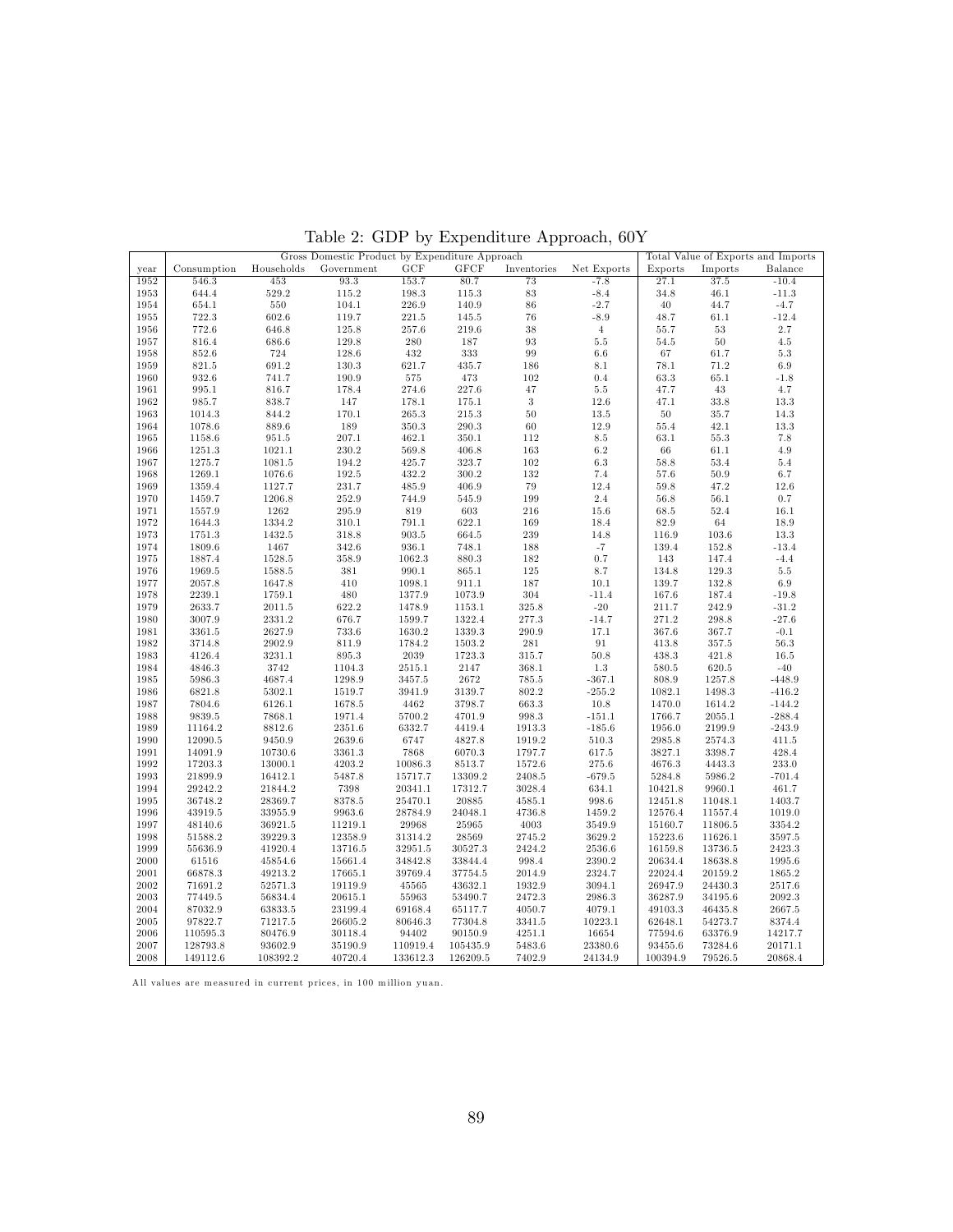|      |          |         | Gross Domestic Product |          | Indices of Gross Domestic Product |         |           |          |
|------|----------|---------|------------------------|----------|-----------------------------------|---------|-----------|----------|
| year | Total    | Primary | Secondary              | Tertiary | Total                             | Primary | Secondary | Tertiary |
| 1978 | 3645.2   | 1027.5  | 1745.2                 | 872.5    | 100.0                             | 100.0   | 100.0     | 100.0    |
| 1979 | 4062.6   | 1270.2  | 1913.5                 | 878.9    | 107.6                             | 106.1   | 108.2     | 107.9    |
| 1980 | 4545.6   | 1371.6  | 2192.0                 | 982.0    | 116.0                             | 104.6   | 122.9     | 114.3    |
| 1981 | 4891.6   | 1559.5  | 2255.5                 | 1076.6   | 122.1                             | 111.9   | 125.2     | 126.2    |
| 1982 | 5323.4   | 1777.4  | 2383.0                 | 1163.0   | 133.1                             | 124.8   | 132.1     | 142.6    |
| 1983 | 5962.7   | 1978.4  | 2646.2                 | 1338.1   | 147.6                             | 135.1   | 145.8     | 164.3    |
| 1984 | 7208.1   | 2316.1  | 3105.7                 | 1786.3   | 170.0                             | 152.6   | 166.9     | 196.0    |
| 1985 | 9016.0   | 2564.4  | 3866.6                 | 2585.0   | 192.9                             | 155.4   | 197.9     | 231.7    |
| 1986 | 10275.2  | 2788.7  | 4492.7                 | 2993.8   | 210.0                             | 160.5   | 218.2     | 259.6    |
| 1987 | 12058.6  | 3233.0  | 5251.6                 | 3574.0   | 234.3                             | 168.1   | 248.1     | 296.8    |
| 1988 | 15042.8  | 3865.4  | 6587.2                 | 4590.3   | 260.7                             | 172.3   | 284.1     | 335.9    |
| 1989 | 16992.3  | 4265.9  | 7278.0                 | 5448.4   | 271.3                             | 177.6   | 294.8     | 353.9    |
| 1990 | 18667.8  | 5062.0  | 7717.4                 | 5888.4   | 281.7                             | 190.7   | 304.1     | 362.1    |
| 1991 | 21781.5  | 5342.2  | 9102.2                 | 7337.1   | 307.6                             | 195.2   | 346.3     | 394.3    |
| 1992 | 26923.5  | 5866.6  | 11699.5                | 9357.4   | 351.4                             | 204.4   | 419.5     | 443.3    |
| 1993 | 35333.9  | 6963.8  | 16454.4                | 11915.7  | 400.4                             | 214.0   | 502.8     | 497.4    |
| 1994 | 48197.9  | 9572.7  | 22445.4                | 16179.8  | 452.8                             | 222.6   | 595.2     | 552.5    |
| 1995 | 60793.7  | 12135.8 | 28679.5                | 19978.5  | 502.3                             | 233.7   | 677.7     | 606.9    |
| 1996 | 71176.6  | 14015.4 | 33835.0                | 23326.2  | 552.6                             | 245.6   | 759.8     | 664.1    |
| 1997 | 78973.0  | 14441.9 | 37543.0                | 26988.1  | 603.9                             | 254.2   | 839.4     | 735.3    |
| 1998 | 84402.3  | 14817.6 | 39004.2                | 30580.5  | 651.2                             | 263.1   | 914.2     | 796.8    |
| 1999 | 89677.1  | 14770.0 | 41033.6                | 33873.4  | 700.9                             | 270.5   | 988.6     | 871.2    |
| 2000 | 99214.6  | 14944.7 | 45555.9                | 38714.0  | 759.9                             | 277.0   | 1081.8    | 956.1    |
| 2001 | 109655.2 | 15781.3 | 49512.3                | 44361.6  | 823.0                             | 284.8   | 1173.1    | 1054.2   |
| 2002 | 120332.7 | 16537.0 | 53896.8                | 49898.9  | 897.8                             | 293.0   | 1288.4    | 1164.2   |
| 2003 | 135822.8 | 17381.7 | $6\,2\,4\,3\,6\,.3$    | 56004.7  | 987.8                             | 300.3   | 1451.7    | 1274.9   |
| 2004 | 159878.3 | 21412.7 | 73904.3                | 64561.3  | 1087.4                            | 319.3   | 1613.0    | 1403.1   |
| 2005 | 184937.4 | 22420.0 | 87598.1                | 74919.3  | 1210.4                            | 336.0   | 1807.9    | 1574.7   |
| 2006 | 216314.4 | 24040.0 | 103719.5               | 88554.9  | 1363.8                            | 352.8   | 2050.0    | 1797.3   |
| 2007 | 265810.3 | 28627.0 | 125831.4               | 111351.9 | 1557.0                            | 366.0   | 2358.8    | 2084.6   |
| 2008 | 314045.4 | 33702.0 | 149003.4               | 131340.0 | 1707.0                            | 385.6   | 2591.8    | 2301.4   |
| 2009 | 340902.8 | 35226.0 | 157638.8               | 148038.0 | 1864.3                            | 401.8   | 2849.4    | 2521.5   |
| 2010 | 401512.8 | 40533.6 | 187383.2               | 173596.0 | $2\,0\,5\,9$ . $0$                | 418.9   | 3198.4    | 2767.5   |
| 2011 | 473104.0 | 47486.2 | 220412.8               | 205205.0 | 2250.5                            | 436.8   | 3527.4    | 3028.0   |
| 2012 | 518942.1 | 52373.6 | 235162.0               | 231406.5 | 2422.7                            | 456.6   | 3806.6    | 3272.0   |

Table 3: Value Added by Sector, CSY

The left panel is measured in current prices, in 100 million yuan.

The right panel reports chained quantity indexes.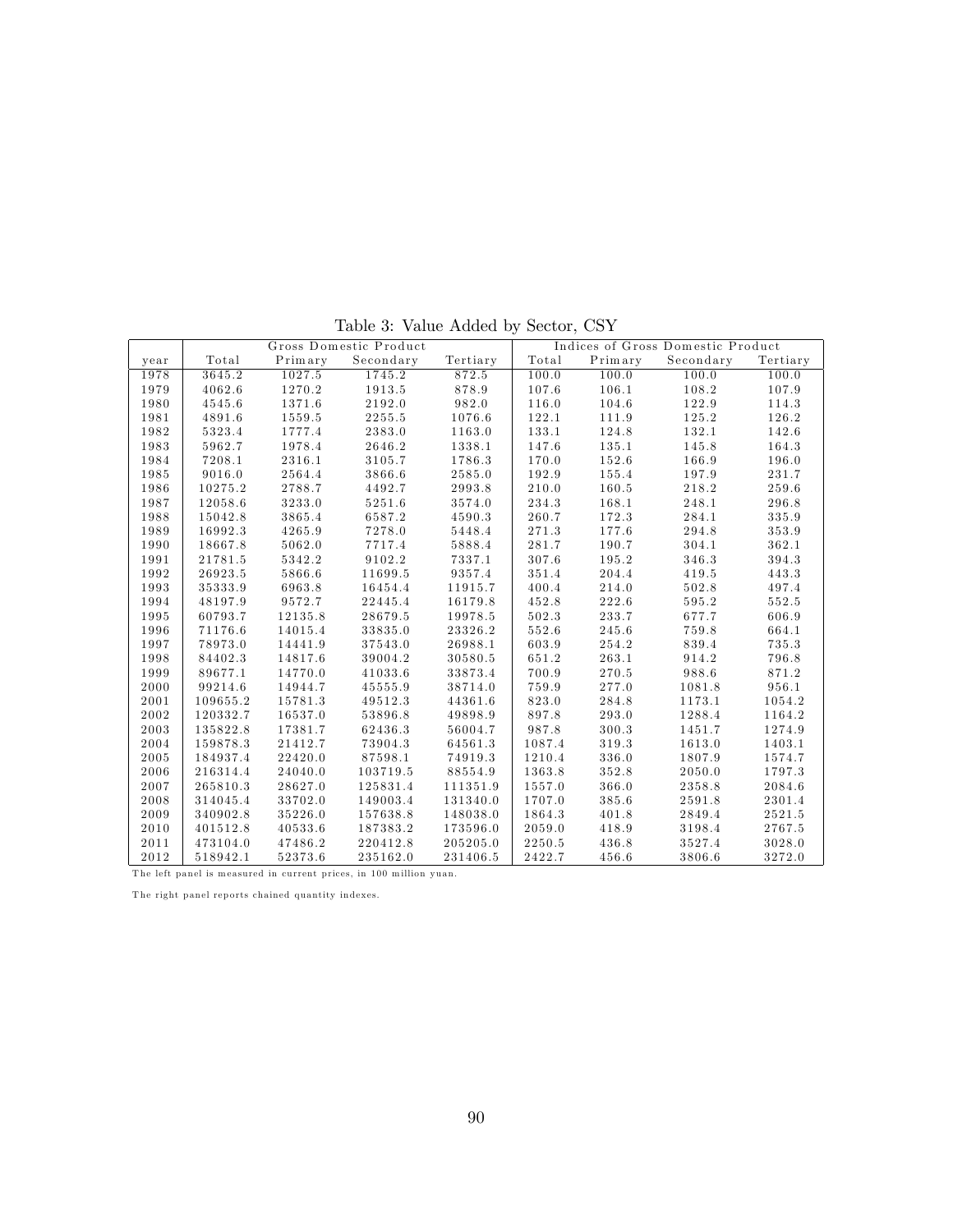|  |  |  | Table 4: Value Added and by Expenditure Approach, CSY |  |  |
|--|--|--|-------------------------------------------------------|--|--|
|  |  |  |                                                       |  |  |

|      | Gross Domestic Product by Expenditure Approach |            |            |          |             |             |             |          |          | Total Value of Exports and Imports |
|------|------------------------------------------------|------------|------------|----------|-------------|-------------|-------------|----------|----------|------------------------------------|
| year | Consumption                                    | Households | Government | GCF      | <b>GFCF</b> | Inventories | Net Exports | Exports  | Imports  | Balance                            |
| 1978 | 2239.1                                         | 1759.1     | 480.0      | 1377.9   | 1073.9      | 304.0       | $-11.4$     | 167.6    | 187.4    | $-19.8$                            |
| 1979 | 2633.7                                         | 2011.5     | 622.2      | 1478.9   | 1153.1      | $325.8\,$   | $-20.0$     |          |          |                                    |
| 1980 | 3007.9                                         | 2331.2     | 676.7      | 1599.7   | 1322.4      | 277.3       | $-14.7$     | 271.2    | 298.8    | $-27.6$                            |
| 1981 | 3361.5                                         | 2627.9     | 733.6      | 1630.2   | 1339.3      | 290.9       | 17.1        |          |          |                                    |
| 1982 | 3714.8                                         | 2902.9     | 811.9      | 1784.2   | 1503.2      | 281.0       | 91.0        |          |          |                                    |
| 1983 | 4126.4                                         | 3231.1     | 895.3      | 2039.0   | 1723.3      | 315.7       | 50.8        |          |          |                                    |
| 1984 | 4846.3                                         | 3742.0     | 1104.3     | 2515.1   | 2147.0      | 368.1       | 1.3         |          |          |                                    |
| 1985 | 5986.3                                         | 4687.4     | 1298.9     | 3457.5   | 2672.0      | 785.5       | $-367.1$    | 808.9    | 1257.8   | $-448.9$                           |
| 1986 | 6821.8                                         | 5302.1     | 1519.7     | 3941.9   | 3139.7      | 802.2       | $-255.2$    |          |          |                                    |
| 1987 | 7804.6                                         | 6126.1     | 1678.5     | 4462.0   | 3798.7      | 663.3       | 10.8        |          |          |                                    |
| 1988 | 9839.5                                         | 7868.1     | 1971.4     | 5700.2   | 4701.9      | 998.3       | $-151.1$    |          |          |                                    |
| 1989 | 11164.2                                        | 8812.6     | 2351.6     | 6332.7   | 4419.4      | 1913.3      | $-185.6$    |          |          |                                    |
| 1990 | 12090.5                                        | 9450.9     | 2639.6     | 6747.0   | 4827.8      | 1919.2      | 510.3       | 2985.8   | 2574.3   | 411.5                              |
| 1991 | 14091.9                                        | 10730.6    | 3361.3     | 7868.0   | 6070.3      | 1797.7      | 617.5       | 3827.1   | 3398.7   | 428.4                              |
| 1992 | 17203.3                                        | 13000.1    | 4203.2     | 10086.3  | 8513.7      | 1572.6      | 275.6       | 4676.3   | 4443.3   | 233.0                              |
| 1993 | 21899.9                                        | 16412.1    | 5487.8     | 15717.7  | 13309.2     | 2408.5      | $-679.5$    | 5284.8   | 5986.2   | $-701.4$                           |
| 1994 | 29242.2                                        | 21844.2    | 7398.0     | 20341.1  | 17312.7     | 3028.4      | 634.1       | 10421.8  | 9960.1   | 461.7                              |
| 1995 | 36748.2                                        | 28369.7    | 8378.5     | 25470.1  | 20885.0     | 4585.1      | 998.6       | 12451.8  | 11048.1  | 1403.7                             |
| 1996 | 43919.5                                        | 33955.9    | 9963.6     | 28784.9  | 24048.1     | 4736.8      | 1459.2      | 12576.4  | 11557.4  | 1019.0                             |
| 1997 | 48140.6                                        | 36921.5    | 11219.1    | 29968.0  | 25965.0     | 4003.0      | 3549.9      | 15160.7  | 11806.5  | 3354.2                             |
| 1998 | 51588.2                                        | 39229.3    | 12358.9    | 31314.2  | 28569.0     | 2745.2      | 3629.2      | 15223.6  | 11626.1  | 3597.5                             |
| 1999 | 55636.9                                        | 41920.4    | 13716.5    | 32951.5  | 30527.3     | 2424.2      | 2536.6      | 16159.8  | 13736.4  | 2423.4                             |
| 2000 | 61516.0                                        | 45854.6    | 15661.4    | 34842.8  | 33844.4     | 998.4       | 2390.2      | 20634.4  | 18638.8  | 1995.6                             |
| 2001 | 66933.9                                        | 49435.9    | 17498.0    | 39769.4  | 37754.5     | 2014.9      | 2324.7      | 22024.4  | 20159.2  | 1865.2                             |
| 2002 | 71816.5                                        | 53056.6    | 18759.9    | 45565.0  | 43632.1     | 1932.9      | 3094.1      | 26947.9  | 24430.3  | 2517.6                             |
| 2003 | 77685.5                                        | 57649.8    | 20035.7    | 55963.0  | 53490.7     | 2472.3      | 2964.9      | 36287.9  | 34195.6  | 2092.3                             |
| 2004 | 87552.6                                        | 65218.5    | 22334.1    | 69168.4  | 65117.7     | 4050.7      | 4235.6      | 49103.3  | 46435.8  | 2667.5                             |
| 2005 | 99357.5                                        | 72958.7    | 26398.8    | 77856.8  | 74232.9     | 3624.0      | 10209.1     | 62648.1  | 54273.7  | 8374.4                             |
| 2006 | 113103.8                                       | 82575.5    | 30528.4    | 92954.1  | 87954.1     | 5000.0      | 16654.6     | 77597.2  | 63376.9  | 14220.3                            |
| 2007 | 132232.9                                       | 96332.5    | 35900.4    | 110943.2 | 103948.6    | 6994.6      | 23423.1     | 93563.6  | 73300.1  | 20263.5                            |
| 2008 | 153422.5                                       | 111670.4   | 41752.1    | 138325.3 | 128084.4    | 10240.9     | 24226.8     | 100394.9 | 79526.5  | 20868.4                            |
| 2009 | 169274.8                                       | 123584.6   | 45690.2    | 164463.2 | 156679.8    | 7783.4      | 15037.0     | 82029.7  | 68618.4  | 13411.3                            |
| 2010 | 194115.0                                       | 140758.6   | 53356.3    | 193603.9 | 183615.2    | 9988.7      | 15097.6     | 107022.8 | 94699.3  | 12323.5                            |
| 2011 | 232111.5                                       | 168956.6   | 63154.9    | 228344.3 | 216203.3    | 121401.0    | 12163.3     | 123240.6 | 113161.4 | 10079.2                            |
| 2012 | 261832.8                                       | 190423.8   | 71409.0    | 252773.2 | 239333.4    | 13439.8     | 14632.4     | 129359.3 | 114801.0 | 14558.3                            |

All values are measured in current prices, in 100 million yuan.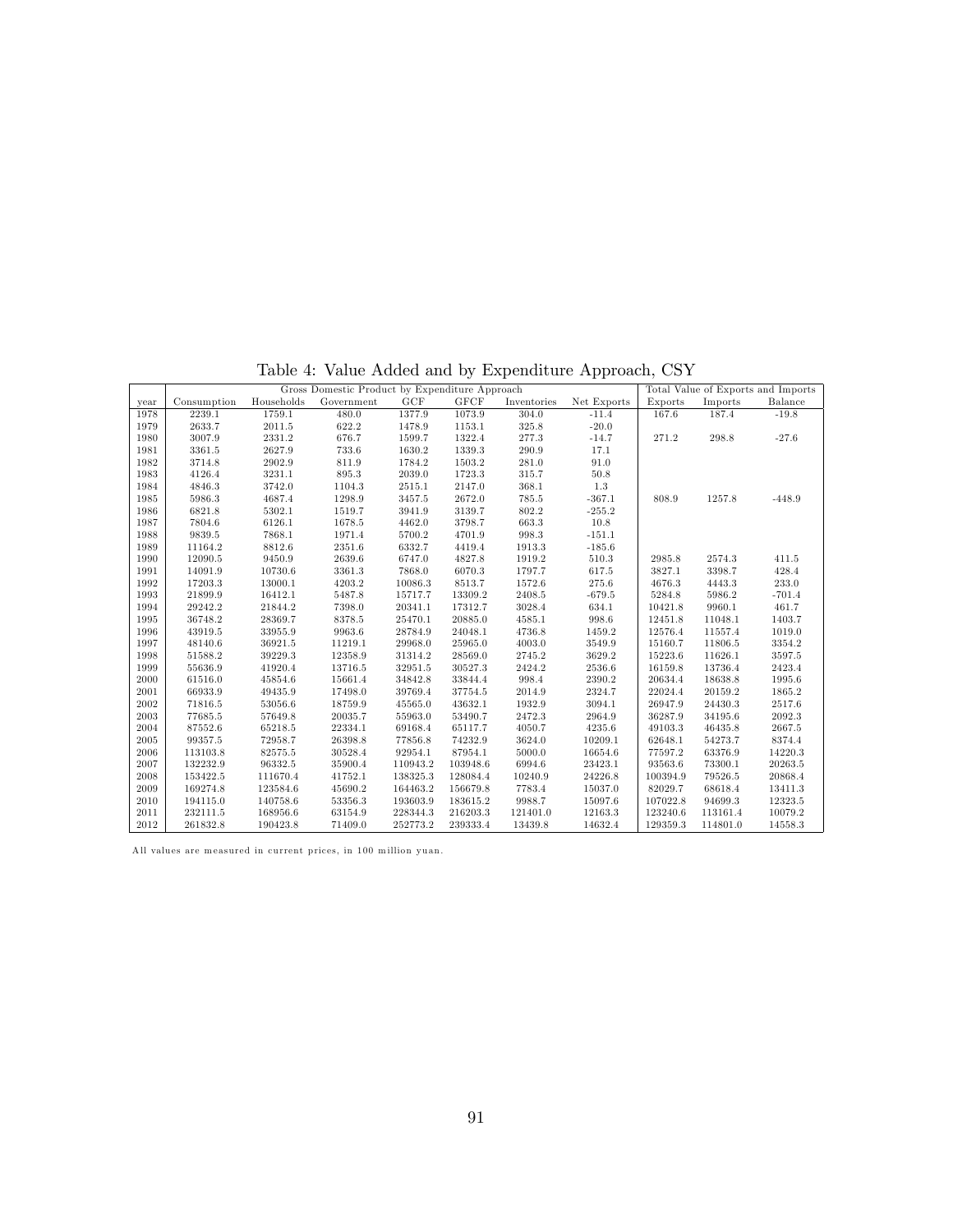|              | Gross Domestic Product |           |                 | Indices of Gross Domestic Product |              |         |           |                 |
|--------------|------------------------|-----------|-----------------|-----------------------------------|--------------|---------|-----------|-----------------|
| year         | Total                  | Primary   | Secondary       | Tertiary                          | Total        | Primary | Secondary | Tertiary        |
| 1952         | 679                    | 346       | 142             | 191                               | 100          | 100.0   | 100.0     | 100.0           |
| 1953         | 824.2                  | 381       | 193             | $2\,5\,0$                         | 116          | 101.9   | 135.8     | 124.9           |
| 1954         | 859.4                  | 396       | 212             | $2\,5\,2$                         | 120          | 103.6   | 157.1     | 124.4           |
| 1955         | 910.8                  | 425       | 222             | 264                               | 129          | 111.8   | 169.0     | 130.4           |
| 1956         | 1029.0                 | 448       | 281             | 300                               | 148          | 117.0   | 227.3     | 147.7           |
| 1957         | 1069.3                 | 434       | 317             | 318                               | 156          | 120.6   | 245.5     | 154.6           |
| 1958         | 1308.2                 | 450       | 484             | $3\,7\,5$                         | 189          | 121.1   | 375.4     | 182.6           |
| 1959         | 1440.4                 | $3\,8\,7$ | 616             | 438                               | 205          | 101.9   | 472.3     | 211.0           |
| 1960         | 1457.5                 | 344       | 648             | 466                               | $2\,0\,5$    | 85.2    | 498.6     | 221.5           |
| 1961         | 1220.9                 | 445       | 389             | $3\,8\,7$                         | 149          | 86.5    | 288.8     | 164.3           |
| 1962         | 1151.2                 | 457       | 359             | $3\,3\,5$                         | 140          | 90.4    | 257.8     | 149.0           |
| 1963         | 1236.4                 | $5\,0\,2$ | 408             | 327                               | 155          | 100.6   | 295.2     | 155.5           |
| 1964         | 1455.5                 | 564       | 514             | 378                               | 183          | 113.6   | 370.8     | 179.6           |
| 1965         | 1717.2                 | 657       | 602             | 458                               | 214          | 124.6   | 460.6     | 208.1           |
| 1966         | 1873.1                 | 708       | 710             | $4\,5\,5$                         | 237          | 133.6   | 564.0     | 204.1           |
| 1967         | 1780.3                 | 721       | 603             | 457                               | 224          | 136.1   | 483.3     | 205.2           |
| 1968         | 1730.2                 | 733       | $5\,3\,7$       | 460                               | 214          | 134.0   | 438.7     | 206.5           |
| 1969         | 1945.8                 | 743       | 689             | 514                               | $2\,5\,1$    | 135.1   | 584.0     | 234.3           |
| 1970         | 2261.3                 | 800       | 912             | 549                               | 299          | 145.5   | 787.3     | 250.9           |
| 1971         | 2435.3                 | 834       | 1023            | 579                               | 320          | 148.2   | 884.2     | 265.5           |
| 1972         | 2530.2                 | 835       | 1084            | 611                               | 332          | 146.9   | 943.6     | 279.1           |
| 1973         | 2733.4                 | 916       | 1173            | 645                               | 359          | 160.1   | 1022.1    | 294.3           |
| 1974         | 2803.7                 | 954       | 1192            | 658                               | 367          | 166.7   | 1036.4    | 298.8           |
| 1975         | 3013.1                 | 980       | 1371            | 663                               | $3\,9\,9$    | 170.1   | 1200.2    | 313.5           |
| 1976         | 2961.5                 | 976       | 1337            | 649                               | 392          | 167.1   | 1170.3    | 314.7           |
| 1977         | 3221.1                 | $9\,5\,1$ | 1509            | 761                               | 422          | 163.4   | 1325.8    | $3\,4\,5$ . $0$ |
| 1978         | 3645.2                 | 1028      | 1745            | 872                               | 471          | 170.1   | 1525.2    | 392.7           |
| 1979         | 4062.6                 | 1270      | 1914            | 879                               | 507          | 180.6   | 1650.2    | 423.5           |
| 1980         | 4545.6                 | 1372      | 2192            | 982                               | 547          | 177.9   | 1874.1    | 448.9           |
| 1981         | 4891.6                 | 1559      | 2256            | 1077                              | 576          | 190.3   | 1909.1    | 495.7           |
| 1982         | 5323.4                 | 1777      | 2383            | 1163                              | 628          | 212.3   | 2015.3    | 560.0           |
| 1983         | 5962.7                 | 1978      | 2646            | 1338                              | 696          | 229.9   | 2224.2    | 645.0           |
| 1984         | 7208.1                 | 2316      | 3106            | 1786                              | 801          | 259.6   | 2546.2    | 769.8           |
| 1985         | 9016.0                 | 2564      | 3867            | 2585                              | 909          | 264.3   | 3019.0    | 909.6           |
| 1986         | 10275.2                | 2789      | 4493            | 2994                              | 990          | 273.1   | 3327.6    | 1019.1          |
| 1987         | 12058.6                | 3233      | 5252            | 3574                              | 1104         | 286.0   | 3783.3    | 1165.5          |
| 1988         | 15042.8                | 3865      | 6587            | 4590                              | 1229         | 293.2   | 4332.6    | 1318.8          |
| 1989         | 16992.3                | 4266      | 7278            | 5448                              | 1279         | 302.3   | 4495.8    | 1389.5          |
| 1990         | 18667.8                | 5062      | 7717            | 5888                              | 1328         | 324.4   | 4638.3    | 1422.0          |
| 1991         | 21781.5                | 5342      | 9102            | 7337                              | 1450         | 332.2   | 5280.9    | 1548.1          |
| 1992         | 26923.5                | 5867      | 11700           | 9357                              | $1\,6\,5\,6$ | 347.8   | 6398.0    | 1740.8          |
| 1993         | 35333.9                | 6964      | 16454           | 11916                             | 1888         | 364.2   | 7669.1    | 1952.9          |
| 1994         | 48197.9                | 9573      | 22445           | 16180                             | 2134         | 378.7   | 9077.1    | 2169.5          |
| 1995         | 60793.7                | 12136     | 28679           | 19978                             | 2368         | 397.7   | 10336.6   | 2383.0          |
| 1996         | 71176.6                | 14015     | 33835           | 23326                             | 2605         | 417.9   | 11587.9   | 2607.6          |
| 1997         | 78973.0                | 14442     | 37543           | 26988                             | 2847         | 432.6   | 12802.2   | 2887.0          |
| 1998         | 84402.3                | 14818     | $3\,9\,0\,0\,4$ | 30580                             | $3\,0\,7\,0$ | 447.7   | 13943.0   | 3128.8          |
| 1999         | 89677.1                | 14770     | 41034           | 33873                             | 3304         | 460.2   | 15077.3   | 3420.7          |
| 2000         | 99214.6                | 14945     | 45556           | 38714                             | 3582         | 471.3   | 16499.0   | 3754.1          |
| 2001         | 109655.2               | 15781     | 49512           | 44362                             | 3880         | 484.5   | 17891.8   | 4139.2          |
| 2002         | 120332.7               | 16537     | 53897           | 49899                             | 4232         | 498.5   | 19650.4   | 4571.4          |
| 2003         | 135822.8               | 17382     | 62436           | 56005                             | 4656         | 511.0   | 22140.5   | 5005.9          |
| 2004         | 159878.3               | 21413     | 73904           | 64561                             | 5126         | 543.2   | 24600.8   | 5509.3          |
| $2\,0\,0\,5$ | 184937.4               | 22420     | 87598           | 74919                             | 5705         | 571.6   | 27573.2   | 6183.1          |
| $2\,0\,0\,6$ | 216314.4               | 24040     | 103720          | 88555                             | 6429         | 600.2   | 31265.5   | 7057.2          |
| 2007         | 265810.3               | 28627     | 125831          | 111352                            | 7339         | 622.7   | 35975.2   | 8185.3          |
| 2008         | 314045.4               | 33702     | 149003          | 131340                            | 8046         | 656.1   | 39528.6   | 9036.8          |
| 2009         | 340902.8               | 35226     | 157639          | 148038                            | 8788         | 683.6   | 43457.9   | 9901.0          |
| 2010         | 401512.8               | 40534     | 187383          | 173596                            | 9706         | 712.8   | 48781.6   | 10866.6         |
| 2011         | 473104.0               | 47486     | 220413          | 205205                            | 10608        | 743.1   | 53798.6   | 11889.8         |
| 2012         | 518942.1               | 52374     | 235162          | 231406                            | 11420        | 776.9   | 58057.5   | 12847.6         |

Table 5: Value Added by Sector, Merge of CSY and 60Y

The left panel is measured in current prices, in 100 million yuan.

The right panel reports chained quantity indexes.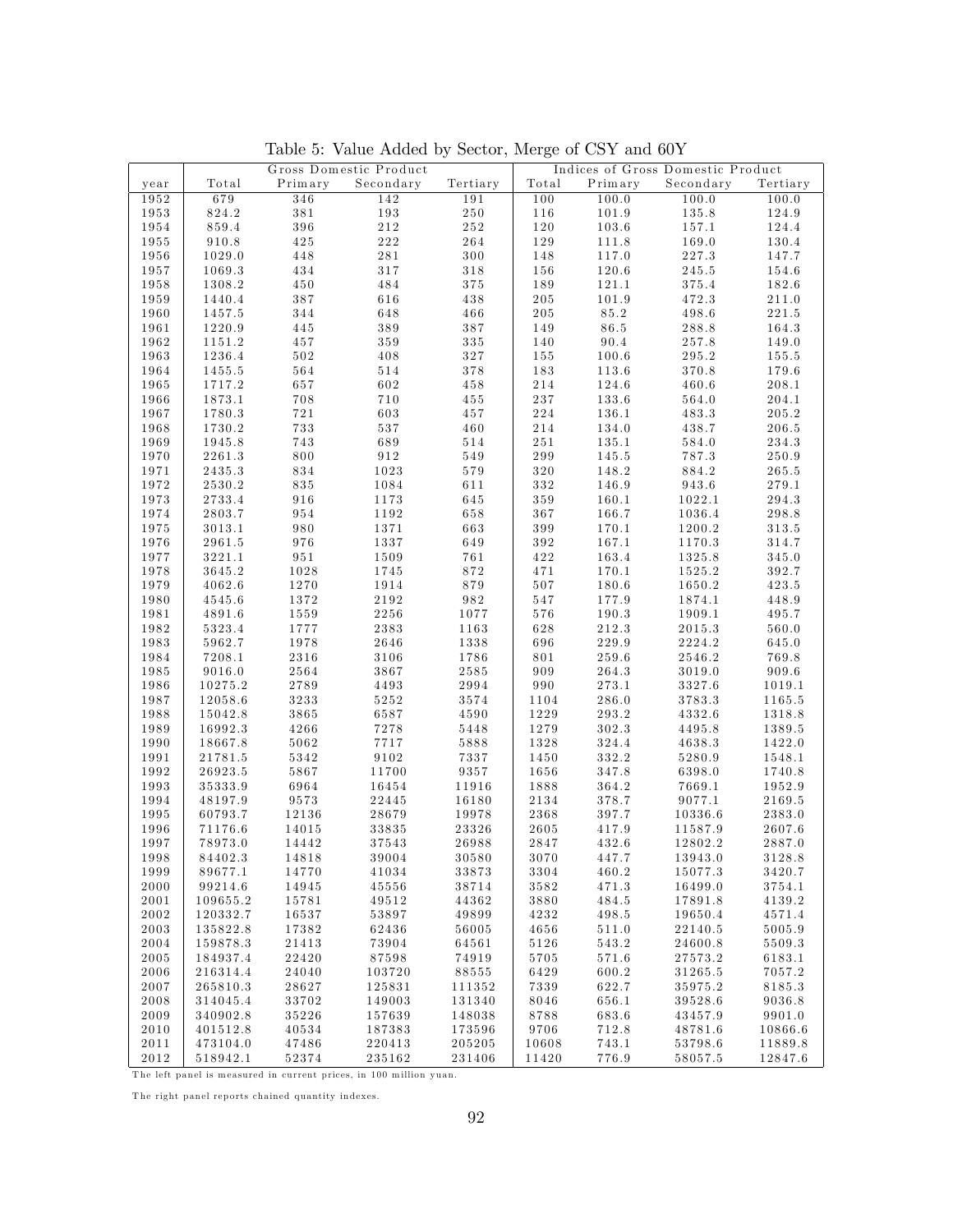|          |             |            | Gross Domestic Product by Expenditure Approach |          |             |             |             |          |            | Total Value of Exports and Imports |
|----------|-------------|------------|------------------------------------------------|----------|-------------|-------------|-------------|----------|------------|------------------------------------|
| year     | Consumption | Households | Government                                     | GCF      | <b>GFCF</b> | Inventories | Net Exports | Exports  | Imports    | ${\bf Balance}$                    |
| 1952     | 546.3       | 453.0      | 93.3                                           | 153.7    | 80.7        | 73.0        | $-7.8$      | 27.1     | 37.5       | $-10.4$                            |
| 1953     | 644.4       | 529.2      | 115.2                                          | 198.3    | 115.3       | 83.0        | $-8.4$      | 34.8     | 46.1       | $-11.3$                            |
| 1954     | 654.1       | 550.0      | 104.1                                          | 226.9    | 140.9       | $86.0\,$    | $-2.7$      | 40       | 44.7       | $-4.7$                             |
| 1955     | 722.3       | 602.6      | 119.7                                          | 221.5    | 145.5       | 76.0        | $-8.9$      | 48.7     | 61.1       | $-12.4$                            |
| 1956     | 772.6       | 646.8      | 125.8                                          | 257.6    | 219.6       | 38.0        | 4.0         | 55.7     | $53\,$     | 2.7                                |
| 1957     | 816.4       | 686.6      | 129.8                                          | 280.0    | 187.0       | 93.0        | $5.5\,$     | 54.5     | 50         | 4.5                                |
| 1958     | 852.6       | 724.0      | 128.6                                          | 432.0    | 333.0       | 99.0        | $6.6\,$     | 67       | 61.7       | $5.3\,$                            |
| 1959     | 821.5       | 691.2      | 130.3                                          | 621.7    | 435.7       | 186.0       | $8.1\,$     | 78.1     | 71.2       | $6.9\,$                            |
| 1960     | 932.6       | 741.7      | 190.9                                          | 575.0    | 473.0       | 102.0       | 0.4         | 63.3     | 65.1       | $-1.8$                             |
| 1961     | 995.1       | 816.7      | 178.4                                          | 274.6    | 227.6       | 47.0        | $5.5\,$     | 47.7     | $43\,$     | 4.7                                |
| 1962     | 985.7       | 838.7      | 147.0                                          | 178.1    | 175.1       | 3.0         | 12.6        | 47.1     | 33.8       | 13.3                               |
| 1963     | 1014.3      | 844.2      | 170.1                                          | 265.3    | 215.3       | 50.0        | 13.5        | $50\,$   | 35.7       | 14.3                               |
| 1964     | 1078.6      | 889.6      | 189.0                                          | 350.3    | 290.3       | 60.0        | 12.9        | 55.4     | 42.1       | 13.3                               |
| 1965     | 1158.6      | 951.5      | 207.1                                          | 462.1    | 350.1       | 112.0       | $8.5\,$     | 63.1     | 55.3       | 7.8                                |
| $1966\,$ | 1251.3      | 1021.1     | 230.2                                          | 569.8    | 406.8       | 163.0       | 6.2         | 66       | 61.1       | 4.9                                |
|          |             |            |                                                |          |             |             |             |          |            |                                    |
| 1967     | 1275.7      | 1081.5     | 194.2                                          | 425.7    | 323.7       | 102.0       | $6.3\,$     | 58.8     | 53.4       | 5.4                                |
| 1968     | 1269.1      | 1076.6     | 192.5                                          | 432.2    | 300.2       | 132.0       | 7.4         | 57.6     | 50.9       | 6.7                                |
| 1969     | 1359.4      | 1127.7     | 231.7                                          | 485.9    | 406.9       | 79.0        | 12.4        | 59.8     | 47.2       | 12.6                               |
| 1970     | 1459.7      | 1206.8     | 252.9                                          | 744.9    | 545.9       | 199.0       | $2.4\,$     | 56.8     | 56.1       | $0.7\,$                            |
| 1971     | 1557.9      | 1262.0     | 295.9                                          | 819.0    | 603.0       | 216.0       | $15.6\,$    | 68.5     | 52.4       | 16.1                               |
| 1972     | 1644.3      | 1334.2     | 310.1                                          | 791.1    | 622.1       | 169.0       | 18.4        | 82.9     | 64         | 18.9                               |
| 1973     | 1751.3      | 1432.5     | 318.8                                          | 903.5    | 664.5       | 239.0       | 14.8        | 116.9    | 103.6      | 13.3                               |
| 1974     | 1809.6      | 1467.0     | 342.6                                          | 936.1    | 748.1       | 188.0       | $-7.0$      | 139.4    | 152.8      | $-13.4$                            |
| 1975     | 1887.4      | 1528.5     | 358.9                                          | 1062.3   | 880.3       | 182.0       | 0.7         | 143      | 147.4      | $-4.4$                             |
| 1976     | 1969.5      | 1588.5     | 381.0                                          | 990.1    | 865.1       | 125.0       | 8.7         | 134.8    | 129.3      | $5.5\,$                            |
| 1977     | 2057.8      | 1647.8     | 410.0                                          | 1098.1   | 911.1       | 187.0       | 10.1        | 139.7    | 132.8      | 6.9                                |
| 1978     | 2239.1      | 1759.1     | 480.0                                          | 1377.9   | 1073.9      | 304.0       | $-11.4$     | 167.6    | 187.4      | $-19.8$                            |
| 1979     | 2633.7      | 2011.5     | 622.2                                          | 1478.9   | 1153.1      | 325.8       | $-20.0$     | 211.7    | 242.9      | $-31.2$                            |
| 1980     | 3007.9      | 2331.2     | 676.7                                          | 1599.7   | 1322.4      | 277.3       | $-14.7$     | 271.2    | 298.8      | $-27.6$                            |
| 1981     | 3361.5      | 2627.9     | 733.6                                          | 1630.2   | 1339.3      | 290.9       | 17.1        | 367.6    | 367.7      | $-0.1$                             |
| 1982     | 3714.8      | 2902.9     | 811.9                                          | 1784.2   | 1503.2      | 281.0       | 91.0        | 413.8    | 357.5      | 56.3                               |
| 1983     | 4126.4      | 3231.1     | 895.3                                          | 2039.0   | 1723.3      | 315.7       | 50.8        | 438.3    | 421.8      | 16.5                               |
| 1984     | 4846.3      | 3742.0     | 1104.3                                         | 2515.1   | 2147.0      | 368.1       | 1.3         | 580.5    | 620.5      | $-40$                              |
| 1985     | 5986.3      | 4687.4     | 1298.9                                         | 3457.5   | 2672.0      | 785.5       | $-367.1$    | 808.9    | 1257.8     | $-448.9$                           |
| 1986     | 6821.8      | 5302.1     | 1519.7                                         | 3941.9   | 3139.7      | 802.2       | $-255.2$    | 1082.1   | 1498.3     | $-416.2$                           |
| 1987     | 7804.6      | 6126.1     | 1678.5                                         | 4462.0   | 3798.7      | 663.3       | 10.8        | 1470     | 1614.2     | $-144.2$                           |
| 1988     | 9839.5      | 7868.1     | 1971.4                                         | 5700.2   | 4701.9      | 998.3       | $-151.1$    | 1766.7   | $2055.1\,$ | $-288.4$                           |
| 1989     | 11164.2     | 8812.6     | 2351.6                                         | 6332.7   | 4419.4      | 1913.3      | $-185.6$    | 1956     | 2199.9     | $-243.9$                           |
| 1990     | 12090.5     | 9450.9     | 2639.6                                         | 6747.0   | 4827.8      | 1919.2      | 510.3       | 2985.8   | 2574.3     | 411.5                              |
| 1991     | 14091.9     | 10730.6    | 3361.3                                         | 7868.0   | 6070.3      | 1797.7      | 617.5       | 3827.1   | 3398.7     | 428.4                              |
| 1992     | 17203.3     | 13000.1    | 4203.2                                         | 10086.3  | 8513.7      | 1572.6      | 275.6       | 4676.3   | 4443.3     | 233                                |
| 1993     | 21899.9     | 16412.1    | 5487.8                                         | 15717.7  | 13309.2     | 2408.5      | $-679.5$    | 5284.8   | 5986.2     | $-701.4$                           |
| 1994     | 29242.2     | 21844.2    | 7398.0                                         | 20341.1  | 17312.7     | 3028.4      | 634.1       | 10421.8  | 9960.1     | 461.7                              |
| 1995     | 36748.2     | 28369.7    | 8378.5                                         | 25470.1  | 20885.0     | 4585.1      | 998.6       | 12451.8  | 11048.1    | 1403.7                             |
| 1996     | 43919.5     | 33955.9    | 9963.6                                         | 28784.9  | 24048.1     | 4736.8      | 1459.2      | 12576.4  | 11557.4    | 1019                               |
| 1997     | 48140.6     | 36921.5    | 11219.1                                        | 29968.0  | 25965.0     | 4003.0      | 3549.9      | 15160.7  | 11806.5    | 3354.2                             |
| 1998     | 51588.2     | 39229.3    | 12358.9                                        | 31314.2  | 28569.0     | 2745.2      | 3629.2      | 15223.6  | 11626.1    | $3597.5\,$                         |
| 1999     | 55636.9     | 41920.4    | 13716.5                                        | 32951.5  | 30527.3     | 2424.2      | 2536.6      | 16159.8  | 13736.4    | 2423.4                             |
| 2000     | 61516.0     | 45854.6    | 15661.4                                        | 34842.8  | 33844.4     | 998.4       | 2390.2      | 20634.4  | 18638.8    | 1995.6                             |
| 2001     | 66933.9     | 49435.9    | 17498.0                                        | 39769.4  | 37754.5     | 2014.9      | 2324.7      | 22024.4  | 20159.2    | 1865.2                             |
| 2002     | 71816.5     | 53056.6    | 18759.9                                        | 45565.0  | 43632.1     | 1932.9      | 3094.1      | 26947.9  | 24430.3    | 2517.6                             |
| 2003     | 77685.5     | 57649.8    | 20035.7                                        | 55963.0  | 53490.7     | 2472.3      | 2964.9      | 36287.9  | 34195.6    | 2092.3                             |
| 2004     | 87552.6     | 65218.5    | 22334.1                                        | 69168.4  | 65117.7     | 4050.7      | 4235.6      | 49103.3  | 46435.8    | 2667.5                             |
| 2005     | 99357.5     | 72958.7    | 26398.8                                        | 77856.8  | 74232.9     | 3624.0      | 10209.1     | 62648.1  | 54273.7    | 8374.4                             |
| 2006     | 113103.8    | 82575.5    | 30528.4                                        | 92954.1  | 87954.1     | 5000.0      | 16654.6     | 77597.2  | 63376.9    | 14220.3                            |
| 2007     | 132232.9    | 96332.5    | 35900.4                                        | 110943.2 | 103948.6    | 6994.6      | 23423.1     | 93563.6  | 73300.1    | 20263.5                            |
| 2008     | 153422.5    | 111670.4   | 41752.1                                        | 138325.3 | 128084.4    | 10240.9     | 24226.8     | 100394.9 | 79526.5    | 20868.4                            |
| 2009     | 169274.8    | 123584.6   | 45690.2                                        | 164463.2 | 156679.8    | 7783.4      | 15037.0     | 82029.7  | 68618.4    | 13411.3                            |
| 2010     | 194115.0    | 140758.6   | 53356.3                                        | 193603.9 | 183615.2    | 9988.7      | 15097.6     | 107022.8 | 94699.3    | 12323.5                            |
| 2011     | 232111.5    | 168956.6   | 63154.9                                        | 228344.3 | 216203.3    | 121401.0    | 12163.3     | 123240.6 | 113161.4   | 10079.2                            |
| 2012     | 261832.8    | 190423.8   | 71409.0                                        | 252773.2 | 239333.4    | 13439.8     | 14632.4     | 129359.3 | 114801.0   | 14558.3                            |

Table 6: Value Added and by Expenditure Approach, Merge of CSY and 60Y

All values are measured in current prices, in 100 million yuan.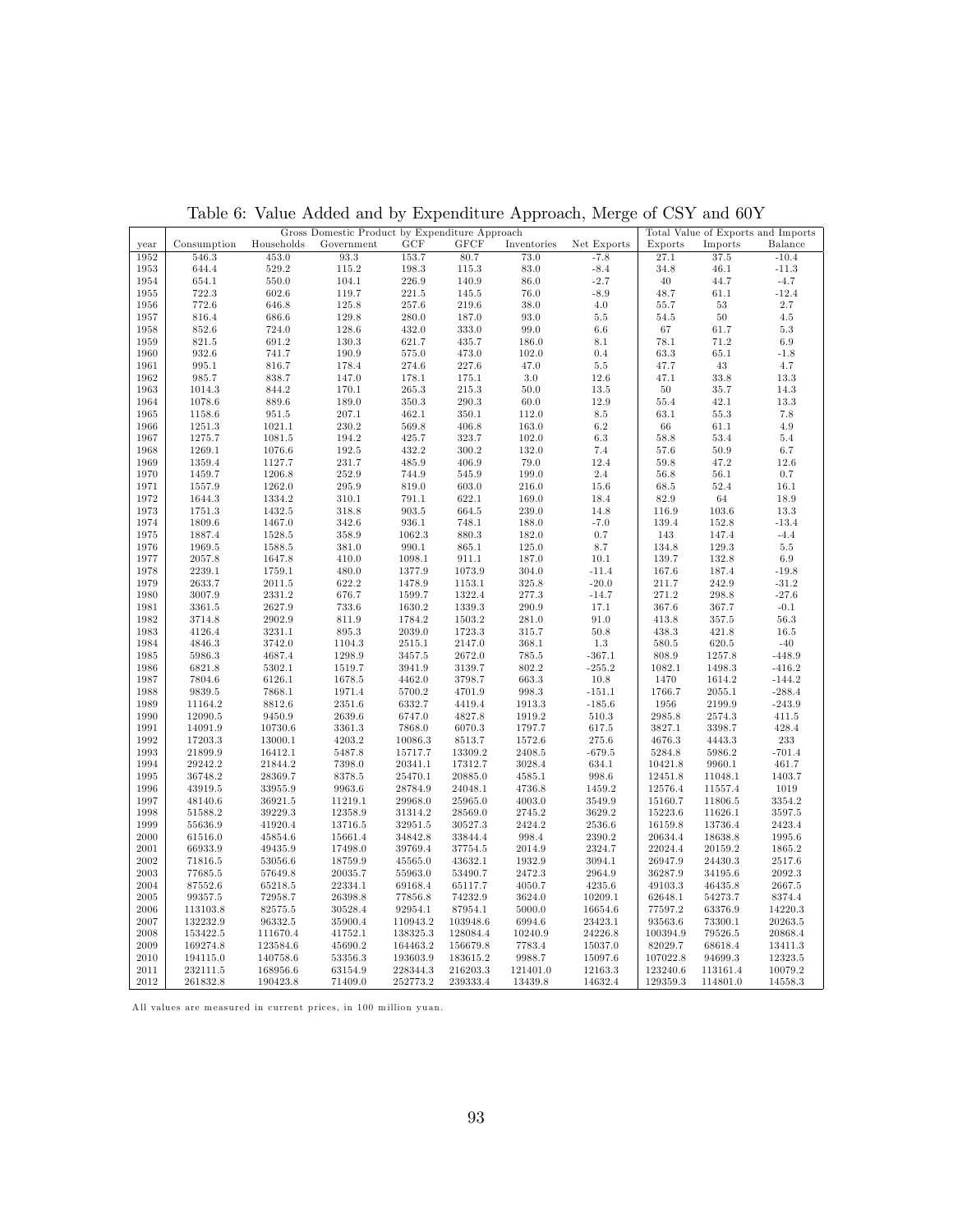agricultural sectors for 1952-2011. These data come from two sources. The pre-1978 data come from CSY for year 1981. The post-1978 data come from CSY for years 1996-2013 from the official website. Two other columns report the factor share of income earned by labor in agriculture and non-agriculture, computed from Bai and Qian (2010), "The Factor Income Distribution in China 1978-2007."

We use the data on the labor share from Bai and Qian (2010) as a robustness check for our wage series. Figure 1 compares the ratios of agricultural to non-agricultural wage rates computed for staff and workers from the CSY (our baseline estimate) and inferred from the labor shares reported by Bai and Qian (alternative estimate) for the overlapping period 1978- 2007. From Figure 1 we conclude that the ratio of agricultural to non-agricultural staff and worker wages follows the same trend as the ratio of labor remuneration in agriculture per agricultural worker to labor remuneration in non-agriculture per non-agricultural worker.



Figure 1. Measures of the wage ratio for agriculture and non-agriculture.

#### 13.3 Labor Inputs

In Table 9 we report total population, total employment, employment in primary, secondary and tertiary sectors, measured in tens of thousand, from "60 Years of New China" (see previous section).

In Table 10 we report total population, total employment, employment in primary, secondary and tertiary sectors, measured in tens of thousand, from "China Statistical Yearbook".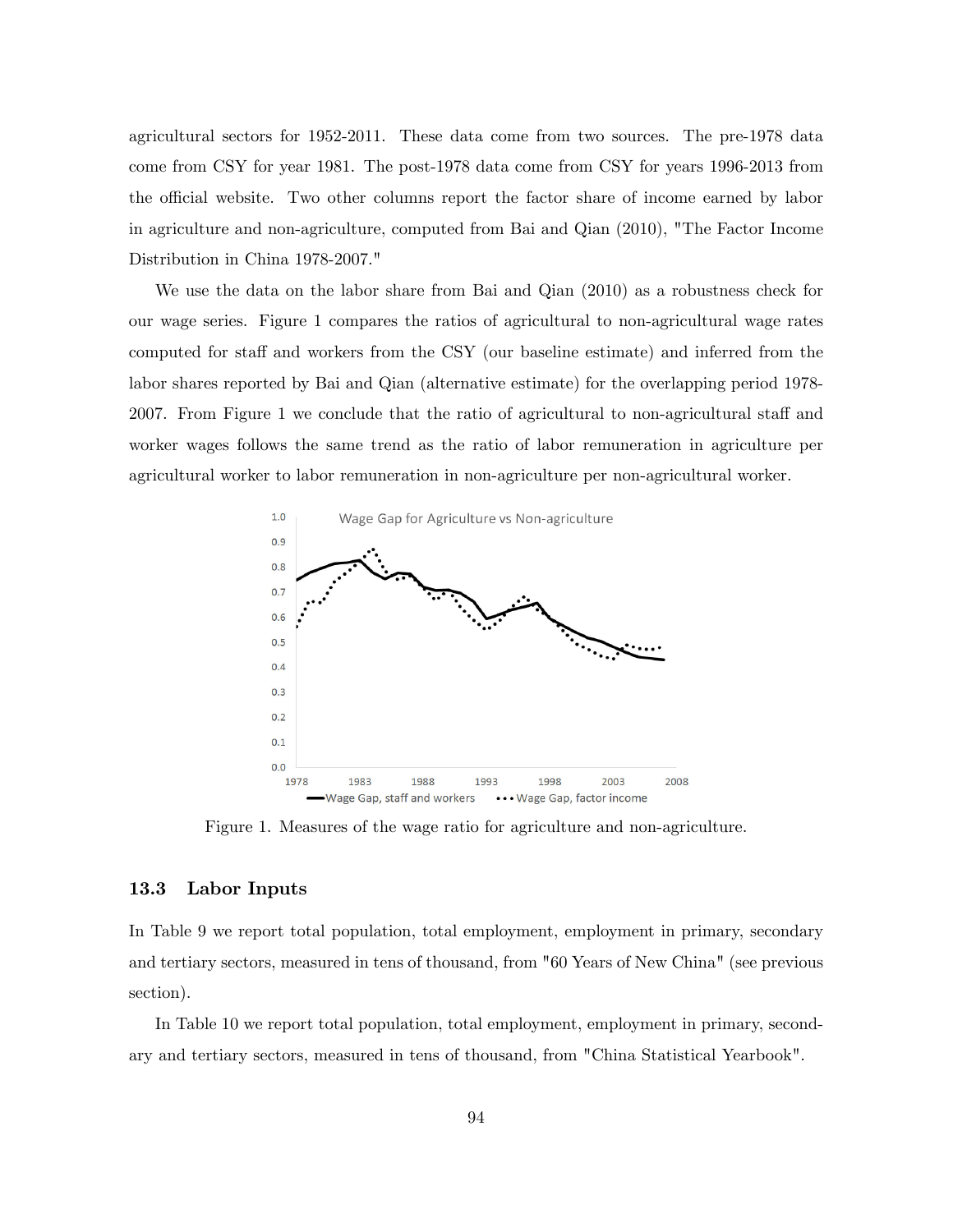|            |              |                 |                  | Price Indices $(1978=1)$ |             |                   |
|------------|--------------|-----------------|------------------|--------------------------|-------------|-------------------|
| year       | GDP deflator | Agric. deflator | Non-ag. deflator | Rel. price ag goods      | Farm prices | Ex-Factory prices |
| 1952       | 0.878        | 0.573           | 1.966            | 0.291                    | 0.559       | 1.387             |
| 1953       | 0.922        | $0.620\,$       | 1.588            | 0.390                    | 0.609       | 1.342             |
| 1954       | 0.922        | $\,0.632\,$     | 1.516            | 0.417                    | 0.629       | 1.321             |
|            |              |                 |                  |                          |             |                   |
| 1955       | 0.915        | 0.629           | 1.517            | 0.415                    | 0.621       | 1.304             |
| 1956       | 0.899        | 0.634           | 1.325            | 0.478                    | 0.640       | 1.207             |
| 1957       | 0.889        | 0.596           | 1.339            | 0.445                    | 0.672       | 1.210             |
| 1958       | 0.897        | 0.615           | 1.180            | 0.521                    | 0.687       | 1.202             |
| 1959       | 0.907        | 0.629           | 1.084            | 0.581                    | 0.700       | 1.210             |
| 1960       | 0.921        | 0.668           | 1.043            | 0.640                    | 0.724       | 1.201             |
| 1961       | 1.062        | 0.852           | $1.236\,$        | 0.690                    | 0.926       | 1.261             |
| 1962       | 1.061        | 0.837           | 1.286            | 0.651                    | 0.920       | 1.310             |
| 1963       | 1.033        | 0.826           | 1.247            | 0.662                    | 0.894       | 1.303             |
| 1964       | 1.029        | 0.822           | 1.224            | 0.672                    | 0.872       | 1.277             |
| 1965       | 1.037        | 0.873           | 1.174            | 0.743                    | 0.864       | 1.217             |
| 1966       | 1.022        | 0.878           | 1.135            | 0.774                    | 0.901       |                   |
|            |              |                 |                  |                          |             | 1.165             |
| 1967       | 1.030        | 0.876           | 1.169            | 0.750                    | 0.899       | 1.151             |
| 1968       | 1.043        | $\,0.906\,$     | 1.175            | 0.771                    | 0.898       | 1.126             |
| 1969       | 1.004        | 0.911           | 1.072            | 0.850                    | 0.897       | 1.088             |
| 1970       | 0.977        | 0.911           | 1.018            | 0.895                    | 0.897       | 1.040             |
| 1971       | 0.983        | 0.931           | 1.012            | 0.920                    | 0.912       | 1.034             |
| 1972       | 0.984        | 0.941           | 1.007            | 0.934                    | 0.925       | 1.028             |
| 1973       | 0.986        | 0.947           | 1.007            | 0.940                    | $\,0.933\,$ | 1.023             |
| 1974       | 0.988        | 0.947           | 1.011            | 0.937                    | 0.941       | 1.013             |
| 1975       | 0.977        | 0.954           | 0.989            | 0.964                    | 0.960       | 1.010             |
| 1976       | 0.976        | 0.967           | 0.981            | 0.986                    | 0.965       | 1.007             |
| 1977       | 0.987        | 0.963           | 0.997            | 0.966                    | 0.962       | 0.998             |
| 1978       | 1.000        | 1.000           | 1.000            | 1.000                    | 1.000       | 1.000             |
| 1979       | 1.036        | 1.165           | 0.986            | 1.181                    | 1.221       | 1.016             |
| 1980       | 1.075        | 1.277           | 1.006            | 1.269                    | 1.308       | 1.021             |
| 1981       | 1.099        | 1.357           | 1.009            | 1.344                    | 1.385       | 1.023             |
|            |              |                 |                  |                          |             |                   |
| 1982       | 1.097        | 1.387           | 0.993            | 1.397                    | 1.415       | 1.021             |
| 1983       | 1.108        | 1.425           | 0.998            | 1.427                    | 1.478       | 1.020             |
| 1984       | 1.163        | 1.478           | 1.057            | 1.398                    | 1.537       | 1.034             |
| 1985       | 1.282        | 1.606           | 1.187            | 1.353                    | 1.669       | 1.124             |
| 1986       | 1.343        | 1.691           | 1.247            | 1.356                    | 1.776       | 1.167             |
| 1987       | 1.412        | 1.872           | 1.295            | 1.445                    | 1.989       | 1.259             |
| 1988       | 1.583        | 2.183           | 1.446            | 1.510                    | 2.446       | 1.448             |
| 1989       | 1.718        | 2.337           | 1.578            | 1.481                    | 2.813       | 1.717             |
| 1990       | 1.818        | 2.584           | 1.637            | 1.578                    | 2.740       | 1.788             |
| 1991       | 1.943        | 2.663           | 1.786            | 1.491                    | 2.685       | 1.899             |
| 1992       | 2.102        | 2.793           | 1.967            | 1.420                    | 2.776       | 2.028             |
| 1993       | 2.421        | 3.166           | 2.288            | 1.384                    | 3.148       | 2.515             |
| 1994       | 2.920        | 4.185           | 2.716            | 1.541                    | 4.405       | 3.005             |
| 1995       | 3.320        | 5.053           | 3.059            | 1.652                    | 5.281       | 3.453             |
| 1996       | 3.534        | 5.553           | 3.245            | 1.711                    | 5.503       | 3.553             |
| 1997       | 3.587        | $5.528\,$       | $3.326\,$        | 1.662                    | 5.255       | $3.542\,$         |
| 1998       | 3.555        | 5.480           | 3.308            | 1.657                    | 4.835       | 3.397             |
| 1999       | 3.510        | $5.314\,$       | $3.290\,$        | 1.615                    | 4.245       | $3.315\,$         |
| 2000       | 3.582        | 5.251           | 3.390            | 1.549                    | 4.092       | 3.408             |
|            |              |                 |                  |                          |             |                   |
| 2001       | 3.655        | 5.394           | 3.467            | 1.556                    | 4.125       | 3.364             |
| 2002       | 3.677        | 5.493           | 3.493            | 1.572                    | 4.113       | 3.290             |
| $\,2003\,$ | 3.772        | 5.632           | 3.598            | 1.565                    | 4.294       | 3.366             |
| 2004       | 4.033        | 6.527           | 3.808            | 1.714                    | 4.856       | 3.571             |
| 2005       | 4.192        | 6.495           | 3.996            | 1.625                    | 4.924       | 3.746             |
| 2006       | 4.351        | 6.632           | 4.172            | 1.590                    | 4.983       | 3.859             |
| 2007       | 4.684        | 7.613           | 4.476            | 1.701                    | 5.905       | 3.978             |
| 2008       | 5.047        | 8.505           | 4.812            | 1.767                    | 6.738       | 4.252             |
| 2009       | 5.017        | 8.532           | 4.789            | 1.782                    | 6.576       | 4.023             |
| 2010       | 5.350        | 9.416           | 5.102            | 1.845                    | 7.293       | 4.244             |
| 2011       | 5.767        | 10.581          | 5.488            | 1.928                    | 8.496       | 4.500             |
| $2012\,$   | 5.876        | 11.163          | 5.580            | 2.001                    | 8.725       | 4.423             |

Table 7: Price indices, Merge of CSY and 60Y, CSY 1981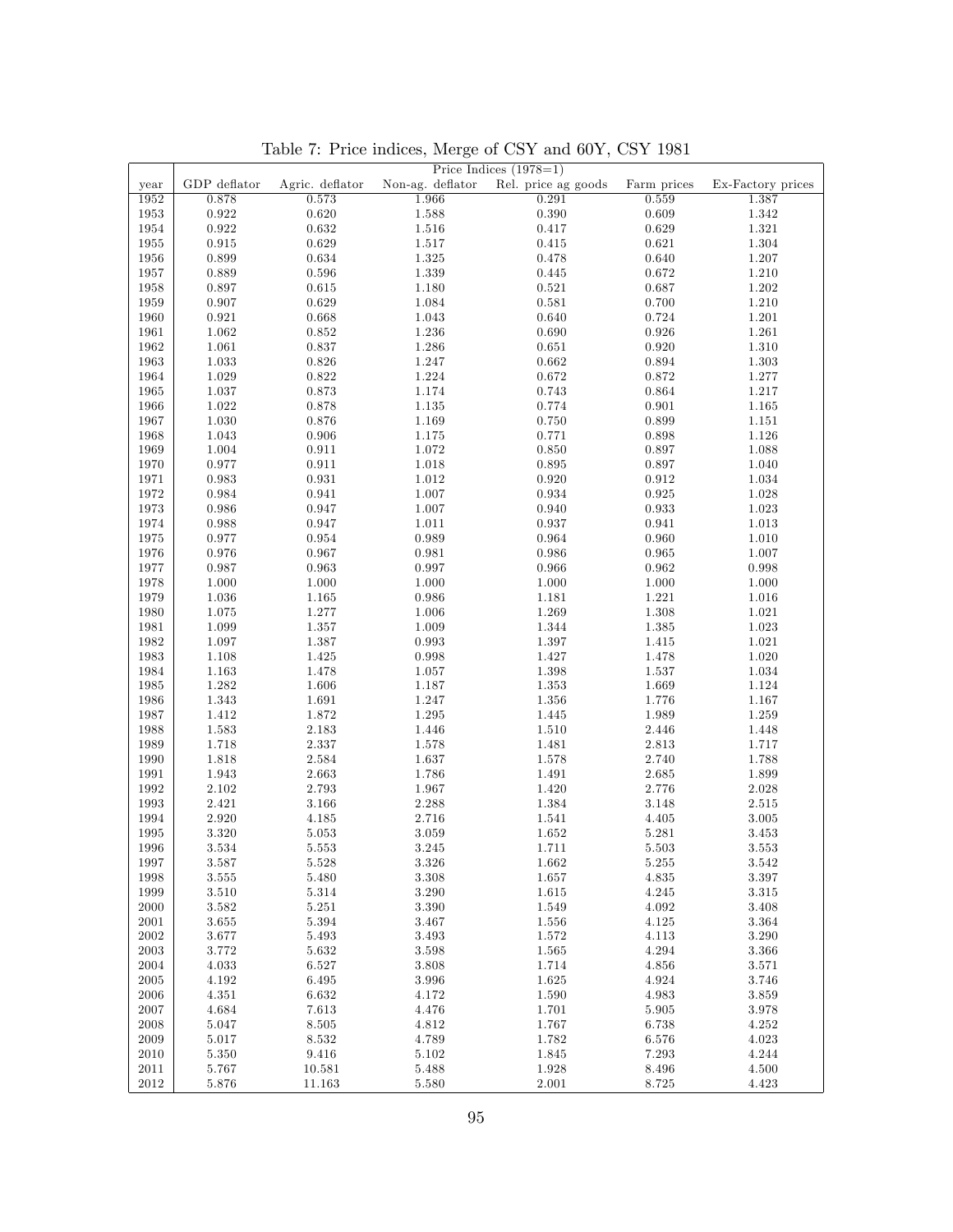|      |             | Hourly Wages in |             | Labor Share in  |
|------|-------------|-----------------|-------------|-----------------|
| year | Agriculture | Non-agriculture | Agriculture | Non-agriculture |
| 1952 | 375.0       | 447.1           |             |                 |
| 1953 | 433.0       | 497.5           |             |                 |
| 1954 | 459.0       | 520.2           |             |                 |
| 1955 | 461.0       | 536.0           |             |                 |
| 1956 | 498.0       | 614.0           |             |                 |
| 1957 | 501.0       | 643.5           |             |                 |
| 1958 | 471.0       | 553.5           |             |                 |
| 1959 | 411.0       | 531.7           |             |                 |
| 1960 | 365.0       | 542.9           |             |                 |
| 1961 | 362.0       | 556.7           |             |                 |
| 1962 | 392.0       | 616.3           |             |                 |
| 1963 | 421.0       | 669.1           |             |                 |
| 1964 | 433.0       | 689.7           |             |                 |
| 1965 | 433.0       | 679.9           |             |                 |
| 1966 | 428.0       | 663.9           |             |                 |
| 1967 | 426.0       | 657.6           |             |                 |
| 1968 | 419.0       | 649.8           |             |                 |
| 1969 | 418.0       | 645.9           |             |                 |
| 1970 | 419.0       | 634.4           |             |                 |
| 1971 | 426.0       | 619.0           |             |                 |
| 1972 | 423.0       | 646.9           |             |                 |
| 1973 | 436.0       | 636.7           |             |                 |
| 1974 | 483.0       | 639.7           |             |                 |
| 1975 | 460.0       | 632.4           |             |                 |
| 1976 | 459.0       | 623.6           |             |                 |
| 1977 | 459.0       | 620.4           |             |                 |
| 1978 | 470.0       | 628.9           | 0.895       | 0.417           |
| 1979 | 528.0       | 680.2           | 0.891       | 0.423           |
| 1980 | 616.0       | 773.9           | 0.894       | 0.427           |
| 1981 | 637.0       | 782.6           | 0.908       | 0.430           |
| 1982 | 661.0       | 808.4           | 0.901       | 0.434           |
| 1983 | 691.0       | 836.1           | 0.908       | 0.431           |
| 1984 | 770.0       | 988.5           | 0.911       | 0.442           |
| 1985 | 878.0       | 1166.1          | 0.917       | 0.448           |
| 1986 | 1048.0      | 1347.3          | 0.906       | 0.461           |
| 1987 | 1143.0      | 1479.1          | 0.896       | 0.458           |
| 1988 | 1280.0      | 1775.7          | 0.893       | 0.471           |
| 1989 | 1389.0      | 1967.9          | 0.887       | 0.474           |
| 1990 | 1541.0      | 2175.2          | 0.886       | 0.494           |
| 1991 | 1652.0      | 2375.9          | 0.889       | 0.490           |
| 1992 | 1828.0      | 2758.7          | 0.887       | 0.476           |
| 1993 | 2042.0      | 3437.5          | 0.879       | 0.487           |
| 1994 | 2819.0      | 4620.5          | 0.873       | 0.498           |
| 1995 | 3522.0      | 5591.6          | 0.883       | 0.504           |
| 1996 | 4050.0      | 6303.7          | 0.888       | 0.499           |
| 1997 | 4311.0      | 6564.0          | 0.888       | 0.506           |
| 1998 | 4528.0      | 7615.7          | 0.889       | 0.509           |
| 1999 | 4832.0      | 8508.1          | 0.887       | 0.506           |
| 2000 | 5184.0      | 9563.1          | 0.879       | 0.503           |
| 2001 | 5741.0      | 11097.3         | 0.876       | 0.499           |
| 2002 | 6398.0      | 12677.8         | 0.871       | 0.498           |
| 2003 | 6884.0      | 14293.6         | 0.861       | 0.484           |
| 2004 | 7497.0      | 16284.0         | 0.865       | 0.494           |
| 2005 | 8207.0      | 18596.6         | 0.862       | 0.493           |
| 2006 | 9269.0      | 21289.1         | 0.858       | 0.492           |
| 2007 | 10847.0     | 25205.4         | 0.855       | 0.497           |
| 2008 | 12560.0     | 29428.9         |             |                 |
| 2009 | 14356.0     | 32796.5         |             |                 |
| 2010 | 16717.0     | 37130.9         |             |                 |
| 2011 | 19469.0     | 42371.2         |             |                 |
| 2012 |             |                 |             |                 |

Table 8: Labor Income by Sector (CSY, Bai Qian (2010), CSY 1981)

The left panel is measured in current prices, in yuan.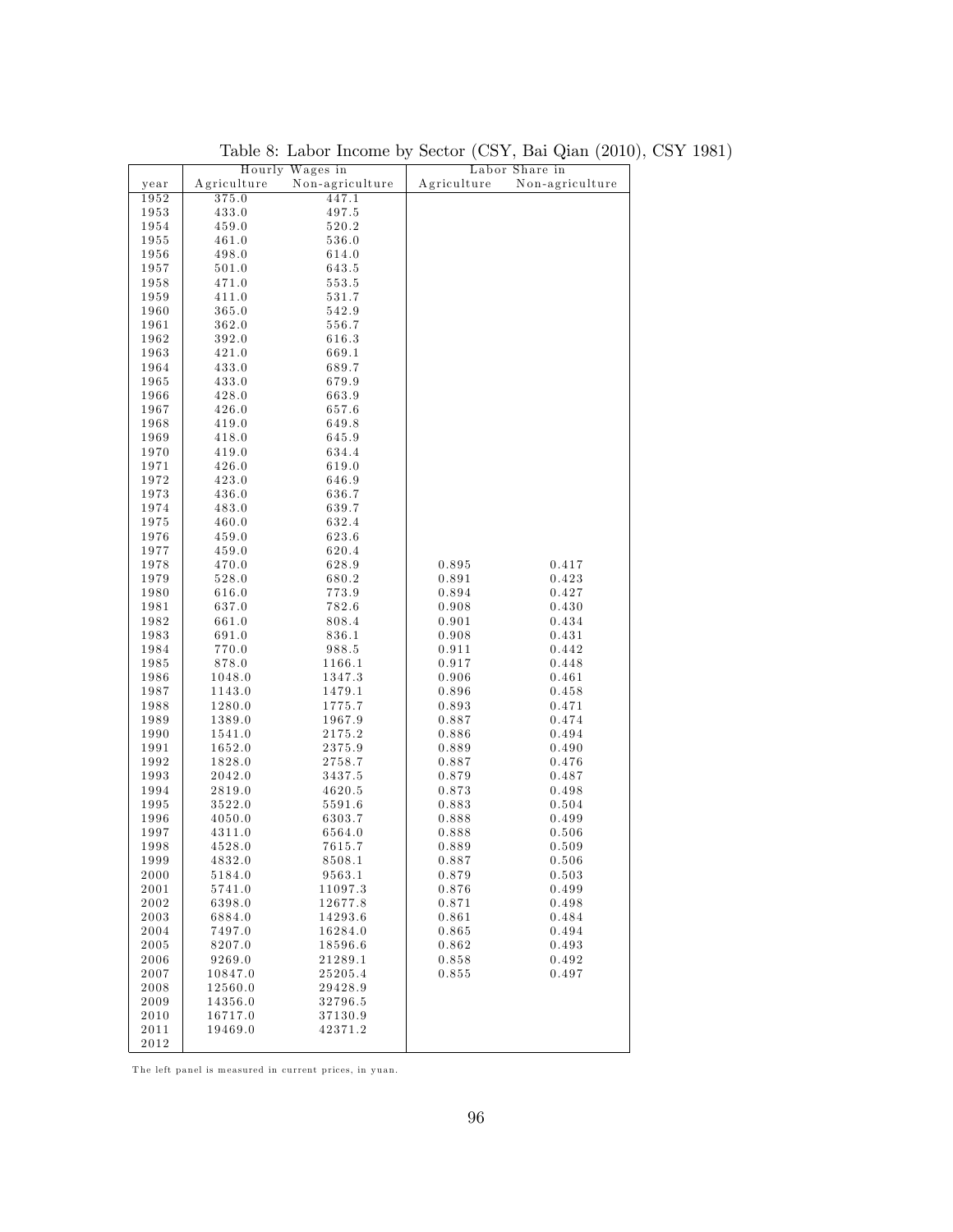|      | Population |       |         | Employment |          |
|------|------------|-------|---------|------------|----------|
| year |            | Total | Primary | Secondary  | Tertiary |
| 1952 | 57482      | 20729 | 17317   | 1531       | 1881     |
| 1953 | 58796      | 21364 | 17747   | 1715       | 1902     |
| 1954 | 60266      | 21832 | 18151   | 1882       | 1799     |
| 1955 | 61465      | 22328 | 18592   | 1913       | 1823     |
| 1956 | 62828      | 23018 | 18544   | 2468       | 2006     |
| 1957 | 64653      | 23771 | 19309   | 2142       | 2320     |
| 1958 | 65994      | 26600 | 15490   | 7076       | 4034     |
| 1959 | 67207      | 26173 | 16271   | 5402       | 4500     |
|      |            |       |         |            |          |
| 1960 | 66207      | 25880 | 17016   | 4112       | 4752     |
| 1961 | 65859      | 25590 | 19747   | 2856       | 2987     |
| 1962 | 67295      | 25910 | 21276   | 2059       | 2575     |
| 1963 | 69172      | 26640 | 21966   | 2038       | 2636     |
| 1964 | 70499      | 27736 | 22801   | 2183       | 2752     |
| 1965 | 72538      | 28670 | 23396   | 2408       | 2866     |
| 1966 | 74542      | 29805 | 24297   | 2600       | 2908     |
| 1967 | 76368      | 30814 | 25165   | 2661       | 2988     |
| 1968 | 78534      | 31915 | 26063   | 2743       | 3109     |
| 1969 | 80671      | 33225 | 27117   | 3030       | 3078     |
| 1970 | 82992      | 34432 | 27811   | 3518       | 3103     |
| 1971 | 85229      | 35620 | 28397   | 3990       | 3233     |
| 1972 | 87177      | 35854 | 28283   | 4276       | 3295     |
| 1973 | 89211      | 36652 | 28857   | 4492       | 3303     |
| 1974 | 90859      | 37369 | 29218   | 4712       | 3439     |
| 1975 | 92420      | 38168 | 29456   | 5152       | 3560     |
| 1976 | 93717      | 38834 | 29443   | 5611       | 3780     |
| 1977 | 94974      | 39377 | 29340   | 5831       | 4206     |
|      |            |       |         | 6945       | 4890     |
| 1978 | 96259      | 40152 | 28318   |            |          |
| 1979 | 97542      | 41024 | 28634   | 7214       | 5177     |
| 1980 | 98705      | 42361 | 29122   | 7707       | 5532     |
| 1981 | 100072     | 43725 | 29777   | 8003       | 5945     |
| 1982 | 101654     | 45295 | 30859   | 8346       | 6090     |
| 1983 | 103008     | 46436 | 31151   | 8679       | 6606     |
| 1984 | 104357     | 48197 | 30868   | 9590       | 7739     |
| 1985 | 105851     | 49873 | 31130   | 10384      | 8359     |
| 1986 | 107507     | 51282 | 31254   | 11216      | 8811     |
| 1987 | 109300     | 52783 | 31663   | 11726      | 9395     |
| 1988 | 111026     | 54334 | 32249   | 12152      | 9933     |
| 1989 | 112704     | 55329 | 33225   | 11976      | 10129    |
| 1990 | 114333     | 64749 | 38914   | 13856      | 11979    |
| 1991 | 115823     | 65491 | 39098   | 14015      | 12378    |
| 1992 | 117171     | 66152 | 38699   | 14355      | 13098    |
| 1993 | 118517     | 66808 | 37680   | 14965      | 14163    |
| 1994 | 119850     | 67455 | 36628   | 15312      | 15515    |
| 1995 | 121121     | 68065 | 35530   | 15655      | 16880    |
| 1996 | 122389     | 68950 | 34820   | 16203      | 17927    |
| 1997 | 123626     | 69820 | 34840   | 16547      | 18432    |
| 1998 | 124761     | 70637 | 35177   | 16600      | 18860    |
| 1999 | 125786     | 71394 | 35768   | 16421      | 19205    |
| 2000 | 126743     | 72085 | 36043   | 16219      | 19823    |
| 2001 |            |       |         |            | 20228    |
|      | 127627     | 73025 | 36513   | 16284      |          |
| 2002 | 128453     | 73740 | 36870   | 15780      | 21090    |
| 2003 | 129227     | 74432 | 36546   | 16077      | 21809    |
| 2004 | 129988     | 75200 | 35269   | 16920      | 23011    |
| 2005 | 130756     | 75825 | 33970   | 18084      | 23771    |
| 2006 | 131448     | 76400 | 32561   | 19225      | 24614    |
| 2007 | 132129     | 76990 | 31444   | 20629      | 24917    |
| 2008 | 132802     | 77480 | 30654   | 21109      | 25717    |

Table 9: Employment and Population, 60Y

Employment and population are measured in  $10000$  persons.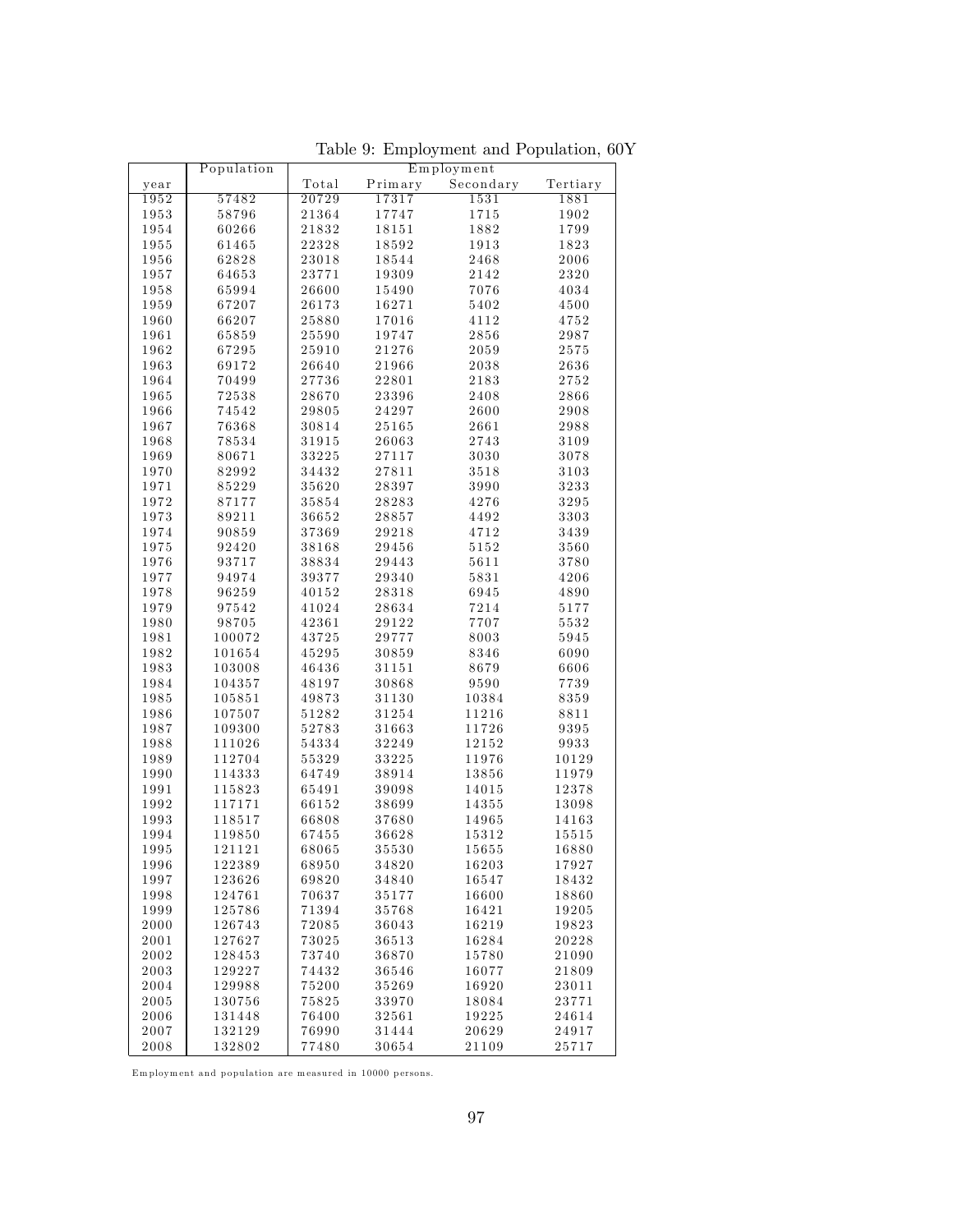|      | Population | Employment |         |           |          |  |
|------|------------|------------|---------|-----------|----------|--|
| year |            | Total      | Primary | Secondary | Tertiary |  |
| 1978 | 96259      | 40152      | 28318   | 6945      | 4890     |  |
| 1979 | 97542      | 41024      | 28634   | 7214      | 5177     |  |
| 1980 | 98705      | 42361      | 29122   | 7707      | 5532     |  |
| 1981 | 100072     | 43725      | 29777   | 8003      | 5945     |  |
| 1982 | 101654     | 45295      | 30859   | 8346      | 6090     |  |
| 1983 | 103008     | 46436      | 31151   | 8679      | 6606     |  |
| 1984 | 104357     | 48197      | 30868   | 9590      | 7739     |  |
| 1985 | 105851     | 49873      | 31130   | 10384     | 8359     |  |
| 1986 | 107507     | 51282      | 31254   | 11216     | 8811     |  |
| 1987 | 109300     | 52783      | 31663   | 11726     | 9395     |  |
| 1988 | 111026     | 54334      | 32249   | 12152     | 9933     |  |
| 1989 | 112704     | 55329      | 33225   | 11976     | 10129    |  |
| 1990 | 114333     | 64749      | 38914   | 13856     | 11979    |  |
| 1991 | 115823     | 65491      | 39098   | 14015     | 12378    |  |
| 1992 | 117171     | 66152      | 38699   | 14355     | 13098    |  |
| 1993 | 118517     | 66808      | 37680   | 14965     | 14163    |  |
| 1994 | 119850     | 67455      | 36628   | 15312     | 15515    |  |
| 1995 | 121121     | 68065      | 35530   | 15655     | 16880    |  |
| 1996 | 122389     | 68950      | 34820   | 16203     | 17927    |  |
| 1997 | 123626     | 69820      | 34840   | 16547     | 18432    |  |
| 1998 | 124761     | 70637      | 35177   | 16600     | 18860    |  |
| 1999 | 125786     | 71394      | 35768   | 16421     | 19205    |  |
| 2000 | 126743     | 72085      | 36043   | 16219     | 19823    |  |
| 2001 | 127627     | 72797      | 36399   | 16234     | 20165    |  |
| 2002 | 128453     | 73280      | 36640   | 15682     | 20958    |  |
| 2003 | 129227     | 73736      | 36204   | 15927     | 21605    |  |
| 2004 | 129988     | 74264      | 34830   | 16709     | 22725    |  |
| 2005 | 130756     | 74647      | 33442   | 17766     | 23439    |  |
| 2006 | 131448     | 74978      | 31941   | 18894     | 24143    |  |
| 2007 | 132129     | 75321      | 30731   | 20186     | 24404    |  |
| 2008 | 132802     | 75564      | 29923   | 20553     | 25087    |  |
| 2009 | 133450     | 75828      | 28890   | 21080     | 25857    |  |
| 2010 | 134091     | 76105      | 27931   | 21842     | 26332    |  |
| 2011 | 134735     | 76420      | 26594   | 22544     | 27282    |  |
| 2012 | 135404     | 76704      | 25773   | 23241     | 27690    |  |

Table 10: Employment and Population, CSY

Em ployment and population are measured in 10000 persons.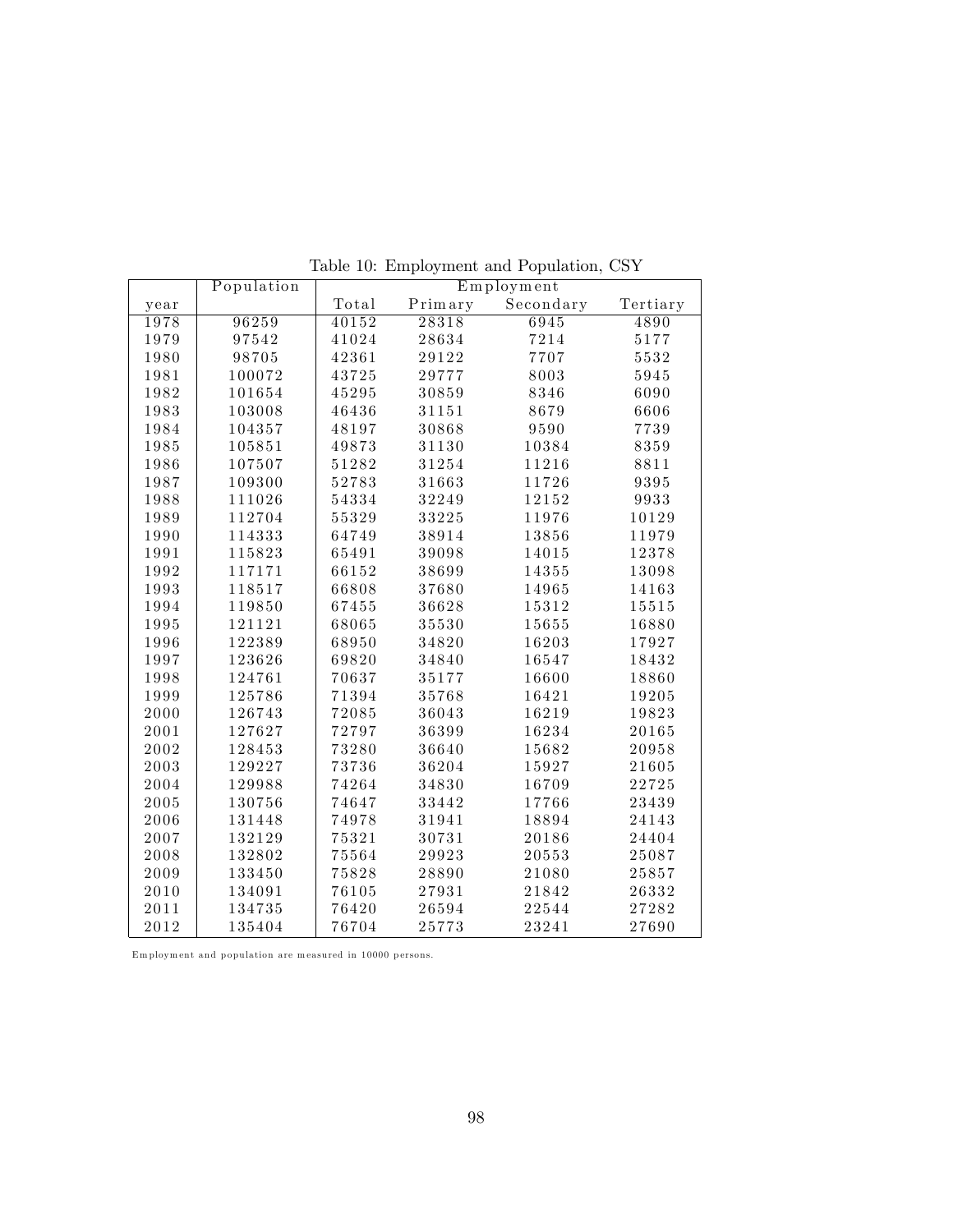Table 11 reports merged series for population and employment by sector, for 1952-2012. We are interested in the division of economic activity into agricultural and non-agricultural. For this purpose, we treat the primary sector as agricultural, and add up employment in the secondary and tertiary sectors to obtain employment in the non-agricultural sector.

At this point, we incorporate a correction proposed by Holz (2006), Appendix 13, page 236. The correction takes care of the reclassification of employed workers that was made by the NBS in 1990. As a consequence, for years prior to 1990 total employment values are adjusted up by a factor of approximately 1,1666. This correction increases the size of total employment, but does not tell us anything about sectoral employment. To adjust also the breakdown of employment into agricultural and non-agricultural activity, we use the proportions obtained from the official series, as described earlier.

# 13.4 Capital Inputs

We use Holz (2006), Tables 19 and 20 on pages 159-161, as our main source for aggregate and sectoral capital stock. We repeat the data on total and primary capital stock in current and 2000 prices in the right two panels of Table 13. We convert the series for total capital stock to 1978 yuan using the GDP deflator (see subsection on prices and wages).

We use the level of capital and its ratio to GDP in 1953 to estimate the initial level of capital in 1978 prices. We apply the perpetual inventory method (with a depreciation rate of 5 percent) to our series for real investment in 1978 prices (computed using Gross Fixed Capital Formation as share of GDP) to obtain the series for aggregate capital in 1978 prices. The series that we obtain is largely consistent with Holz's estimates of aggregate capital stock for 1953-2006, with two minor differences: Holz computes capital in constant 2000 prices and uses a variable depreciation rate which ranges between 3 and 5 percent.

We also use data from Holz (2006) to divide the aggregate capital stock into capital used in the agricultural (primary) and non-agricultural sectors. This sectoral division of capital stock is only available for 1978-2011.

For earlier years we use the data on sectoral investment from Chow (1993) to estimate the composition of capital stock by sector. As shown in Table 12, we use net capital stock accumulation by sector from Table 5 on page 820 in Chow (1993), and then apply the perpetual inventory method to accumulate sectoral capital stock for 1953-1978. As initial values we use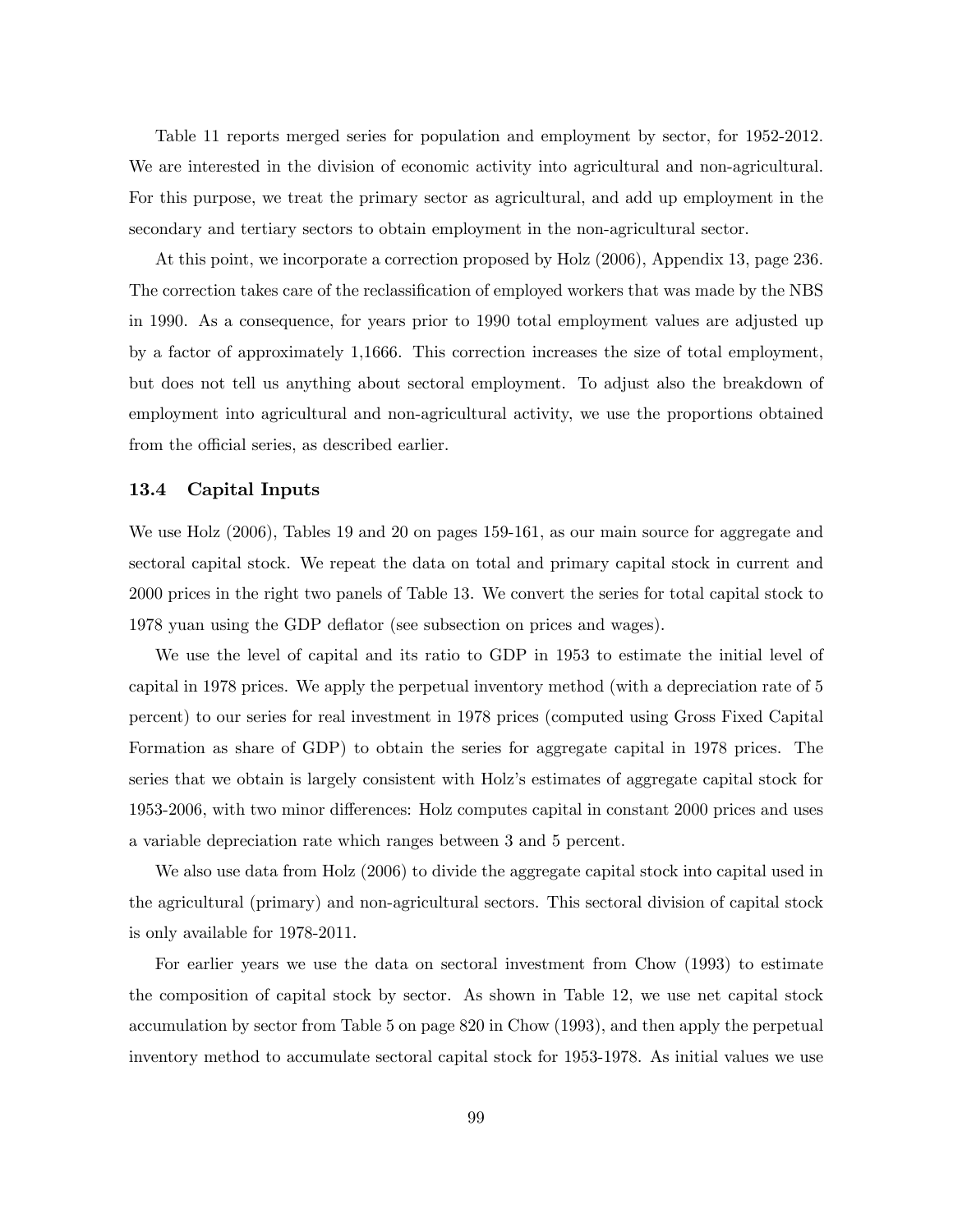|              | Population         |                  | $Em$ ployment    |                  |
|--------------|--------------------|------------------|------------------|------------------|
| year         |                    | Total            | Agriculture      | Non-agriculture  |
| 1952         | 574.82             | 241.83           | 202.03           | 39.81            |
| 1953         | 587.96             | 249.24           | 207.04           | 42.20            |
| 1954         | 602.66             | 254.70           | 211.76           | 42.94            |
| 1955         | 614.65             | 260.49           | 216.90           | 43.59            |
| 1956         | 628.28             | 268.54           | 216.34           | 52.20            |
| 1957         | 646.53             | 277.32           | 225.27           | $52.06\,$        |
| 1958         | 659.94             | 310.33           | 180.71           | 129.61           |
| 1959         | 672.07             | 305.35           | 189.82           | 115.52           |
| 1960         | 662.07             | 301.93           | 198.52           | 103.41           |
| 1961         | 658.59             | 298.54           | 230.38           | 68.17            |
| 1962         | 672.95             | 302.28           | 248.21           | 54.06            |
| 1963         | 691.72             | 310.79           | 256.26           | 54.53            |
| 1964         | 704.99             | 323.58           | 266.01           | 57.57            |
| 1965         | 725.38             | 334.48           | 272.95           | 61.53            |
| 1966         | 745.42             | 347.72           | 283.46           | 64.26            |
| 1967         | 763.68             | 359.49           | 293.59           | 65.90            |
| 1968         | 785.34             | 372.33           | 304.06           | 68.27            |
| 1969         | 806.71             | 387.62           | 316.36           | 71.26            |
| 1970         | 829.92             | 401.70           | 324.45           | 77.24            |
| 1971         | 852.29             | 415.56           | $3\,3\,1.2\,9$   | 84.27            |
| 1972         | 871.77             | 418.29           | 329.96           | 88.33            |
| 1973         | 892.11             | 427.60           | 336.66           | 90.94            |
| 1974         | 908.59             | 435.96           | 340.87           | 95.09            |
| 1975         | 924.20             | 445.28           | 343.65           | 101.64           |
| 1976         | 937.17             | 453.05           | 343.49           | 109.56           |
| 1977         | 949.74             | 459.39           | 342.29           | 117.10           |
| 1978         | 962.59             | 468.43           | 330.36           | 138.07           |
| 1979         | 975.42             | 479.67           | 334.79           | 144.88           |
| 1980         | 987.05             | 493.97           | $3\,3\,9\,.5\,9$ | 154.38           |
| 1981         | 1000.72            | 510.39           | 347.58           | 162.81           |
| 1982         | 1016.54            | 526.18           | 358.48           | 167.70           |
| 1983         | 1030.08            | 541.17           | 363.04           | 178.14           |
| 1984         | 1043.57            | 558.10           | 357.43           | 200.66           |
| 1985         | 1058.51            | 575.51           | 359.22           | 216.29           |
| 1986         | 1075.07            | 591.51           | 360.51           | 231.00           |
| 1987         | 1093.00            | 607.44           | 364.38           | 243.06           |
| 1988         | 1110.26            | 622.40           | 369.39           | 253.00           |
| 1989         | 1127.04            | 635.61           | 381.68           | 253.94           |
| 1990         | 1143.33            | 647.49           | 389.14           | 258.35           |
| 1991         | 1158.23            | 654.91           | 390.98           | 263.93           |
| 1992         | 1171.71            | 661.52           | 386.99           | 274.53           |
| 1993         | 1185.17            | 668.08           | 376.80           | 291.28           |
| 1994         | 1198.50            | 674.55           | 366.28           | 308.27           |
| 1995         | 1211.21            | 680.65           | 355.30<br>348.20 | 325.35           |
| 1996<br>1997 | 1223.89<br>1236.26 | 689.50<br>698.20 | 348.40           | 341.30<br>349.79 |
| 1998         | 1247.61            | 706.37           | 351.77           | 354.60           |
| 1999         | 1257.86            | 713.94           | 357.68           | 356.26           |
| 2000         | 1267.43            | 720.85           | 360.43           | 360.42           |
| 2001         | 1276.27            | 727.97           | 363.99           | 363.99           |
| 2002         | 1284.53            | 732.80           | 366.40           | 366.40           |
| 2003         | 1292.27            | 737.36           | 362.04           | 375.32           |
| 2004         | 1299.88            | 742.64           | 348.30           | 394.34           |
| 2005         | 1307.56            | 746.47           | 334.42           | 412.05           |
| 2006         | 1314.48            | 749.78           | 319.41           | 430.37           |
| 2007         | 1321.29            | 753.21           | 307.31           | 445.90           |
| 2008         | 1328.02            | 755.64           | 299.23           | 456.41           |
| 2009         | 1334.50            | 758.28           | 288.90           | 469.38           |
| 2010         | 1340.91            | 761.05           | 279.31           | 481.74           |
| $2\,0\,1\,1$ | 1347.35            | 764.20           | 265.94           | 100<br>498.26    |
| 2012         | 1354.04            | 767.04           | 257.73           | 509.31           |
|              |                    |                  |                  |                  |

Table 11: Employment and Population, Merge of CSY,  $60\%$  Holz's correction

Em ployment and population are measured in million persons.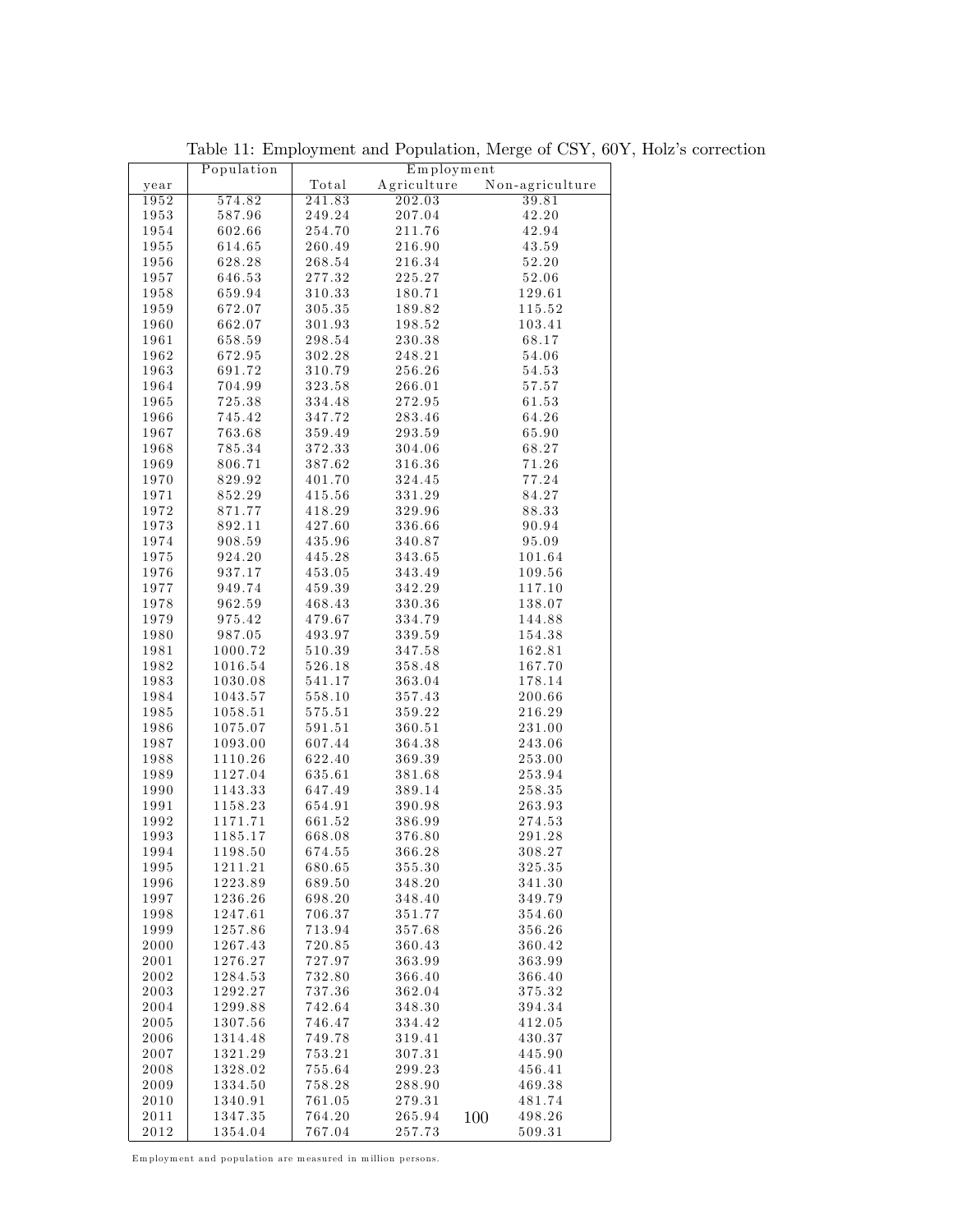the value from the same table for non-agricultural capital, and the value of 450 for agricultural capital. We then break down by sector the total real capital stock in 1978 prices computed earlier using the relative proportions implied by Chow's data.

To check the validity of this data, we construct sectoral capital series using provincial data on investment in Öxed assets by type of unit from the the China Compendium of Statistics 1949-2008 (Table 8). For 5 provinces (Fujian, Hunan, Jilin, Shanghai, Shanxi), the data on rural and urban investments go back to 1950; in case of Tianjin, they start in 1956. We attributed all the Öxed asset investments of collectively-owned units in rural areas to the the agricultural sector and all Öxed asset investments in other units in rural areas and all units in urban areas - to the non-agricultural sector. This gave us data on investment by sector by province. We aggregated data on agricultural and non-agricultural investment for the available provinces. We found that the share of agricultural investment in total investment from this provincial dataset traces very closely the series obtained from Chow as described above. The similarity is illustrated in Figure 2.



Figure 2. Measures of share of capital in agriculture.

Another source of data on sectoral capital stock for the pre-reform period is Tang (1984), Table 5. We find the series for Farm capital stock to grow at a rate similar to our baseline series, as shown in Figure 3. However, the level of Farm capital is less than half of the total agricultural capital stock in our baseline estimate, most likely because Farm capital aggregates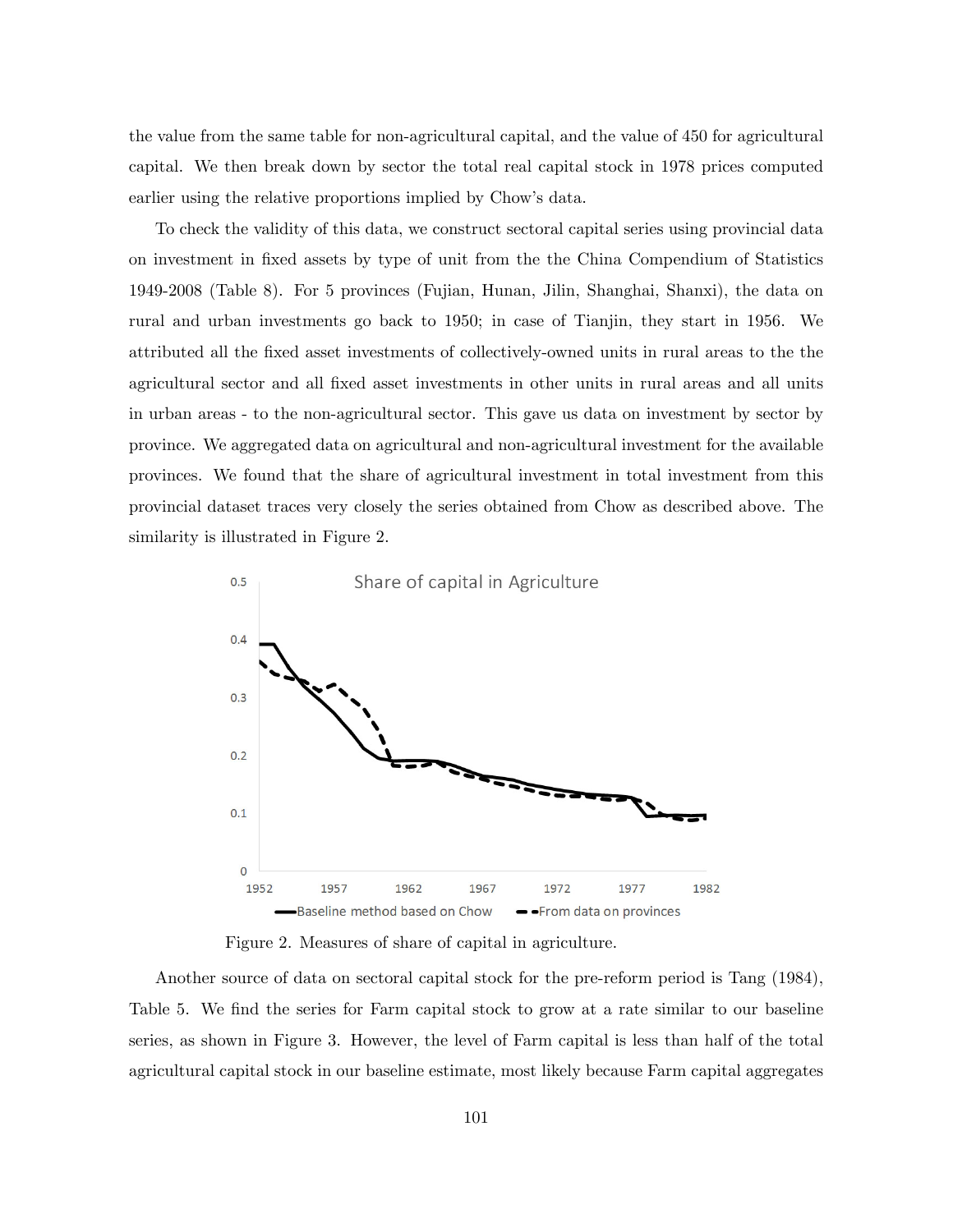a restricted subset of items included in our baseline estimate.



Figure 3. Measures of agricultural capital.

For the most recent period, 2003-2012, we use CSY 2013, Table 5-9, Investment in Fixed Assets, total and in the agricultural sector, to compute the breakdown of investment into agricultural investment and non-agricultural investment. Using the perpetual inventory method, we compute capital by sector in 2003-2012.

# 13.5 Defense Spending

The data on defense spending comes from three main sources. The earlier period of 1952- 1995 is jointly covered by HL and CSY, which report nominal defense spending in yuan. For the period 1983-2011 an alternative source of data is the website of the Stockholm International Peace Research Institute (SIPRI) which reports spending on defense for a variety of countries as a percent of GDP. For the overlapping period the trends are broadly consistent, but the exact estimates vary by a factor of 1 to 1.5. As there seems to be no reliable way of obtaining more precise estimates, we average the two available sources for the overlapping period. We obtain an estimate of real defense spending in 1978 prices using the share of defense in GDP from these two sources.

# 13.6 Foreign Trade

The main source for data on sectoral exports and imports is Fukao, Kiyota and Yue (2006). Fukao et. al. (2006) report data on Chinaís exports and imports by commodity at the SITC-R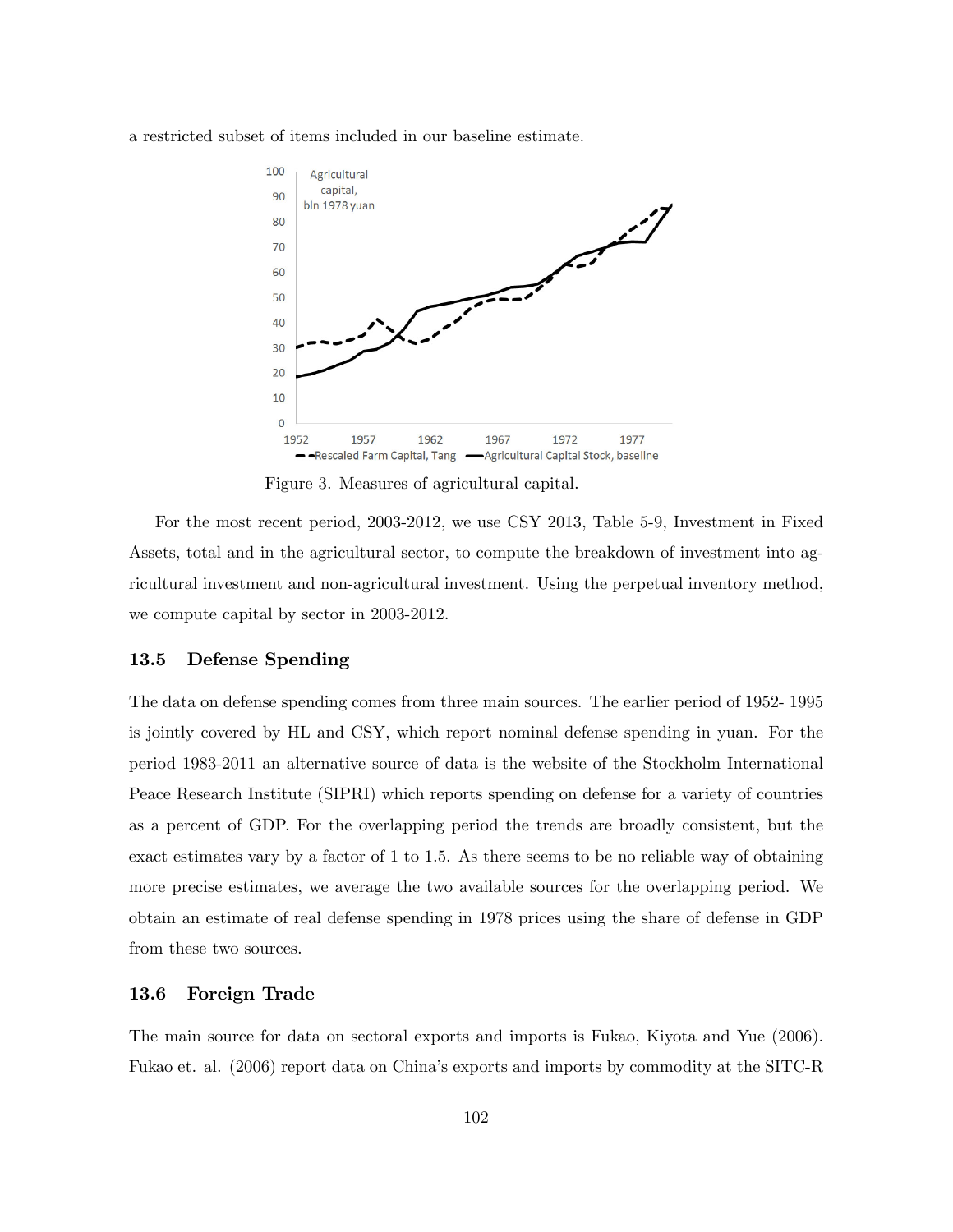Table 12: Capital and Investment, Chow (1993)

|      |        | Capital Stock (cur prices) |         |        | Accumulation (cur prices) |      | Estimates of capital stock, Chow $(1993)$ Table 5 |          |              |                |          |  |
|------|--------|----------------------------|---------|--------|---------------------------|------|---------------------------------------------------|----------|--------------|----------------|----------|--|
| year | Ag     | $Non-Ag$                   | Total   | Ag     | Non-ag                    | Land | Agric                                             | Industry | Construction | Transportation | Commerce |  |
| 1952 | 450    | 582.6                      | 1032.6  | 8.20   | 126.00                    | 720  | $\theta$                                          | 248      | 9            | 152.3          | 173.3    |  |
| 1953 | 458.2  | 708.6                      | 1166.8  | 7.30   | 150.50                    | 720  | 8.2                                               | 299.1    | 18.2         | 162.6          | 228.7    |  |
| 1954 | 465.5  | 859.1                      | 1324.6  | 9.10   | 147.30                    | 720  | 15.5                                              | 366.3    | 27.8         | 179.7          | 285.3    |  |
| 1955 | 474.6  | 1006.4                     | 1481    | 19.90  | 156.40                    | 720  | 24.6                                              | 436.8    | 36.9         | 198            | 334.7    |  |
| 1956 | 494.5  | 1162.8                     | 1657.3  | 14.60  | 186.90                    | 720  | 44.5                                              | 539.2    | 47.5         | 219.3          | 356.8    |  |
| 1957 | 509.1  | 1349.7                     | 1858.8  | 26.60  | 296.50                    | 720  | 59.1                                              | 632      | 59.2         | 243.4          | 415.1    |  |
| 1958 | 535.7  | 1646.2                     | 2181.9  | 28.20  | 439.40                    | 720  | 85.7                                              | 844.4    | 61.6         | 287.4          | 452.8    |  |
| 1959 | 563.9  | 2085.6                     | 2649.5  | 38.30  | 394.90                    | 720  | 113.9                                             | 1147.8   | 67.4         | 350.4          | 520      |  |
| 1960 | 602.2  | 2480.5                     | 3082.7  | 18.30  | 151.30                    | 720  | 152.2                                             | 1436.6   | 73.9         | 406.3          | 563.7    |  |
| 1961 | 620.5  | 2631.8                     | 3252.3  | 18.70  | 69.40                     | 720  | 170.5                                             | 1545.4   | 76.1         | 427.9          | 582.4    |  |
| 1962 | 639.2  | 2701.2                     | 3340.4  | 31.20  | 123.70                    | 720  | 189.2                                             | 1600     | 79           | 437.2          | 585      |  |
| 1963 | 670.4  | 2824.9                     | 3495.3  | 34.10  | 187.40                    | 720  | 220.4                                             | 1682     | 83.8         | 445.1          | 614      |  |
| 1964 | 704.5  | 3012.3                     | 3716.8  | 32.80  | 266.90                    | 720  | 254.5                                             | 1805.5   | 91.1         | 460.5          | 655.2    |  |
| 1965 | 737.3  | 3279.2                     | 4016.5  | 31.70  | 375.60                    | 720  | 287.3                                             | 1957.2   | 100          | 494.2          | 727.8    |  |
| 1966 | 769    | 3654.8                     | 4423.8  | 19.40  | 341.00                    | 720  | 319                                               | 2198.5   | 108.8        | 537.3          | 810.2    |  |
| 1967 | 788.4  | 3995.8                     | 4784.2  | 14.90  | 141.70                    | 720  | 338.4                                             | 2352.1   | 114.2        | 563.4          | 966.1    |  |
| 1968 | 803.3  | 4137.5                     | 4940.8  | 26.00  | 282.70                    | 720  | 353.3                                             | 2496.4   | 118.1        | 584.5          | 938.5    |  |
| 1969 | 829.3  | 4420.2                     | 5249.5  | 43.10  | 495.90                    | 720  | 379.3                                             | 2682.7   | 125.2        | 621.7          | 990.6    |  |
| 1970 | 872.4  | 4916.1                     | 5788.5  | 56.60  | 536.00                    | 720  | 422.4                                             | 3001     | 137.1        | 681.6          | 1096.4   |  |
| 1971 | 929    | 5452.1                     | 6381.1  | 52.50  | 507.20                    | 720  | 479                                               | 3335.8   | 153.8        | 759.9          | 1202.6   |  |
| 1972 | 981.5  | 5959.3                     | 6940.8  | 58.50  | 583.20                    | 720  | 531.5                                             | 3657     | 169          | 836.2          | 1297.1   |  |
| 1973 | 1040   | 6542.5                     | 7582.5  | 60.80  | 577.40                    | 720  | 590                                               | 4015.7   | 186.1        | 917.1          | 1423.6   |  |
| 1974 | 1100.8 | 7119.9                     | 8220.7  | 71.40  | 625.80                    | 720  | 650.8                                             | 4384.2   | 204          | 1001.5         | 1530.2   |  |
| 1975 | 1172.2 | 7745.7                     | 8917.9  | 82.30  | 586.70                    | 720  | 722.2                                             | 4805.3   | 225.4        | 1092.7         | 1622.3   |  |
| 1976 | 1254.5 | 8332.4                     | 9586.9  | 65.80  | 674.00                    | 720  | 804.5                                             | 5239.1   | 246.2        | 1185.3         | 1661.8   |  |
| 1977 | 1320.3 | 9006.4                     | 10326.7 | 137.60 | 828.00                    | 720  | 870.3                                             | 5661.4   | 261.9        | 1263.3         | 1819.8   |  |
| 1978 | 1457.9 | 9834.4                     | 11292.3 | 93.20  | 822.50                    | 720  | 1007.9                                            | 6158.5   | 284.6        | 1383.6         | 2007.7   |  |
| 1979 | 1551.1 | 10656.9                    | 12208   | 64.30  | 805.40                    | 720  | 1101.1                                            | 6680.1   | 311.6        | 1464.9         | 2200.3   |  |
| 1980 | 1615.4 | 11462.3                    | 13077.7 | 45.50  | 812.00                    | 720  | 1165.4                                            | 7126     | 351          | 1551.1         | 2434.2   |  |
| 1981 | 1660.9 | 12274.3                    | 13935.2 | 68.80  | 857.40                    | 720  | 1210.9                                            | 7587.3   | 383.2        | 1597.5         | 2706.3   |  |
| 1982 | 1729.7 | 13131.7                    | 14861.4 | 87.30  | 924.00                    | 720  | 1279.7                                            | 8060.4   | 414.4        | 1686.8         | 2970.1   |  |
| 1983 | 1817   | 14055.7                    | 15872.7 | 68.10  | 1071.50                   | 720  | 1367                                              | 8614.4   | 451.7        | 1796.1         | 3193.5   |  |
| 1984 | 1885.1 | 15127.2                    | 17012.3 | 143.50 | 1252.90                   | 720  | 1435.1                                            | 9391.4   | 520.5        | 1957.4         | 3257.9   |  |
| 1985 |        |                            |         |        |                           |      | 1578.6                                            | 10514    | 606.9        | 2205.7         | 3053.5   |  |

All values are measured in current prices, in 100 million yuan.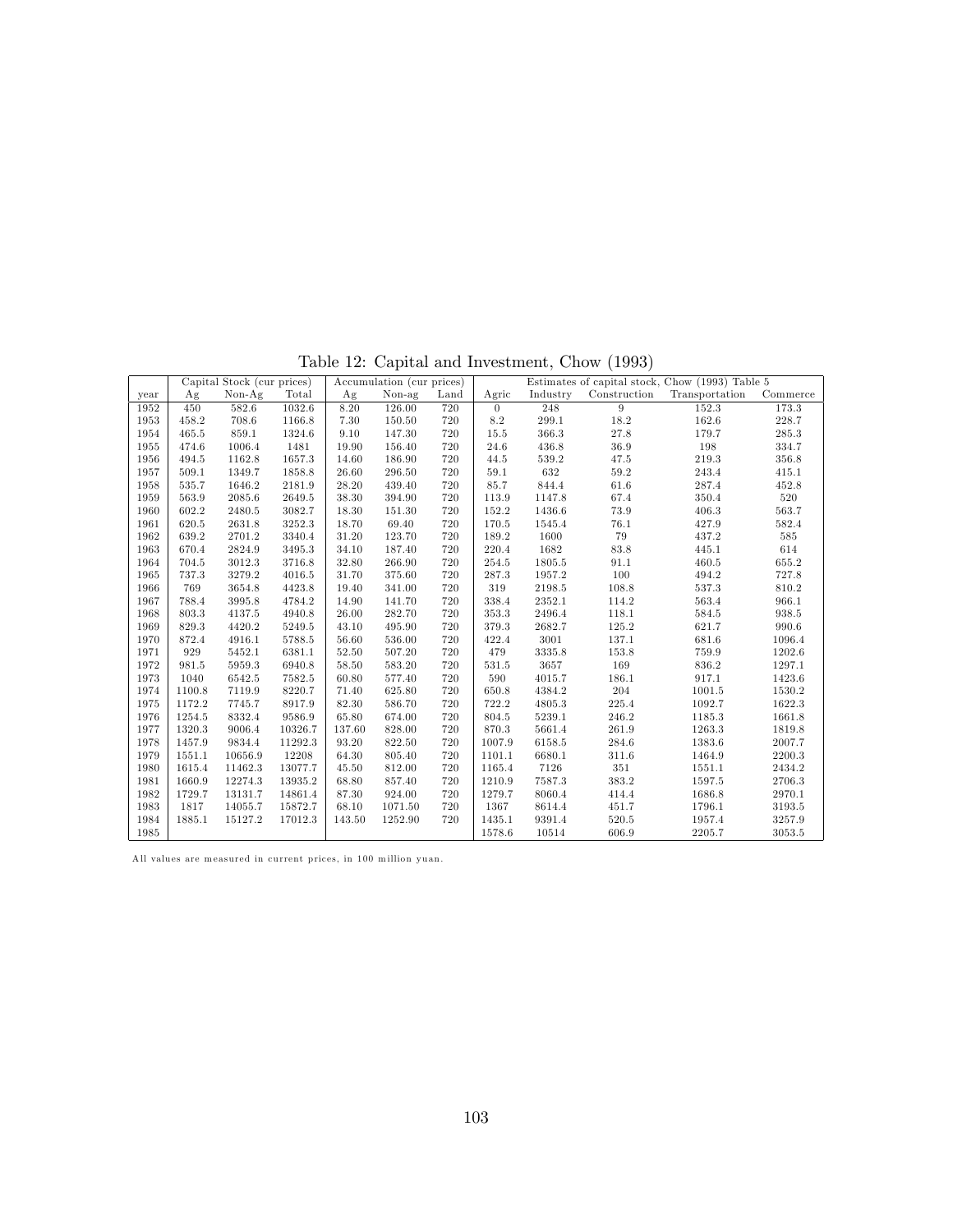|      | Merge of Holz and Chow (1978 prices) |           |               |                |             | Capital Stock, Holz (2006), Table 19 | Capital Stock, Holz (2006), Table 20 |          |  |  |
|------|--------------------------------------|-----------|---------------|----------------|-------------|--------------------------------------|--------------------------------------|----------|--|--|
| year | Investment                           | Capital   | Agric capital | Non-ag capital | 2000 prices | 1978 prices                          | Total                                | Primary  |  |  |
| 1952 | 9.2                                  | 43.0      | 18.7          | 24.3           |             |                                      |                                      |          |  |  |
| 1953 | $12.5\,$                             | 50.0      | 19.6          | 30.4           | 179.2       | 50.0                                 |                                      |          |  |  |
| 1954 | $15.3\,$                             | 60.0      | $21.1\,$      | 38.9           | 219.4       | 61.2                                 |                                      |          |  |  |
| 1955 | 15.9                                 | 72.3      | 23.2          | 49.1           | 263.6       | 73.6                                 |                                      |          |  |  |
| 1956 | 24.4                                 | 84.6      | 25.2          | 59.4           | 327.2       | 91.4                                 |                                      |          |  |  |
| 1957 | 21.0                                 | 104.8     | 28.7          | 76.1           | 393.3       | 109.8                                |                                      |          |  |  |
| 1958 | 37.1                                 | 120.6     | $29.6\,$      | $91.0\,$       | 494.2       | 138.0                                |                                      |          |  |  |
| 1959 | 48.0                                 | 151.7     | 32.3          | 119.4          | 610.6       | 170.5                                |                                      |          |  |  |
|      |                                      |           |               |                |             |                                      |                                      |          |  |  |
| 1960 | 51.4                                 | 192.1     | 37.5          | 154.6          | 736.7       | 205.7                                |                                      |          |  |  |
| 1961 | 21.4                                 | 233.9     | 44.6          | 189.3          | 798.2       | 222.9                                |                                      |          |  |  |
| 1962 | $16.5\,$                             | 243.6     | 46.6          | 197.0          | 842.5       | 235.2                                |                                      |          |  |  |
| 1963 | 20.8                                 | 248.0     | 47.6          | 200.4          | 897.4       | 250.6                                |                                      |          |  |  |
| 1964 | 28.2                                 | 256.4     | 48.6          | 207.8          | 975.9       | 272.5                                |                                      |          |  |  |
| 1965 | 33.8                                 | 271.8     | 49.9          | 221.9          | 1085.1      | 303.0                                |                                      |          |  |  |
| 1966 | 39.8                                 | 292.0     | 50.8          | 241.2          | 1188.1      | 331.7                                |                                      |          |  |  |
| 1967 | 31.4                                 | 317.2     | 52.3          | 264.9          | 1248.0      | 348.5                                |                                      |          |  |  |
| 1968 | 28.8                                 | 332.7     | 54.1          | 278.6          | 1296.8      | 362.1                                |                                      |          |  |  |
| 1969 | 40.5                                 | 344.9     | 54.5          | 290.4          | 1378.0      | 384.8                                |                                      |          |  |  |
| 1970 | $55.9\,$                             | 368.2     | 55.5          | 312.7          | 1511.8      | 422.1                                |                                      |          |  |  |
| 1971 | 61.3                                 | $405.6\,$ | $59.1\,$      | 346.6          | 1638.8      | 457.6                                |                                      |          |  |  |
| 1972 | 63.2                                 | 446.7     | 63.2          | 383.5          | 1768.0      | 493.7                                |                                      |          |  |  |
| 1973 | 67.4                                 | 487.6     | 66.9          | 420.7          | 1929.5      | 538.7                                |                                      |          |  |  |
| 1974 | 75.7                                 | 530.6     | 68.4          | 462.2          | 2101.2      | 586.7                                |                                      |          |  |  |
| 1975 | $90.1\,$                             | 579.7     | 69.9          | 509.9          | 2305.8      | 643.8                                |                                      |          |  |  |
| 1976 | 88.6                                 | 640.8     | 71.9          | 568.9          | 2490.6      | 695.4                                |                                      |          |  |  |
| 1977 | 92.3                                 | 697.4     | 72.4          | 624.9          | 2716.3      | 758.4                                |                                      |          |  |  |
|      |                                      |           |               |                |             |                                      |                                      |          |  |  |
| 1978 | 107.4                                | 754.9     | 72.1          | 682.7          | 2994.1      | 836.0                                | 267.5                                | $25.6\,$ |  |  |
| 1979 | 111.3                                | 824.5     | 79.7          | 744.8          | 3321.2      | 927.3                                | 291.3                                | $28.1\,$ |  |  |
| 1980 | 123.0                                | 894.6     | 87.1          | 807.5          | 3665.9      | 1023.6                               | 310.5                                | $30.2\,$ |  |  |
| 1981 | 121.9                                | 972.9     | 93.5          | 879.3          | 3989.0      | 1113.8                               | 333.9                                | 32.1     |  |  |
| 1982 | 137.1                                | 1046.1    | 102.1         | 944.0          | 4343.4      | 1212.7                               | 356.1                                | 34.8     |  |  |
| 1983 | 155.5                                | 1130.8    | 109.7         | 1021.2         | 4752.3      | 1326.9                               | 391.5                                | $38.0\,$ |  |  |
| 1984 | 184.6                                | 1229.8    | $109.1\,$     | 1120.6         | 5232.0      | 1460.8                               | 431.7                                | $38.3\,$ |  |  |
| 1985 | 208.4                                | 1352.9    | 113.6         | 1239.3         | 5756.3      | 1607.2                               | 484.1                                | $40.6\,$ |  |  |
| 1986 | 233.9                                | 1493.6    | 119.8         | 1373.8         | 6404.1      | 1788.1                               | 555.6                                | 44.6     |  |  |
| 1987 | 269.0                                | 1652.8    | 133.0         | 1519.8         | 7127.6      | 1990.1                               | 654.7                                | $52.7\,$ |  |  |
| 1988 | 297.0                                | 1839.2    | 141.8         | 1697.3         | 7897.6      | 2205.1                               | 774.2                                | 59.7     |  |  |
| 1989 | 257.2                                | 2044.2    | 150.5         | 1893.8         | 8593.5      | 2399.4                               | 908.8                                | 66.9     |  |  |
| 1990 | 265.6                                | 2199.2    | 148.2         | 2051.1         | 9316.8      | 2601.3                               | 1043.5                               | $70.3\,$ |  |  |
| 1991 | 312.5                                | 2354.8    | 144.5         | 2210.3         | 10088.2     | 2816.7                               | 1204.1                               | $73.9\,$ |  |  |
| 1992 | 405.0                                | 2549.6    | 146.5         | 2403.1         | 10955.8     | 3059.0                               | 1312.5                               | 75.4     |  |  |
| 1993 | 549.8                                | 2827.1    | 158.0         | 2669.1         | 11927.1     | 3330.2                               | 1443.7                               | 80.7     |  |  |
| 1994 | 592.9                                | 3235.6    | 178.7         | 3056.9         | 13055.1     | 3645.1                               | 1608.2                               | 88.8     |  |  |
| 1995 | 629.0                                | 3666.7    | 196.5         | 3470.2         | 14406.2     | 4022.4                               | 1941.2                               | 104.0    |  |  |
| 1996 | 680.5                                | 4112.3    | 208.8         | 3903.6         | 16078.5     | 4489.3                               | 2345.6                               | 119.1    |  |  |
| 1997 | 723.8                                | 4587.2    | 217.2         | 4370.0         | 17888.4     | 4994.6                               | 2855.0                               | 135.2    |  |  |
| 1998 | 803.5                                | 5081.7    | 219.4         | 4862.3         | 19783.7     | 5523.8                               | 3207.2                               | 138.4    |  |  |
| 1999 | 869.7                                | 5631.1    | 223.8         | 5407.3         | 21883.4     | 6110.1                               | 3493.6                               | 138.8    |  |  |
| 2000 | 945.0                                | 6219.2    | 228.0         | 5991.2         | 24145.5     | 6741.7                               | $3567.5\,$                           | 130.8    |  |  |
| 2001 | 1032.9                               | 6853.2    | 238.4         | 6614.8         | 26483.0     | 7394.3                               | 3733.5                               | 129.9    |  |  |
| 2002 | 1186.6                               | 7543.5    | 250.3         | 7293.2         | 29090.4     | 8122.3                               | 3871.0                               | 128.4    |  |  |
| 2003 | 1418.0                               | 8353.0    | 274.6         | 8078.4         | 31944.7     | 8919.3                               |                                      |          |  |  |
|      |                                      |           |               |                |             |                                      |                                      |          |  |  |
| 2004 | 1614.4                               | 9353.3    | 303.0         | 9050.4         | 35269.1     | 9847.5                               |                                      |          |  |  |
| 2005 | 1771.0                               | 10500.1   | 331.2         | 10169.0        | 38933.4     | 10870.6                              |                                      |          |  |  |
| 2006 | 2021.4                               | 11746.1   | 361.0         | 11385.1        |             |                                      |                                      |          |  |  |
| 2007 | 2219.5                               | 13180.2   | 393.4         | 12786.7        |             |                                      |                                      |          |  |  |
| 2008 | 2537.8                               | 14740.6   | 428.8         | 14311.8        |             |                                      |                                      |          |  |  |
| 2009 | 3123.3                               | 16541.4   | 481.7         | 16059.7        |             |                                      |                                      |          |  |  |
| 2010 | 3432.3                               | 18837.6   | 553.5         | 18284.1        |             |                                      |                                      |          |  |  |
| 2011 | 3748.9                               | 21328.0   | 623.6         | 20704.4        |             |                                      |                                      |          |  |  |
| 2012 | 4073.0                               | 24010.6   | 697.8         | 23312.7        |             |                                      |                                      |          |  |  |

Table 13: Capital and Investment, Merge of Holz (2006), Chow (1993), CSY

All values are measured in constant prices, in 100 million yuan. The base year for each column is indicated separately.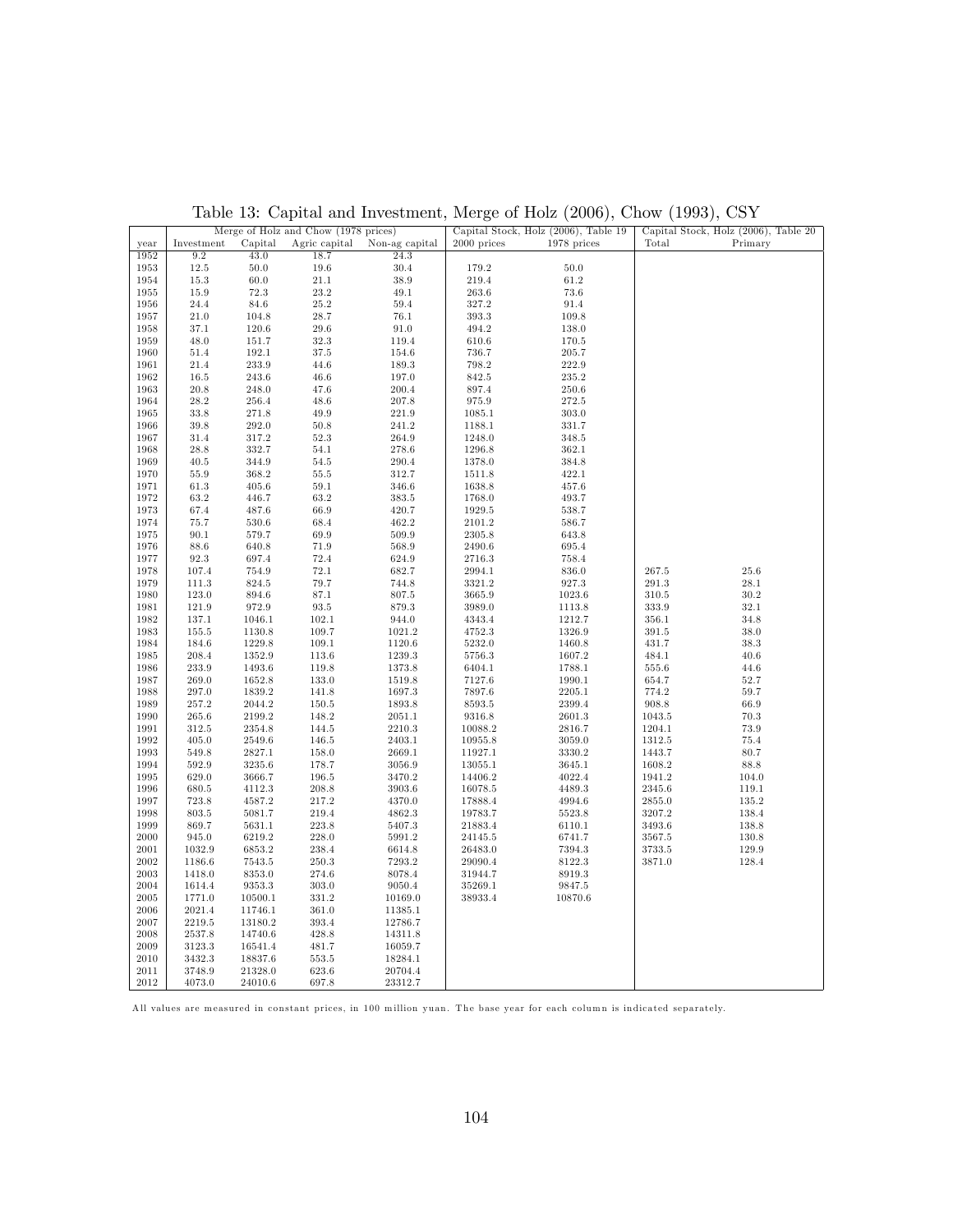|              | Defense<br>as   |
|--------------|-----------------|
| year         | Share of<br>GDP |
| $_{1952}$    | 0.067           |
| 1953         | 0.069           |
| 1954         | 0.059           |
| $_{1955}$    | $_{0.082}$      |
| $_{1956}$    | $_{0.069}$      |
| 1957         | 0.061           |
| $_{1958}$    | 0.045           |
| $_{1959}$    | 0.047           |
| $_{1960}$    | 0.048           |
| 1961         | $_{0.050}$      |
| 1962         | $_{0.062}$      |
| $_{1963}$    | $_{0.066}$      |
| 1964         | $_{0.063}$      |
| 1965         | 0.063           |
| 1966         | $_{0.064}$      |
| $_{1967}$    | 0.056           |
| $_{1968}$    | 0.067           |
| $_{1969}$    | 0.078           |
| 1970         | $_{0.075}$      |
| 1971         | $_{0.082}$      |
| 1972         | 0.075           |
| 1973         | $_{0.063}$      |
| 1974         | 0.057           |
| 1975         | 0.057           |
| 1976         | 0.055           |
| 1977         | 0.056           |
| 1978         | $_{0.056}$      |
| 1979         | $_{0.066}$      |
| $_{1980}$    | 0.053           |
| 1981         | 0.043           |
| 1982         | 0.041           |
| 1983         | 0.042           |
| 1984         | $_{0.036}$      |
| 1985         | $_{0.032}$      |
| $_{1986}$    | 0.029           |
| 1987<br>1988 | 0.026<br>0.024  |
| $_{1989}$    | $_{0.015}$      |
| $_{1990}$    | 0.016           |
| 1991         | $_{0.015}$      |
| 1992         | 0.014           |
| 1993         | 0.012           |
| 1994         | $_{0.011}$      |
| 1995         | $_{0.010}$      |
| 1996         | $_{0.010}$      |
| 1997         | 0.010           |
| 1998         | 0.011           |
| 1999         | $_{0.012}$      |
| 2000         | 0.012           |
| $^{2001}$    | $_{0.013}$      |
| $_{2002}$    | 0.014           |
| 2003         | 0.014           |
| $_{2004}$    | 0.017           |
| 2005         | 0.014           |
| 2006         | 0.013           |
| 2007         | 0.014           |
| $_{2008}$    | 0.014           |
| 2009         | 0.014           |
| 2010         | 0.013           |
| 2011         | 0.013           |
| 2012         | $_{0.012}$      |

|  | Table 14: Defense Spending (CSY, SIPRI) |  |
|--|-----------------------------------------|--|
|  |                                         |  |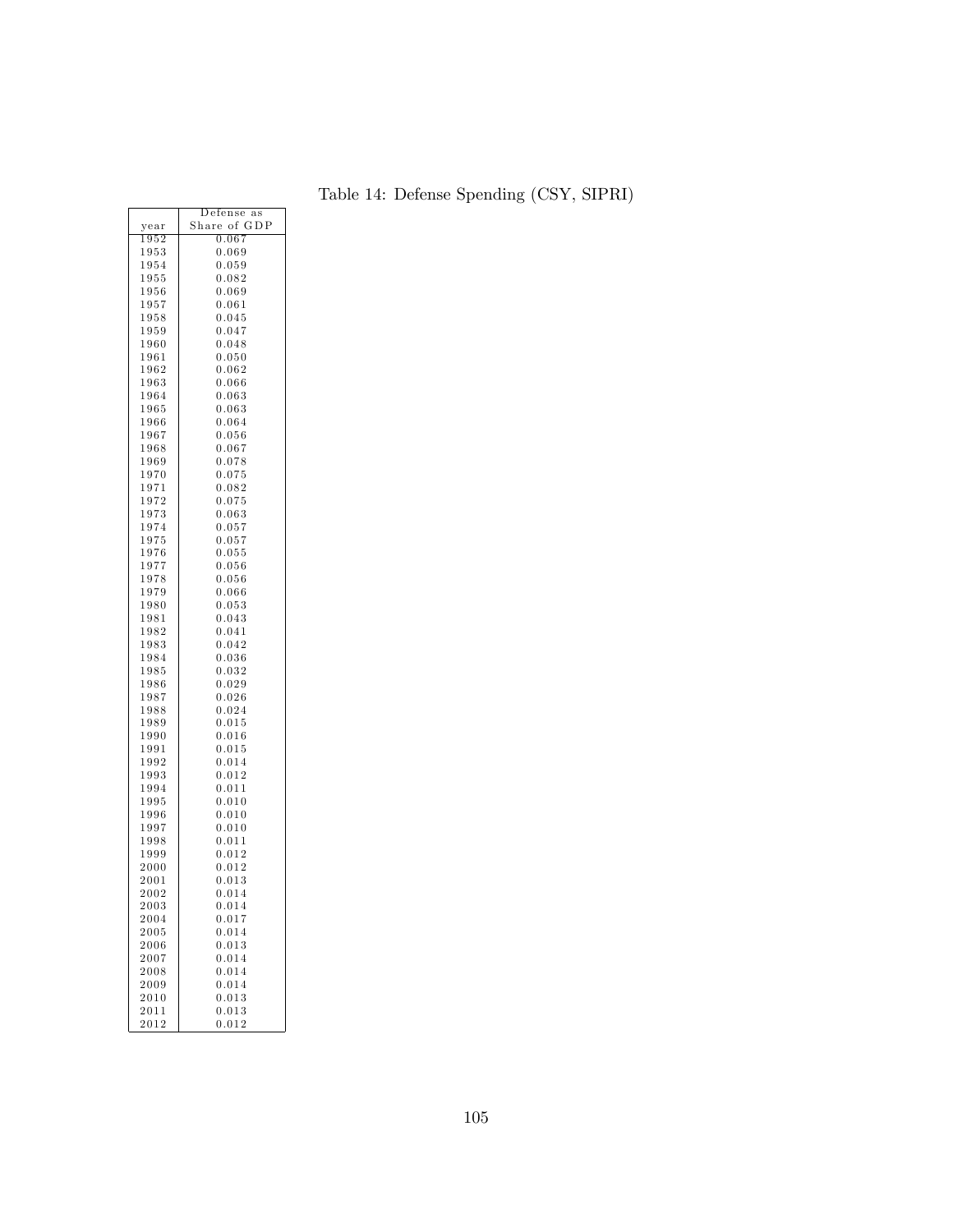2-digit level for 1952-1964 and for 1981-2000, obtained from the "Chinaís Long-Term International Trade Statistics" database. Using data from Fukao et. al. (2006), we construct estimates of nominal exports and imports of agricultural and non-agricultural commodities. We then subtract imports from exports to obtain estimates of net exports by sector. We use the price deáators computed earlier to estimate real net exports by sector in 1978 prices. For the 1965-1980 period, to our knowledge, there is no available data on trade by sector. We linearly interpolate the ratios of net export to value added by sector for this intermediate period. For the 2001-2012 period we use data directly comparable to that reported by Fukao et. al. (2006), now available in CSY.

#### 13.7 Three Sectors

For the 3-sector model we break down non-agricultural sector into its state and private components. For modeling purposes, we are interested in the breakdown of production (value added), labor inputs and capital inputs. The separation of the sectors occurs only after the reforms started in 1978. Before that, there was hardly any non-state non-agricultural production. So we construct the breakdown for the 1978-2012 time period. Our first main source is Dekle and Vandenbroucke (2006) "A quantitative analysis of China's structural transformation" (DV). DV report fractions of value added produced by the state and private sectors for 1978-2003. They also report data on the split of capital and labor inputs for the same period. For later years we use data from the CSY and follow DV's methodology wherever possible. We replicate DV's numbers very closely for the overlapping period (1985-2003), which is encouraging.

To obtain a breakdown of value added we use "gross industrial value added" from CSY, for which split is reported into state-owned, collective, individual and other/foreign. We attribute state-owned and collective to the state sector and all other categories to the private sector.

To obtain a breakdown of employment we use Table 4-2 "Number of Employed Persons at Year-end in Urban and Rural Areas" which reports total number of employed, as well as those employed in state-owned, collective-owned, cooperative and TVEs. We attribute the four aforementioned categories to the state sector, and the rest to the private sector.

To obtain a breakdown of capital we use data on the "Original Value of Fixed Assets of Industrial Firms above certain size" which are reported for all industriall firms and for stateowned enterprises. We use these data to split total investment in the non-agricultural sector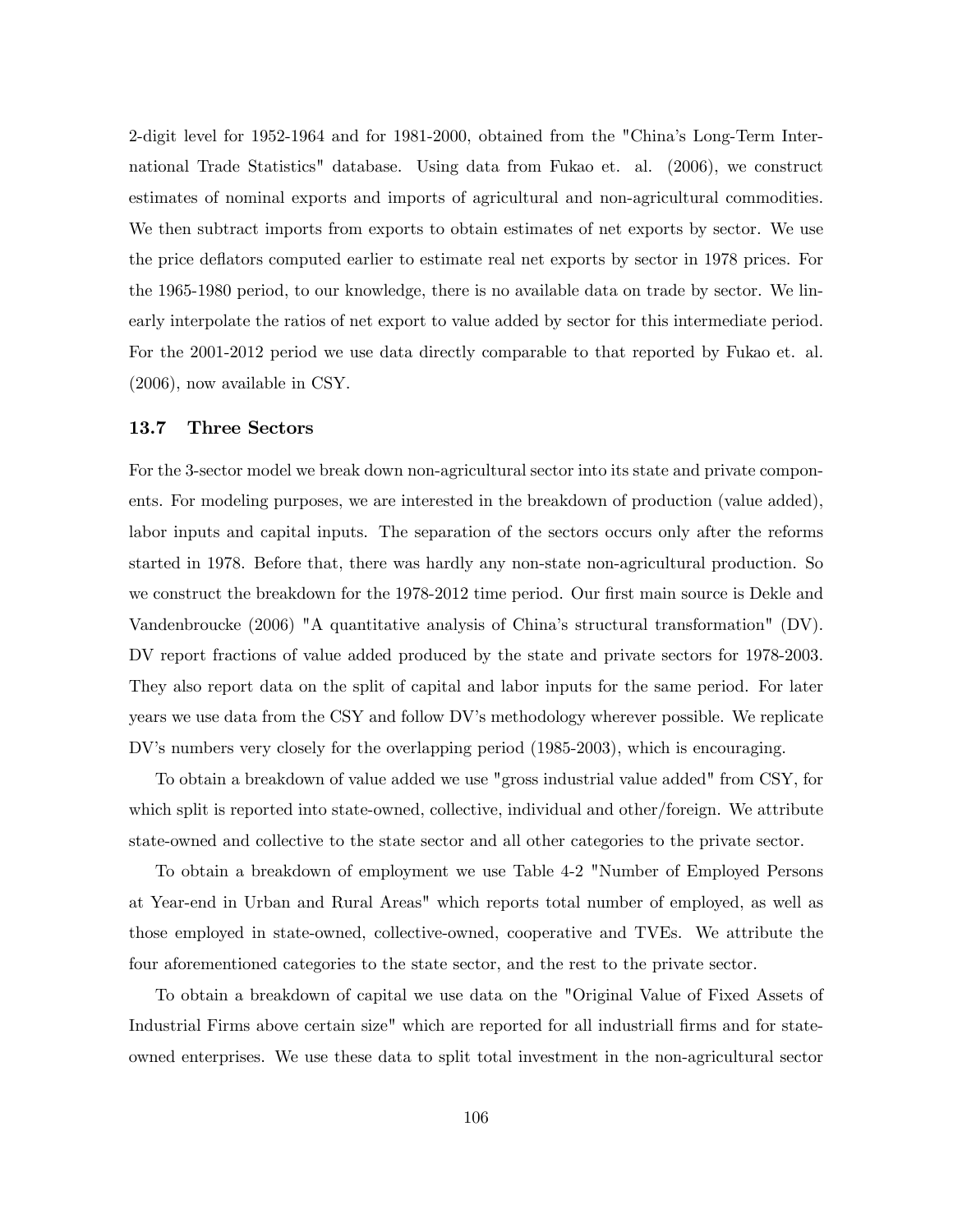|              |           | Share of Agric goods in |                  | Sectoral Trade    |
|--------------|-----------|-------------------------|------------------|-------------------|
| year         | Exports   | Imports                 | Export of Agric. | Import of Non-ag. |
| 1952         | 0.339     | 0.020                   | 8.42             | 18.82             |
| 1953         | 0.326     | 0.023                   | 10.31            | 21.61             |
| 1954         | 0.354     | 0.040                   | 12.35            | 17.05             |
|              |           |                         |                  |                   |
| 1955         | 0.340     | 0.028                   | 14.82            | 27.22             |
| 1956         | 0.331     | 0.022                   | 17.27            | 14.57             |
| 1957         | 0.283     | 0.018                   | 14.51            | 10.01             |
| 1958         | 0.334     | 0.028                   | 20.67            | 15.37             |
| 1959         | 0.305     | 0.011                   | 23.03            | 16.13             |
| 1960         | 0.487     | 0.016                   | 29.78            | 31.58             |
| 1961         | 0.143     | 0.291                   | $-5.67$          | $-10.37$          |
| 1962         | 0.159     | 0.367                   | $-4.91$          | $-18.21$          |
| 1963         | 0.211     | 0.339                   | $-1.57$          | $-15.87$          |
|              |           |                         |                  |                   |
| 1964         | 0.256     | 0.332                   | 0.23             | $-13.07$          |
| 1965         | 0.251     | 0.324                   | $-2.06$          | $-9.86$           |
| 1966         | 0.246     | 0.316                   | $-3.06$          | $-7.96$           |
| 1967         | 0.241     | 0.308                   | $-2.27$          | $-7.67$           |
| 1968         | 0.235     | 0.299                   | $-1.68$          | $-8.38$           |
| 1969         | 0.230     | 0.291                   | 0.02             | $-12.58$          |
| 1970         | 0.225     | 0.283                   | $-3.10$          | $-3.80$           |
| 1971         | 0.220     | 0.275                   | $0.65\,$         | $-15.45$          |
| 1972         | 0.215     | 0.267                   | 0.71             | $-18.19$          |
| 1973         | 0.209     | 0.259                   | $-2.33$          | $-15.63$          |
|              |           |                         |                  |                   |
| 1974         | 0.204     | 0.250                   | $-9.83$          | 3.57              |
| 1975         | 0.199     | 0.242                   | $-7.28$          | $-2.88$           |
| 1976         | 0.194     | 0.234                   | $-4.18$          | $-9.68$           |
| 1977         | 0.188     | 0.226                   | $-3.70$          | $-10.60$          |
| 1978         | 0.183     | 0.218                   | $-10.13$         | 9.67              |
| 1979         | 0.178     | 0.210                   | $-13.27$         | 17.93             |
| 1980         | 0.173     | 0.202                   | $-13.39$         | 14.21             |
| 1981         | 0.167     | 0.193                   | $-9.55$          | $-9.45$           |
| 1982         | 0.163     | 0.228                   | $-14.35$         | $-70.65$          |
| 1983         | 0.158     | 0.091                   | 30.84            | 14.34             |
| 1984         | 0.153     | 0.068                   | 46.71            | 86.71             |
|              |           |                         |                  |                   |
| 1985         | 0.148     | 0.045                   | 63.58            | 512.48            |
| 1986         | 0.141     | 0.052                   | 74.26            | 490.46            |
| 1987         | 0.135     | 0.060                   | 100.46           | 244.66            |
| 1988         | 0.128     | 0.068                   | 85.87            | 374.27            |
| 1989         | 0.121     | 0.076                   | 69.87            | 313.77            |
| 1990         | 0.115     | 0.084                   | 126.09           | $-285.41$         |
| 1991         | 0.110     | 0.058                   | 222.62           | $-205.78$         |
| 1992         | 0.108     | 0.049                   | 289.15           | 56.15             |
| 1993         | 0.104     | 0.028                   | 377.48           | 1078.88           |
| 1994         | 0.095     | 0.043                   | 559.53           | 97.83             |
| 1995         | 0.079     | 0.069                   | 221.97           | $-1181.73$        |
| 1996         | 0.079     | 0.057                   | 340.07           | $-678.93$         |
|              |           |                         |                  |                   |
| 1997         | 0.070     | 0.044                   | 536.11           | $-2818.09$        |
| 1998         | 0.064     | 0.039                   | 524.94           | $-3072.56$        |
| 1999         | 0.058     | 0.031                   | 511.25           | $-1912.15$        |
| 2000         | $0\,.053$ | 0.027                   | 583.24           | $-1412.36$        |
| 2001         | 0.052     | 0.025                   | 629.84           | $-1235.36$        |
| 2002         | 0.048     | 0.025                   | 699.60           | $-1818.00$        |
| 2003         | 0.043     | 0.023                   | 762.68           | $-1329.62$        |
| 2004         | 0.034     | 0.025                   | 522.49           | $-2145.01$        |
| 2005         | 0.031     | 0.021                   | 854.02           | $-7520.38$        |
| 2006         | 0.028     | 0.019                   | 986.50           | $-13233.84$       |
| 2007         | 0.027     | 0.021                   | 935.01           | $-19328.49$       |
| 2008         | 0.024     | 0.023                   | 588.77           | $-20279.65$       |
|              |           |                         |                  |                   |
| 2009         | 0.029     | 0.024                   | 695.20           | $-12716.12$       |
| 2010         | 0.028     | 0.023                   | 724.09           | $-11599.45$       |
| 2011         | 0.028     | 0.025                   | 631.86           | $-9447.34$        |
| $2\,0\,1\,2$ | 0.027     | $0\,.029$               | 191.15           | $-14367.14$       |

Table 15: Foreign Trade by Sector (CSY, Fukao Kiyota Yue (2006))

Values in the right panel are measured in current prices, in 100 million yuan.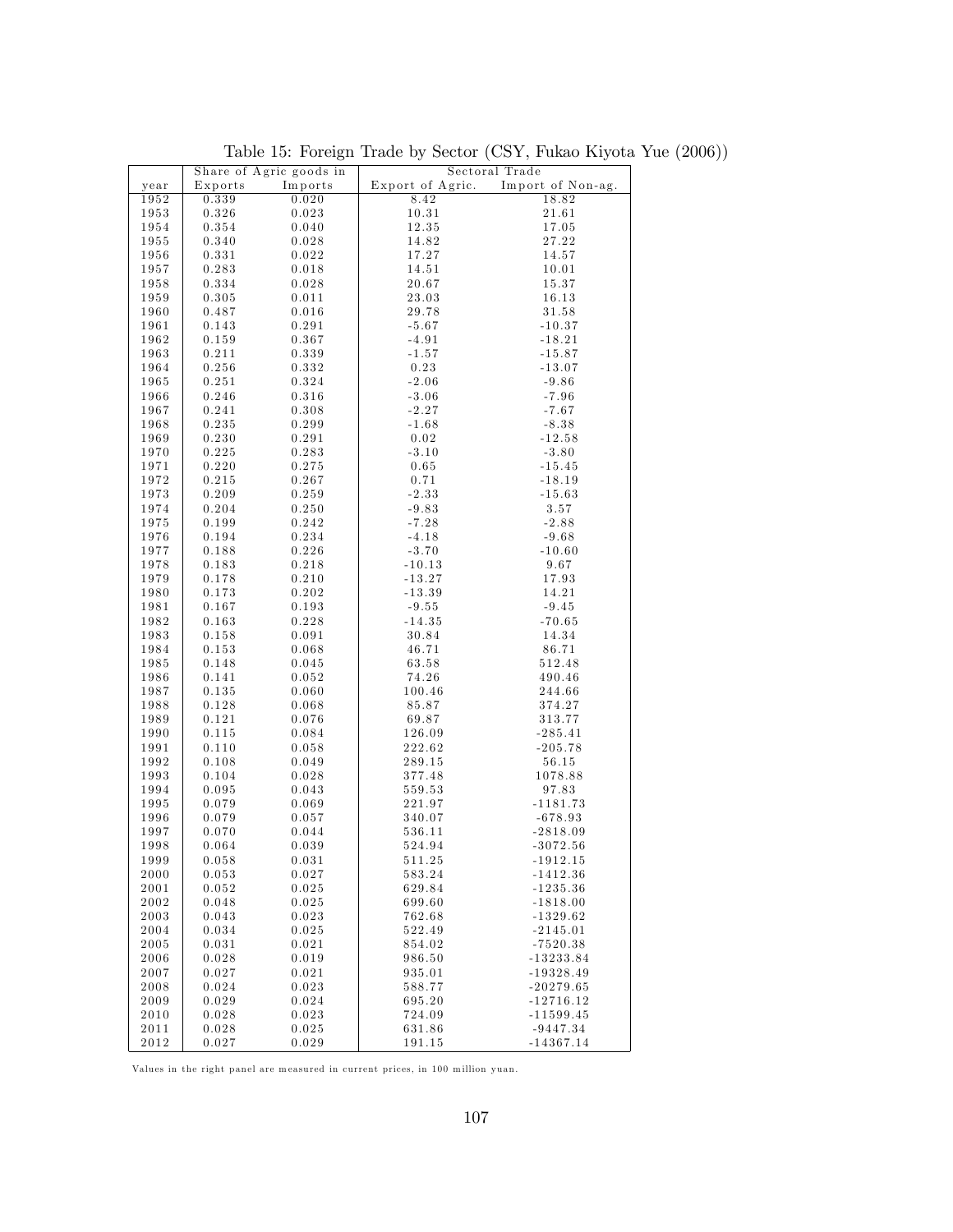(see subsection on capital) into state non-ag. investment and private non-ag. investment. We merge these series with data from DV starting from the year 1998. We then apply the perpetual inventory method (with constant 5-percent depreciation rate) to obtain the series for capital in state non-ag. sector and private non-ag. sector.

Our constructed shares of value added, employment and capital stock in the state non-ag. sector are reported in Table 16.

#### 13.8 Final Dataset

In this subsection, we combine series constructed and reported in previous subsections into a final dataset. Tables 17 and 18 present the combined dataset used in the analysis.

Table 17 presents total value added (GDP), value added by agriculture (YA) and nonagriculture (YM), which in turn is split into state (YS) and private (YP) non-agriculture. Agricultural value added is either consumed (CA) or exported (exA). Non-agricultural value added produced (YM) plus imported (ImM) is used either for consumption (CM), investment (Inv) or defense spending (GM). All values in Table 17 are in constant prices in 100 million of 1978 yuan.

The left panel of Table 18 presents total capital stock (K) broken down by sector: agriculture (KA), non-agriculture (KM), in turn broken down into state (KS) and private (KP) non-agriculture. Like value added, the capital stock is measured in 100 million of 1978 yuan. The central panel of Table 18 presents total employment (N) split into: agriculture (NA), nonagriculture (NM), in turn split into state (NS) and private (NP) non-agriculture. Employment, as well as total population (POP), are measured in million persons. The right panel of Table 18 presents the index of relative prices of agricultural and non-agricultural goods (pA/pM) and the ratio of wages in agriculture to wages in non-agriculture  $(wA/wM)$ . The index of relative prices is normalized to 1 in 1978.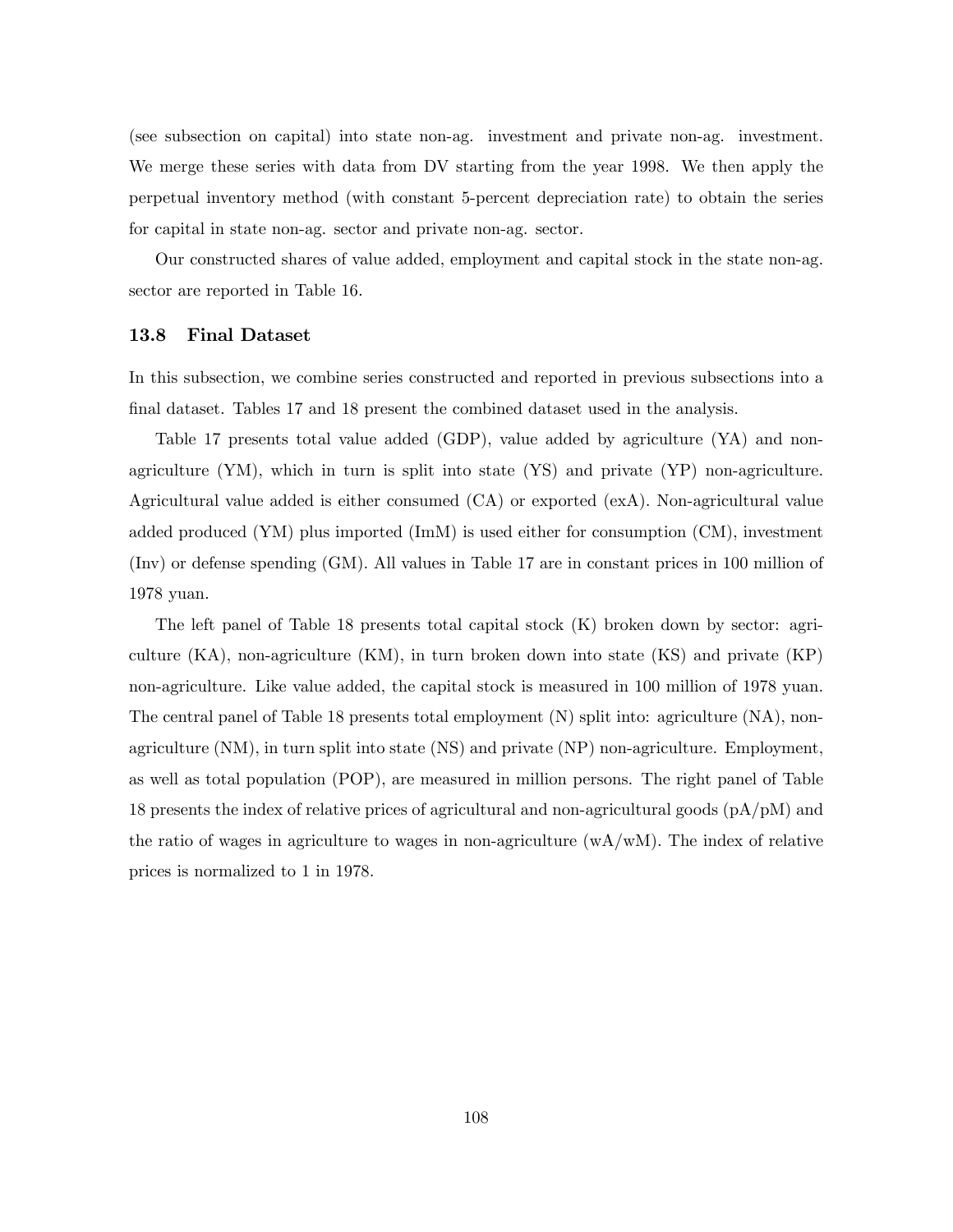|              | Share of State in Non-agricultural |             |               |  |  |  |  |  |  |
|--------------|------------------------------------|-------------|---------------|--|--|--|--|--|--|
| year         | $E$ mployment                      | Value Added | Capital Stock |  |  |  |  |  |  |
| 1978         | 0.930                              | 0.997       | 0.951         |  |  |  |  |  |  |
| 1979         | 0.928                              | 0.996       | 0.950         |  |  |  |  |  |  |
| 1980         | 0.907                              | 0.994       | 0.947         |  |  |  |  |  |  |
| 1981         | 0.890                              | 0.992       | 0.940         |  |  |  |  |  |  |
| 1982         | 0.890                              | 0.988       | 0.933         |  |  |  |  |  |  |
| 1983         | 0.862                              | 0.984       | 0.914         |  |  |  |  |  |  |
| 1984         | 0.879                              | 0.978       | 0.896         |  |  |  |  |  |  |
| 1985         | 0.919                              | 0.969       | 0.884         |  |  |  |  |  |  |
| 1986         | 0.922                              | 0.958       | 0.874         |  |  |  |  |  |  |
| 1987         | 0.928                              | 0.943       | 0.866         |  |  |  |  |  |  |
| 1988         | 0.932                              | 0.929       | 0.858         |  |  |  |  |  |  |
| 1989         | 0.928                              | 0.918       | 0.848         |  |  |  |  |  |  |
| 1990         | 0.908                              | 0.902       | 0.844         |  |  |  |  |  |  |
| 1991         | 0.906                              | 0.886       | 0.842         |  |  |  |  |  |  |
| 1992         | 0.916                              | 0.861       | 0.848         |  |  |  |  |  |  |
| 1993         | 0.915                              | 0.815       | 0.843         |  |  |  |  |  |  |
| 1994         | 0.860                              | 0.749       | 0.828         |  |  |  |  |  |  |
| 1995         | 0.838                              | 0.706       | 0.816         |  |  |  |  |  |  |
| 1996         | 0.814                              | 0.679       | 0.796         |  |  |  |  |  |  |
| 1997         | 0.771                              | 0.700       | 0.779         |  |  |  |  |  |  |
| 1998         | 0.668                              | 0.691       | 0.767         |  |  |  |  |  |  |
| 1999         | 0.649                              | 0.660       | 0.763         |  |  |  |  |  |  |
| 2000         | 0.626                              | 0.612       | 0.760         |  |  |  |  |  |  |
| 2001         | 0.609                              | 0.550       | 0.755         |  |  |  |  |  |  |
| 2002         | 0.593                              | 0.495       | 0.750         |  |  |  |  |  |  |
| 2003         | 0.576                              | 0.442       | 0.741         |  |  |  |  |  |  |
| 2004         | 0.549                              | 0.380       | 0.729         |  |  |  |  |  |  |
| 2005         | 0.528                              | 0.381       | 0.710         |  |  |  |  |  |  |
| 2006         | 0.512                              | 0.354       | 0.691         |  |  |  |  |  |  |
| 2007         | 0.502                              | 0.331       | 0.672         |  |  |  |  |  |  |
| 2008         | 0.498                              | 0.314       | 0.654         |  |  |  |  |  |  |
| 2009         | 0.485                              | 0.291       | 0.635         |  |  |  |  |  |  |
| 2010         | 0.481                              | 0.289       | 0.616         |  |  |  |  |  |  |
| 2011         | 0.475                              | 0.285       | 0.596         |  |  |  |  |  |  |
| $2\,0\,1\,2$ | 0.473                              | 0.281       | 0.578         |  |  |  |  |  |  |

Table 16: Size of State sector (CSY, Dekle and Vandenbroucke (2006))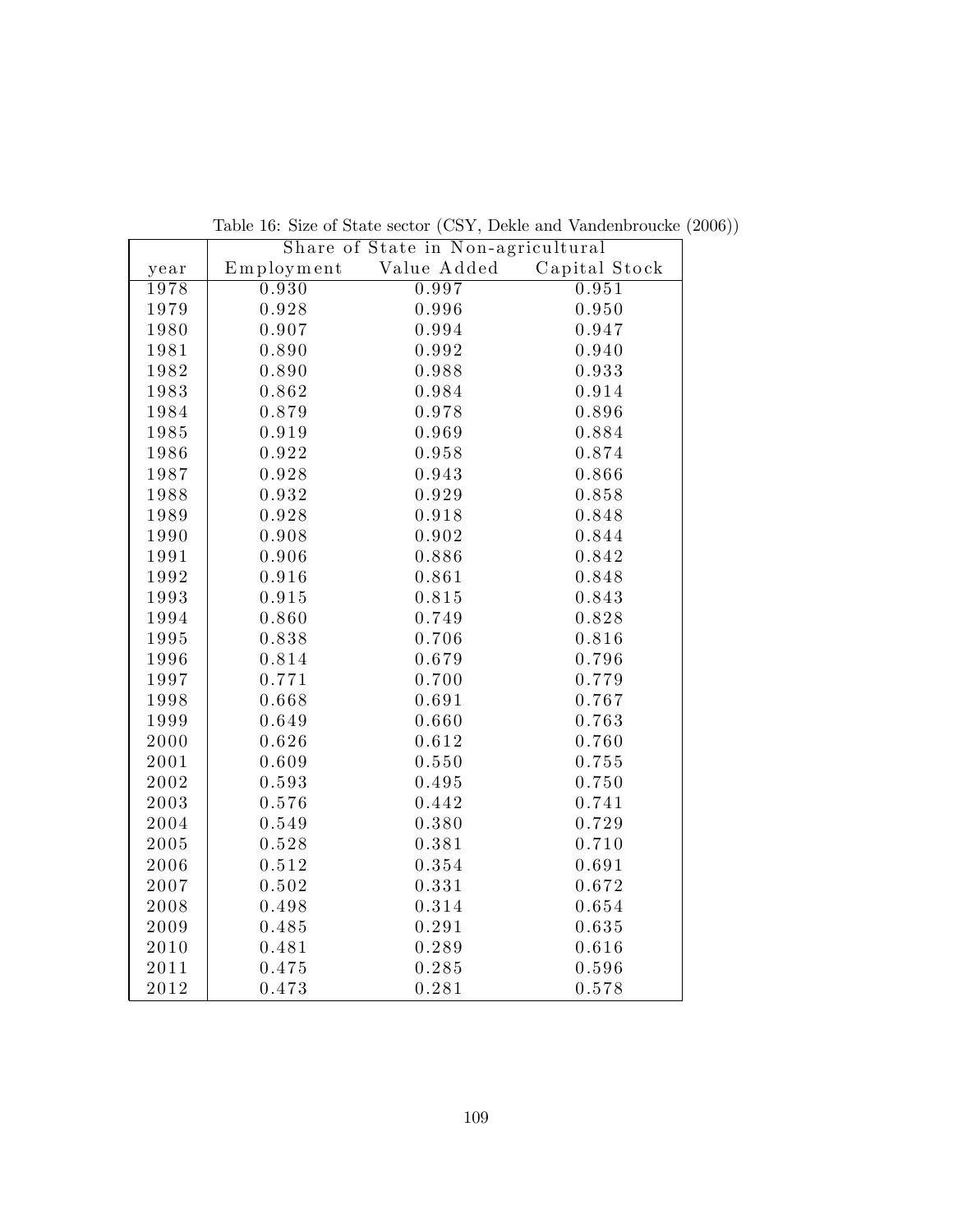Table 17: Value Added by Sector and by Use

| year | GDP        | YA        | CA        | exA                | YM         | CM             | Inv        | Im M      | GM                  | $\overline{\text{YS}}$ | $\overline{YP}$          |
|------|------------|-----------|-----------|--------------------|------------|----------------|------------|-----------|---------------------|------------------------|--------------------------|
| 1952 | 77.33      | 60.39     | 58.92     | 1.47               | 16.94      | 3.49           | 9.19       | 0.96      | 5.21                | n.a.                   | n.a.                     |
| 1953 | 89.41      | 61.53     | 59.87     | 1.66               | 27.88      | $10.56\,$      | $12.51\,$  | $1.36\,$  | $6.17\,$            | n.a.                   | $\mathbf{n}.\mathbf{a}.$ |
| 1954 | 93.17      | 62.57     | 60.61     | 1.95               | 30.61      | 10.93          | $15.28\,$  | 1.13      | 5.52                | n.a.                   | n.a.                     |
| 1955 | 99.55      | 67.52     | 65.17     | 2.36               | 32.03      | $9.76\,$       | $15.90\,$  | 1.79      | 8.16                | n.a.                   | n.a.                     |
| 1956 | 114.51     | 70.66     | 67.94     | 2.73               | 43.85      | 12.61          | $24.44\,$  | $1.10\,$  | $7.90\,$            | n.a.                   | n.a.                     |
| 1957 | 120.31     | 72.84     | 70.40     | 2.44               | 47.47      | 19.84          | $21.04\,$  | $0.75\,$  | $7.34\,$            | n.a.                   | $\mathbf{n}.\mathbf{a}.$ |
| 1958 | 145.88     | 73.16     | 69.80     | $3.36\,$           | 72.72      | $30.32\,$      | $37.13\,$  | $1.30\,$  | 6.56                | n.a.                   | $\mathbf{n}.\mathbf{a}.$ |
| 1959 | 158.74     | 61.55     | $57.89\,$ | 3.66               | 97.19      | 43.20          | $48.02\,$  | 1.49      | 7.46                | n.a.                   | n.a.                     |
| 1960 | 158.23     | 51.47     | 47.01     | 4.46               | 106.76     | 50.84          | $51.35\,$  | 3.03      | 7.60                | n.a.                   | n.a.                     |
| 1961 | 115.00     | $52.22\,$ | 52.88     | $-0.67$            | 62.78      | 34.76          | $21.44\,$  | $-0.84$   | $5.75\,$            | n.a.                   | n.a.                     |
| 1962 | 108.55     | 54.59     | 55.18     | $-0.59$            | $53.96\,$  | 29.30          | $16.51\,$  | $-1.42$   | $6.73\,$            | n.a.                   | n.a.                     |
| 1963 | 119.63     | 60.76     | 60.95     | $-0.19$            | 58.87      | $28.87\,$      | $20.83\,$  | $-1.27$   | $7.90\,$            | n.a.                   | $\mathbf{n}.\mathbf{a}.$ |
| 1964 | 141.47     | 68.62     | 68.59     | 0.03               | $72.85\,$  | 34.66          | $28.22\,$  | $-1.07$   | $8.91\,$            | n.a.                   | n.a.                     |
| 1965 | 165.57     | 75.26     | 75.50     |                    | 90.31      |                | $33.76\,$  | $-0.84$   | 10.43               |                        |                          |
|      | 183.33     | 80.70     | 81.05     | $-0.24$<br>$-0.35$ | 102.63     | 45.28<br>50.38 | $39.82\,$  | $-0.70$   | 11.73               | n.a.                   | n.a.                     |
| 1966 |            |           |           |                    |            |                |            |           |                     | n.a.                   | n.a.                     |
| 1967 | 172.88     | 82.22     | 82.48     | $-0.26$            | 90.65      | 48.88          | $31.43\,$  | $-0.66$   | $\boldsymbol{9.68}$ | n.a.                   | n.a.                     |
| 1968 | 165.81     | 80.90     | 81.09     | $-0.19$            | 84.91      | $\bf 44.32$    | $28.77\,$  | $-0.71$   | 11.11               | n.a.                   | n.a.                     |
| 1969 | 193.82     | 81.58     | 81.58     | 0.00               | 112.24     | 55.42          | $40.53\,$  | $-1.17$   | 15.12               | n.a.                   | n.a.                     |
| 1970 | 231.42     | 87.87     | 88.21     | $-0.34$            | $143.55\,$ | 69.96          | $55.87\,$  | $-0.37$   | 17.36               | n.a.                   | $\mathbf{n}.\mathbf{a}.$ |
| 1971 | 247.73     | 89.53     | 89.46     | 0.07               | 158.21     | 75.02          | $61.34\,$  | $-1.53$   | 20.31               | n.a.                   | n.a.                     |
| 1972 | 257.06     | 88.73     | 88.65     | 0.08               | 168.33     | 84.04          | $63.20\,$  | $-1.81$   | 19.28               | n.a.                   | n.a.                     |
| 1973 | 277.26     | 96.72     | 96.96     | $-0.25$            | 180.54     | 94.12          | 67.40      | $-1.55$   | 17.47               | n.a.                   | n.a.                     |
| 1974 | 283.66     | 100.67    | 101.71    | $-1.04$            | 182.99     | 91.49          | $75.69\,$  | $0.35\,$  | 16.17               | n.a.                   | n.a.                     |
| 1975 | 308.32     | 102.72    | 103.48    | $-0.76$            | $205.60\,$ | $\bf{97.65}$   | $90.08\,$  | $-0.29$   | $17.57\,$           | n.a.                   | $\mathbf{n}.\mathbf{a}.$ |
| 1976 | 303.32     | 100.90    | 101.34    | $-0.43$            | 202.42     | 96.14          | $88.61\,$  | $-0.99$   | 16.68               | n.a.                   | $\mathbf{n}.\mathbf{a}.$ |
| 1977 | 326.43     | 98.67     | 99.05     | $-0.38$            | 227.76     | 116.09         | $92.33\,$  | $-1.06$   | 18.28               | n.a.                   | $\mathbf{n}.\mathbf{a}.$ |
| 1978 | 364.52     | 102.75    | 103.77    | $-1.01$            | 261.77     | 134.93         | 107.39     | 0.97      | $20.41\,$           | 260.92                 | $\rm 0.85$               |
| 1979 | $392.13\,$ | 109.06    | 110.20    | $-1.14$            | 283.07     | 147.71         | 111.30     | $1.82\,$  | $25.88\,$           | 281.80                 | $1.27\,$                 |
| 1980 | 422.87     | 107.44    | 108.49    | $-1.05$            | $315.44\,$ | 171.41         | 123.02     | $1.41\,$  | 22.41               | 313.49                 | $1.94\,$                 |
| 1981 | 445.05     | 114.94    | 115.65    | $-0.70$            | 330.11     | 188.18         | 121.85     | $-0.94$   | 19.14               | 327.30                 | $2.80\,$                 |
| 1982 | 485.35     | 128.19    | 129.23    | $-1.03$            | 357.16     | 193.09         | 137.05     | $-7.12$   | 19.90               | 352.98                 | $4.18\,$                 |
| 1983 | 538.03     | 138.87    | 136.70    | 2.16               | 399.16     | 222.36         | 155.50     | 1.44      | 22.74               | 392.73                 | $6.43\,$                 |
| 1984 | 619.68     | 156.75    | 153.59    | 3.16               | 462.93     | 264.22         | 184.58     | $8.21\,$  | $22.34\,$           | $452.65\,$             | $10.28\,$                |
| 1985 | 703.13     | 159.64    | 155.69    | 3.96               | 543.48     | 355.99         | $208.38\,$ | 43.17     | 22.29               | 526.86                 | $16.62\,$                |
| 1986 | $765.33\,$ | 164.94    | 160.55    | 4.39               | 600.39     | $383.99\,$     | $233.86\,$ | $39.33\,$ | $21.88\,$           | 575.09                 | $25.29\,$                |
| 1987 | 853.98     | 172.70    | 167.33    | $5.37\,$           | 681.28     | 408.85         | 269.02     | 18.89     | 22.29               | 642.75                 | $38.53\,$                |
| 1988 | 950.31     | 177.09    | 173.16    | 3.93               | 773.22     | 479.63         | 297.04     | 25.89     | 22.44               | 718.67                 | 54.55                    |
| 1989 | 988.93     | 182.54    | 179.55    | 2.99               | 806.39     | $554.23\,$     | 257.20     | 19.88     | 14.83               | 739.87                 | 66.52                    |
| 1990 | 1026.89    | 195.92    | 191.04    | 4.88               | 830.98     | 531.54         | 265.57     | $-17.43$  | 16.43               | 749.77                 | $81.20\,$                |
| 1991 | 1121.15    | 200.62    | 192.26    | 8.36               | $920.53\,$ | 579.74         | $312.45\,$ | $-11.52$  | 16.82               | $815.97\,$             | $104.56\,$               |
| 1992 | 1280.81    | 210.05    | 199.70    | 10.35              | 1070.76    | 650.67         | 405.02     | $2.86\,$  | 17.93               | 922.26                 | 148.50                   |
| 1993 | 1459.67    | 219.92    | 208.00    | 11.92              | 1239.74    | 719.56         | 549.81     | 47.15     | 17.52               | 1010.25                | 229.50                   |
| 1994 | 1650.60    | 228.72    | 215.35    | 13.37              | 1421.88    | 814.43         | $592.90\,$ | 3.60      | 18.16               | 1065.53                | $356.34\,$               |
| 1995 | 1830.93    | 240.16    | 235.77    | 4.39               | 1590.77    | 904.83         | 628.99     | $-38.63$  | 18.31               | 1122.48                | $\rm 468.29$             |
| 1996 | 2014.18    | 252.41    | 246.29    | 6.12               | 1761.77    | 1040.18        | 680.52     | $-20.93$  | $20.14\,$           | 1195.67                | 566.09                   |
| 1997 | 2201.43    | 261.24    | 251.55    | 9.70               | 1940.19    | 1109.65        | 723.79     | $-84.73$  | 22.01               | 1357.45                | 582.74                   |
| 1998 | 2373.88    | 270.39    | 260.81    | 9.58               | 2103.50    | 1180.98        | 803.53     | $-92.88$  | 26.11               | 1453.34                | 650.16                   |
| 1999 | 2554.77    | 277.96    | 268.34    | 9.62               | 2276.81    | 1318.36        | 869.68     | $-58.12$  | 30.66               | 1502.65                | 774.16                   |
| 2000 | 2770.17    | 284.63    | 273.52    | 11.11              | 2485.54    | 1465.67        | 944.97     | $-41.66$  | 33.24               | 1522.02                | 963.52                   |
| 2001 | 3000.10    | 292.60    | 280.92    | 11.68              | 2707.50    | 1599.93        | 1032.94    | $-35.63$  | 39.00               | 1488.11                | 1219.40                  |
| 2002 | 3272.57    | 301.08    | 288.35    | 12.74              | 2971.49    | 1687.01        | 1186.62    | $-52.05$  | 45.82               | 1469.91                | 1501.58                  |
| 2003 | 3600.66    | 308.61    | 295.07    | 13.54              | 3292.05    | 1786.65        | 1418.04    | $-36.96$  | 50.41               | 1454.68                | 1837.37                  |
| 2004 | 3963.78    | 328.05    | 320.05    | 8.00               | 3635.73    | 1897.60        | 1614.43    | $-56.32$  | 67.38               | 1379.83                | 2255.90                  |
| 2005 | 4412.09    | 345.21    | 332.06    | 13.15              | 4066.88    | 2045.93        | 1770.99    | $-188.19$ | 61.77               | 1550.32                | 2516.55                  |
| 2006 | 4971.39    | 362.47    | 347.60    | 14.87              | 4608.92    | 2205.69        | 2021.38    | $-317.22$ | 64.63               | 1632.31                | 2976.61                  |
| 2007 | 5675.46    | 376.04    | 363.76    | 12.28              | 5299.42    | 2568.64        | 2219.46    | $-431.86$ | 79.46               | 1755.42                | 3544.00                  |
| 2008 | 6222.27    | 396.27    | 389.35    | 6.92               | 5826.00    | 2779.67        | 2537.77    | $-421.44$ | 87.11               | 1828.23                | 3997.77                  |
| 2009 | 6795.60    | 412.85    | 404.70    | 8.15               | 6382.76    | 2898.13        | 3123.28    | $-265.52$ | 95.82               | 1854.36                | 4528.39                  |
| 2010 | 7505.54    | 430.48    | 422.79    | 7.69               | 7075.06    | 3315.90        | 3432.35    | $-227.34$ | 99.47               | 2046.98                | 5028.07                  |
| 2011 | 8203.54    | 448.78    | 442.81    | 5.97               | 7754.77    | 3729.44        | 3748.93    | $-172.13$ | 104.27              | 2210.68                | 5544.08                  |
| 2012 | 8831.31    | 469.19    | 467.48    | 1.71               | 8362.12    | 3924.21        | 4072.96    | $-257.50$ | 107.46              | 2348.29                | 6013.84                  |

All values are measured in constant 1978 prices, in 100 million yuan.